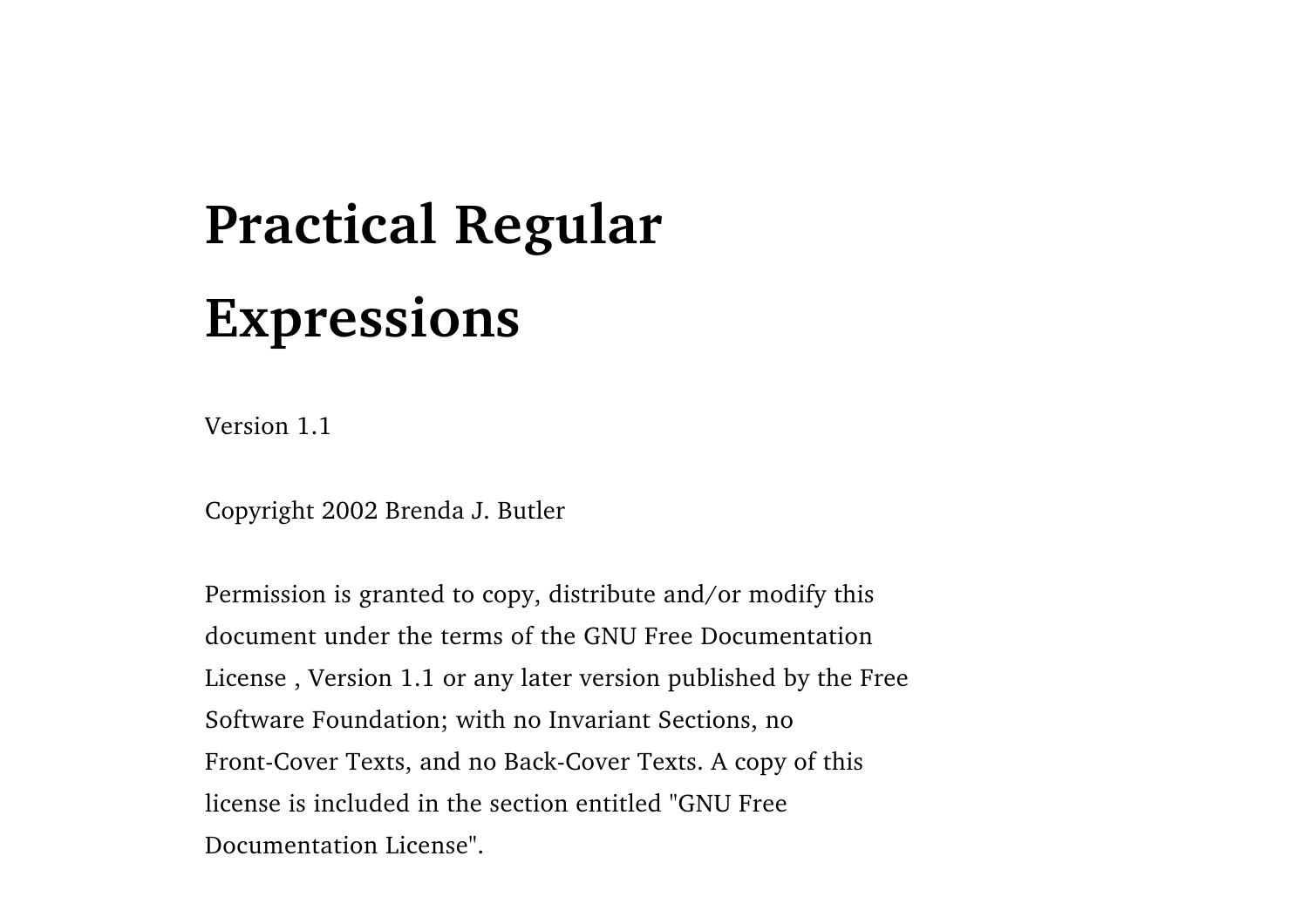# **Practical Regular**

#### **Expressions**

Brenda Butler

bjb at achilles dot net

Unix programmer since about 1990

used Linux since about 1998

I'm not a guru on:

regular expressions

 $\blacksquare$ awk

sed

perl

But I can use them to do some stuff and that's what I'm going to show

you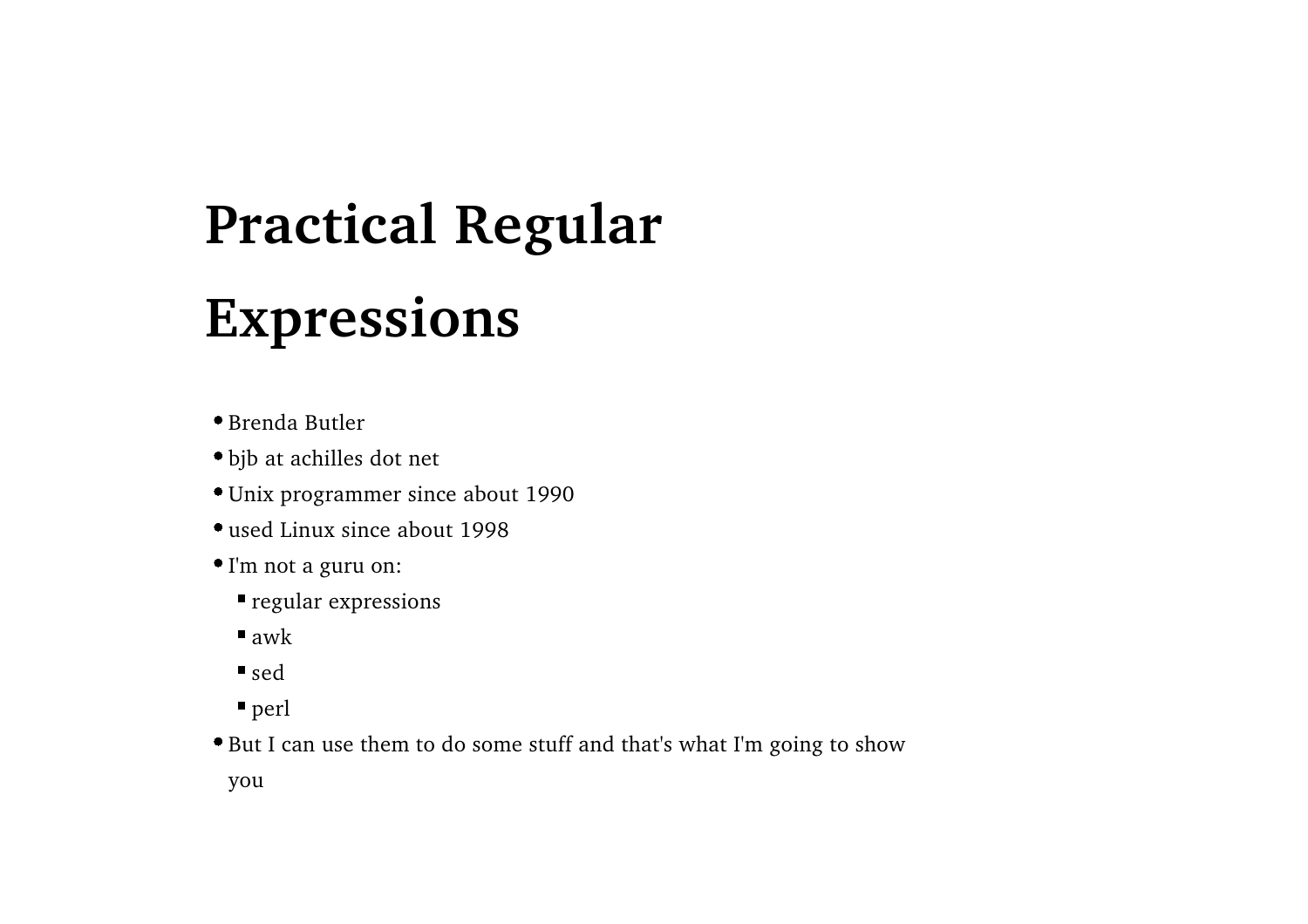#### **Practical Regular Expressions: Overview**

- What are Regular Expressions for?
- What tools use Regular Expressions?
- How to write Regular Expressions
- About the tools that use Regular Expressions
- Examples and practice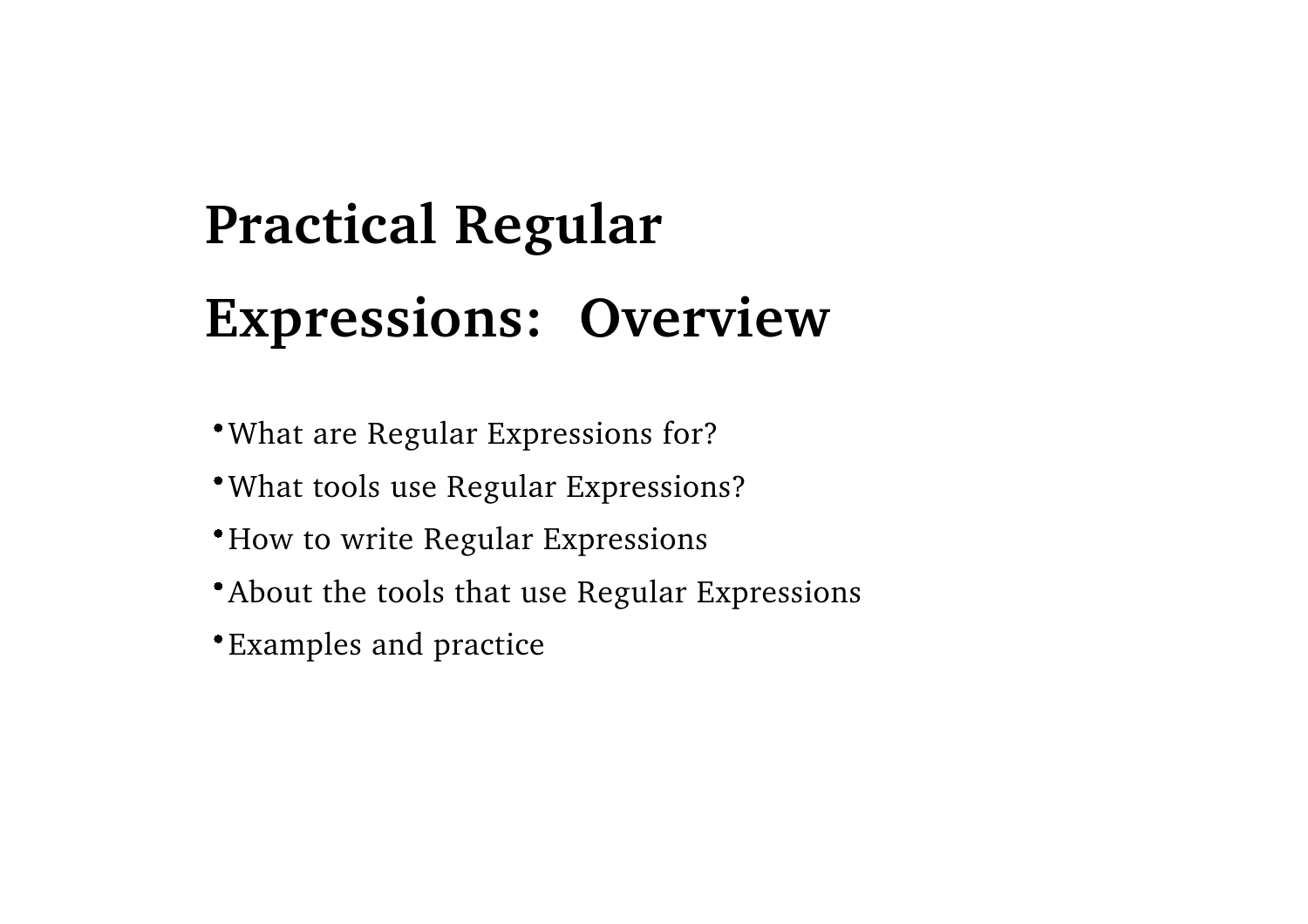### **Practical Regular Expressions**

- Kinds of Regular Expressions
- **\* Basic Regular Expressions**
- Extended Regular Expressions
- Historical differences
- POSIX standards
- GNU: same functionality between Basic and Extended
- R.E.s (but different syntax)
- We will look at Regular Expressions from a GNU
- point of view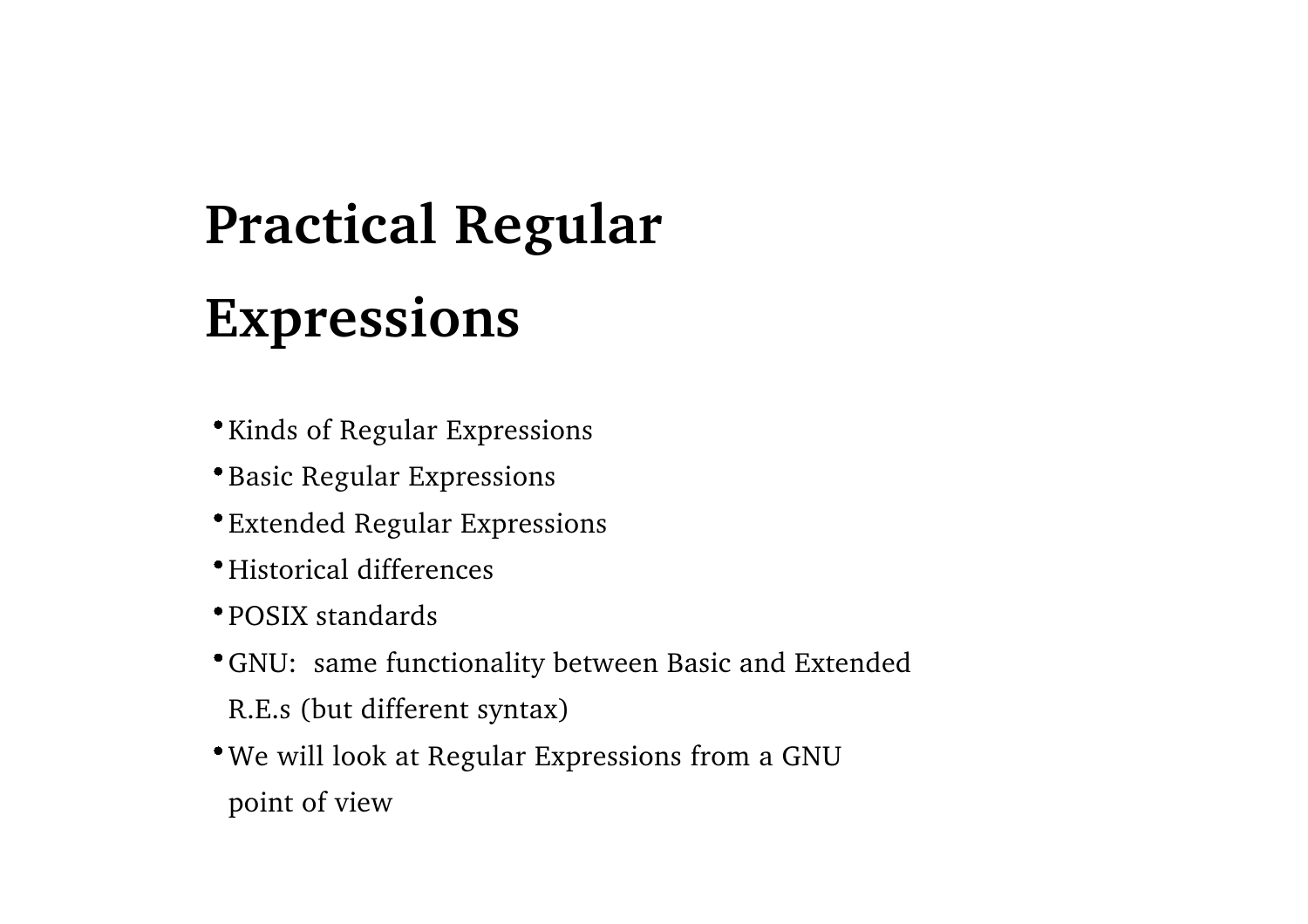### **What are Regular Expressions for?**

To search through or edit text files

- Looking for strings that are not always exactly the same, but can be described in terms of a pattern
	- E.g., telephone numbers: 3 digits, a hyphen, 4 digits
	- 999-9999 is a regular expression of sorts.
	- So is yy/mm/dd, or yyyy/mm/dd, or yyyy/mmm/dd
	- $\blacksquare$  IP addresses: xx.xx.xx.xx
- Regular expressions are used to find matching strings in an existing text, not to generate all strings that match the expression.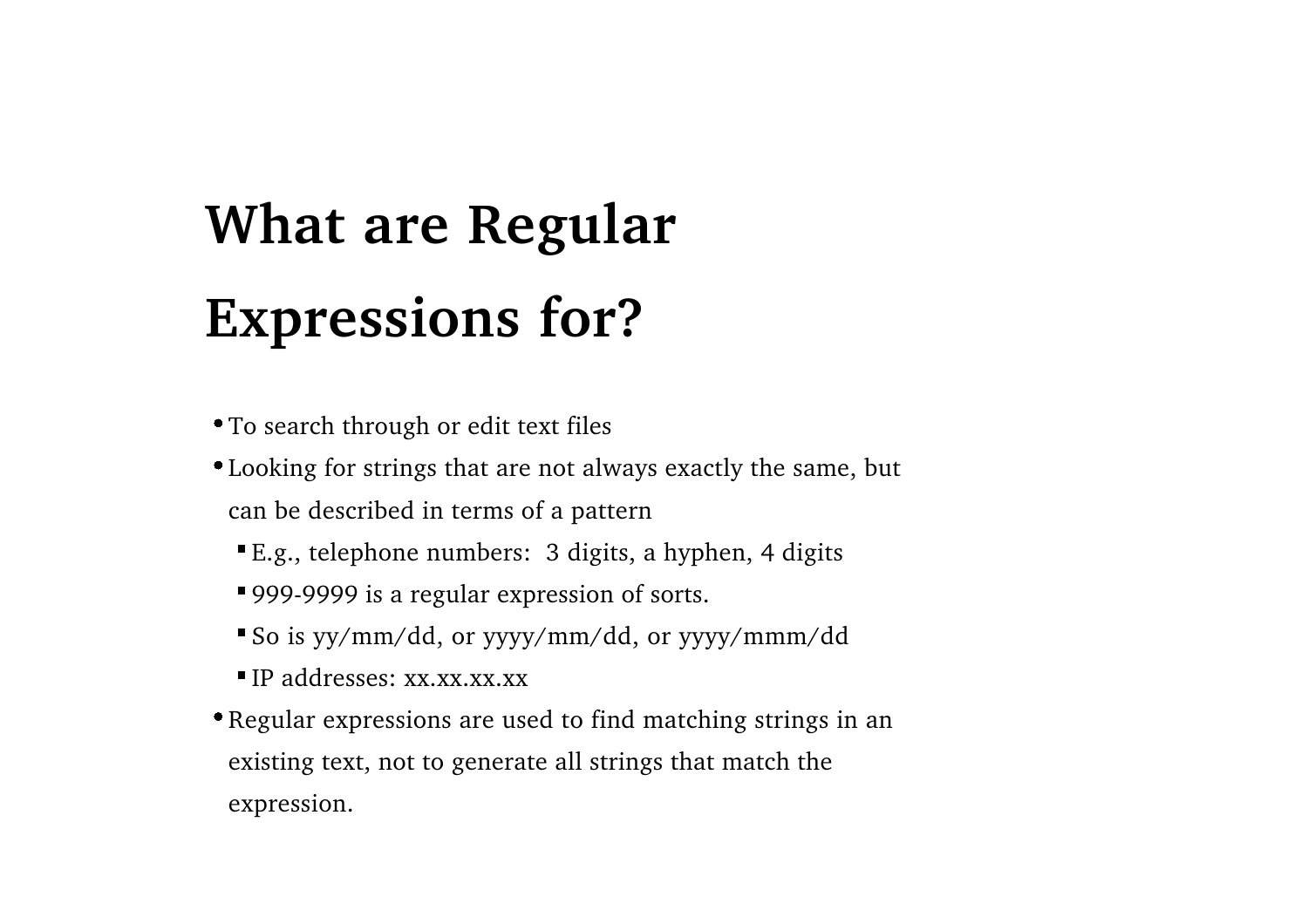### **What tools use Regular Expressions?**

Quite a few tools can use Regular Expressions

- grep look through text file for lines that match a pattern
- sed stream editor
- awk text processing programming language
- perl programming language specialised for text processing among other things
- Various editors: emacs, vim, nedit, ...
- And more...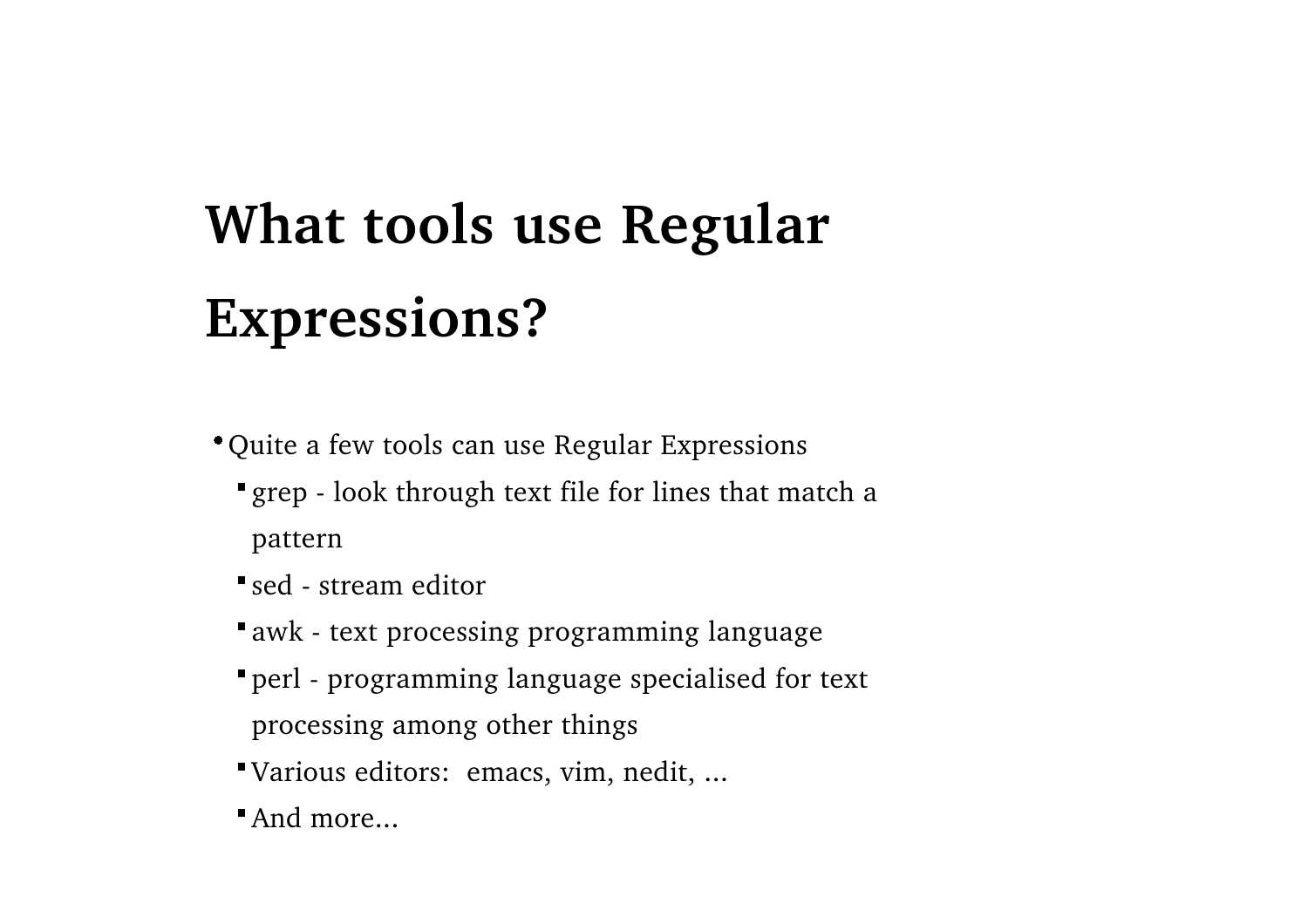Most basic Regular Expression: exact match.

cheesecake

WARNING: Regular Expressions are case-sensitive

Match on character classes:

chee[sp]eca[rk]e

would match

cheepecake

cheepecare

cheesecake

• cheesecare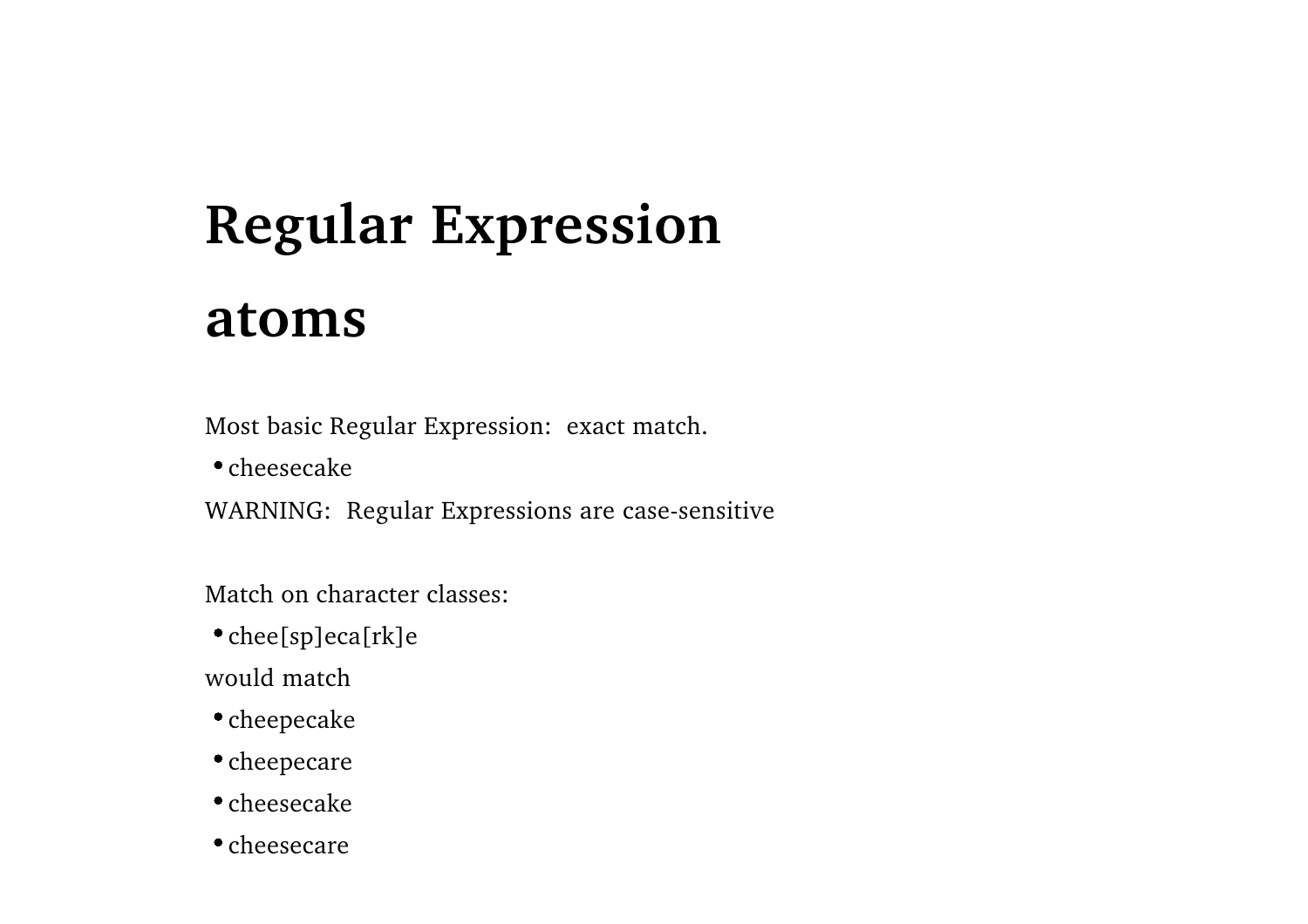Match on the negation of a character class:

From[^:]

would match any string containing From that isn't

followed by colon.

It would match

From :

but not

From:

This only works within the square brackets.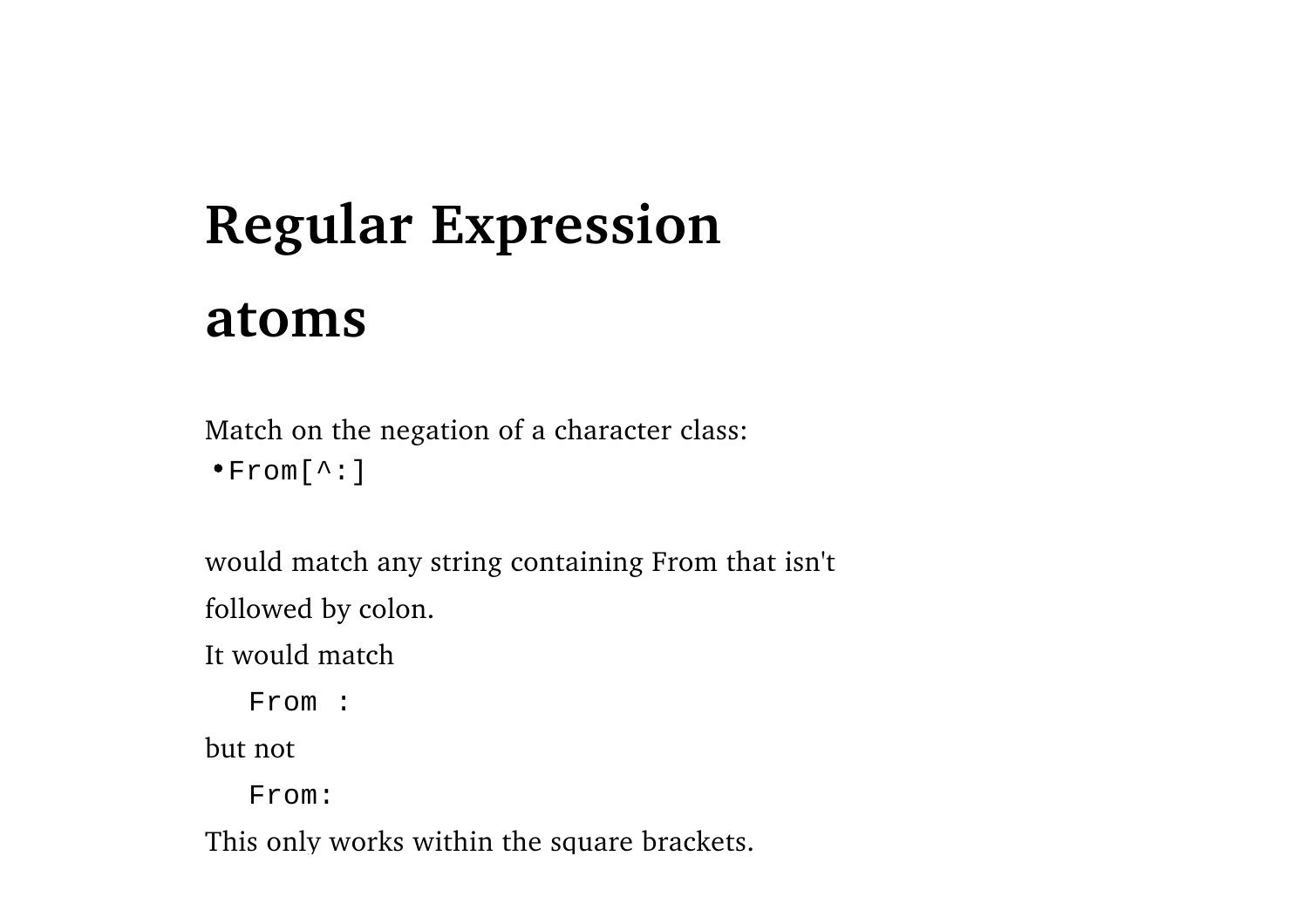Match on character classes (with range):

chee[a-z]ecake

matches:

chee) a ecake

chee becake

chee .. ecake

chee s ecake

chee .. ecake

chee y ecake

chee zecake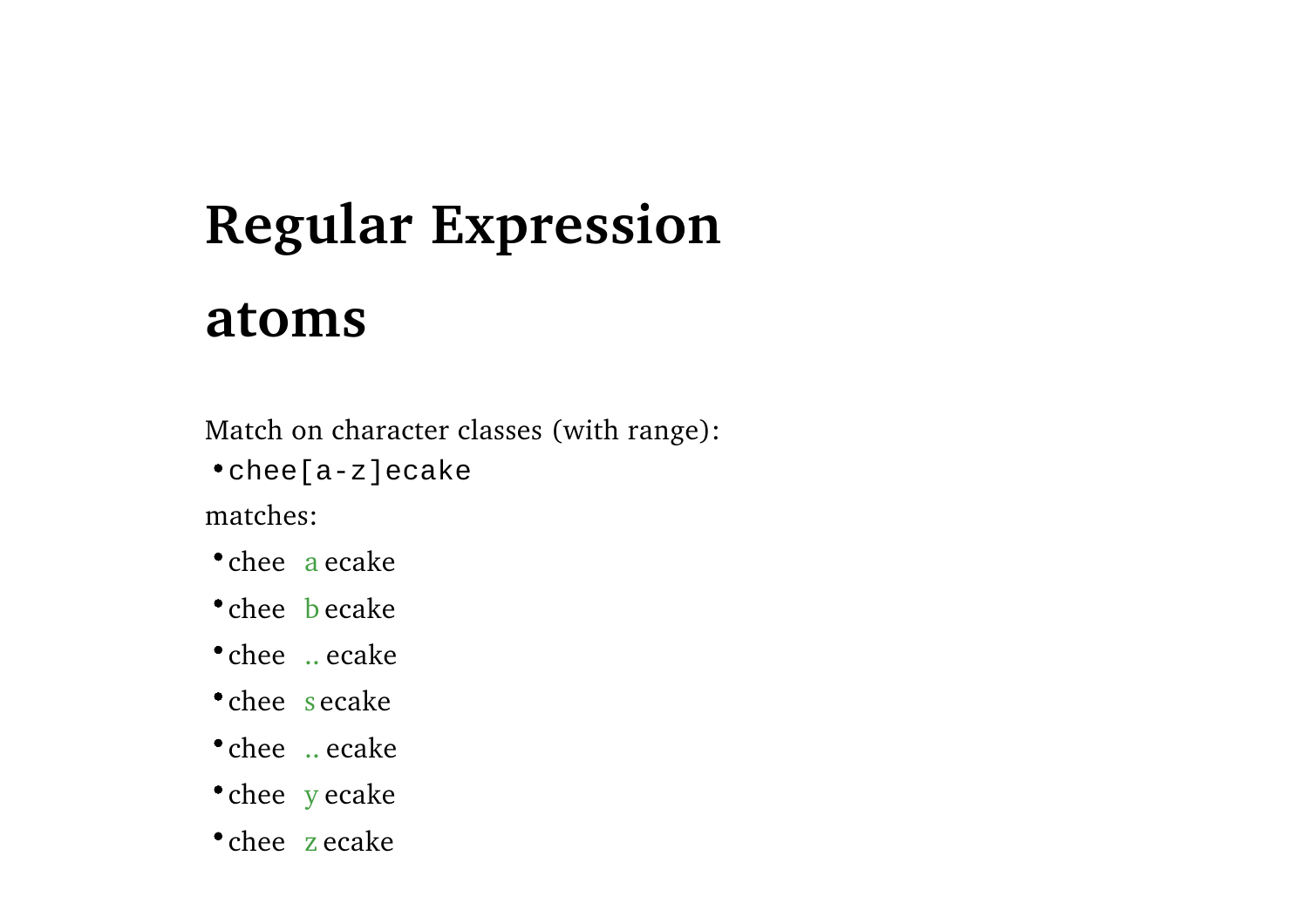Match on character classes (with multiple ranges):

chee[a-zA-Z]ecake

matches:

chee aecake

chee becake

chee .. ecake

chee zecake

chee Aecake

chee B ecake

chee .. ecake

chee Zecake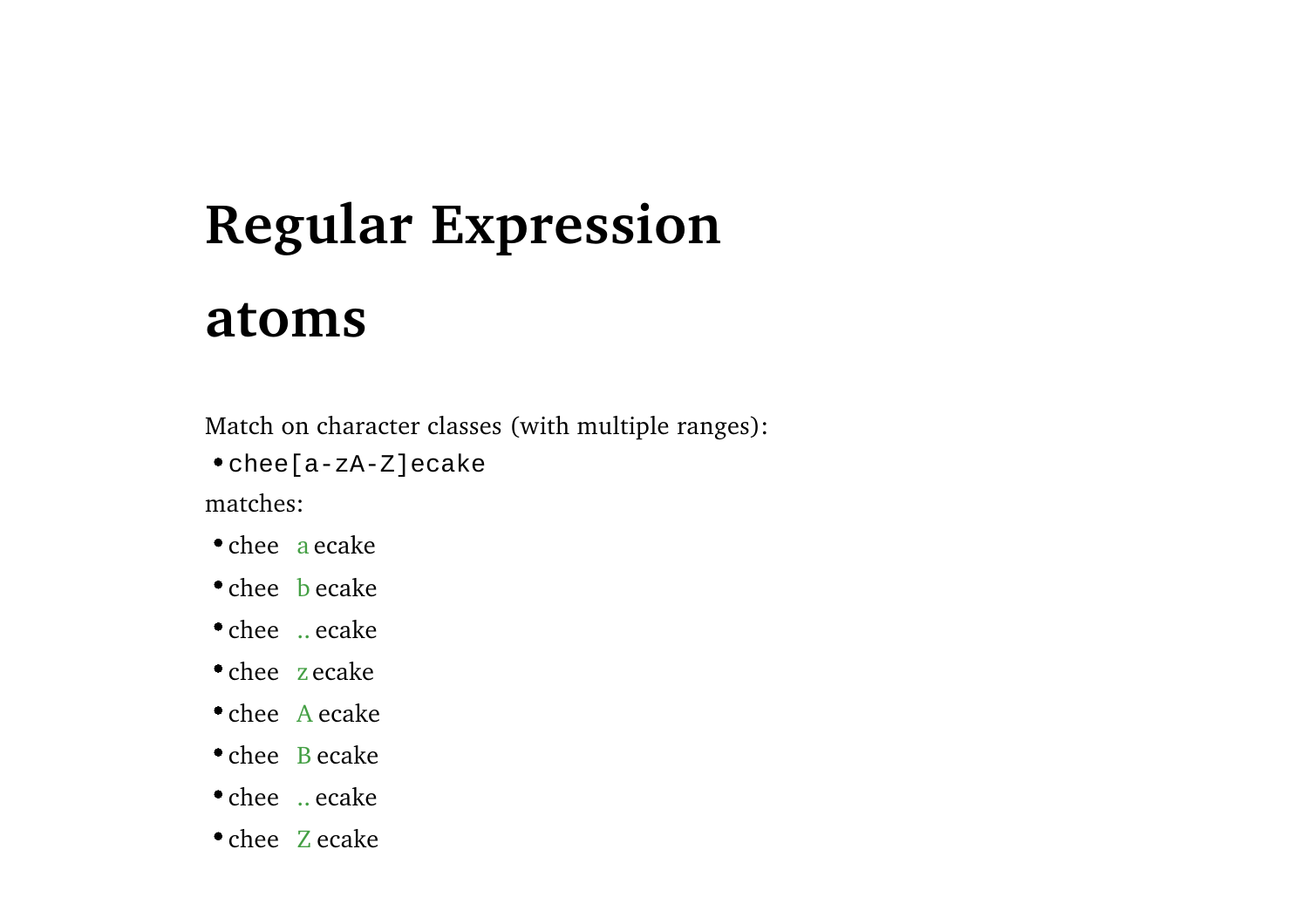To include ], [ or - in a character class, put the - at the beginning or end of the character class. Put the ] at the beginning of the character class. Put the  $\hat{ }$  anywhere but first in the character class.

- []] To match ]
- []-] To match ] or -
- [A-Za-z0-9 -] to match alphanumeric, underscore or hyphen
- $\cdot$  [ $\frac{\sin \theta}{\sin \theta}$ ] to match \$ or  $\frac{\sin \theta}{\sin \theta}$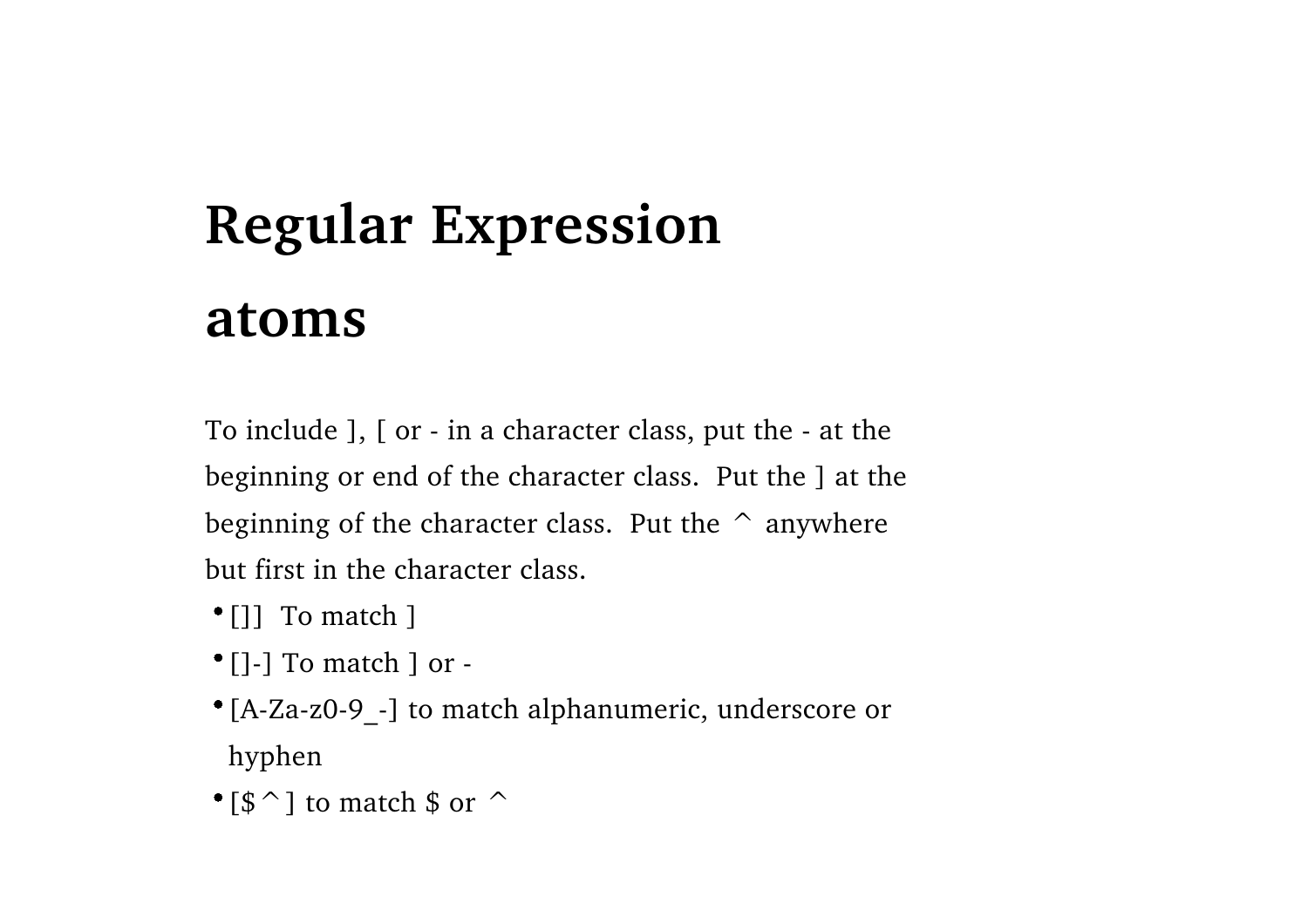WARNING! The range is based on the character encoding. Since the ASCII lower-case a-z are coded as sequential numbers, and the ASCII upper-case A-Z are coded as sequential numbers, and the ASCII numerals are coded as sequential numbers, this works. But be careful when using ranges such

as [0-f] (hexadecimal digits). This does not work. What you need to say is [0-9a-f].

 $0 = 48$  A = 65 a = 97  $1 = 49$  B = 66 b = 98 (See the ascii man page:) ... ... ... ... (man ascii)  $9 = 57$   $Z = 90$   $z = 122$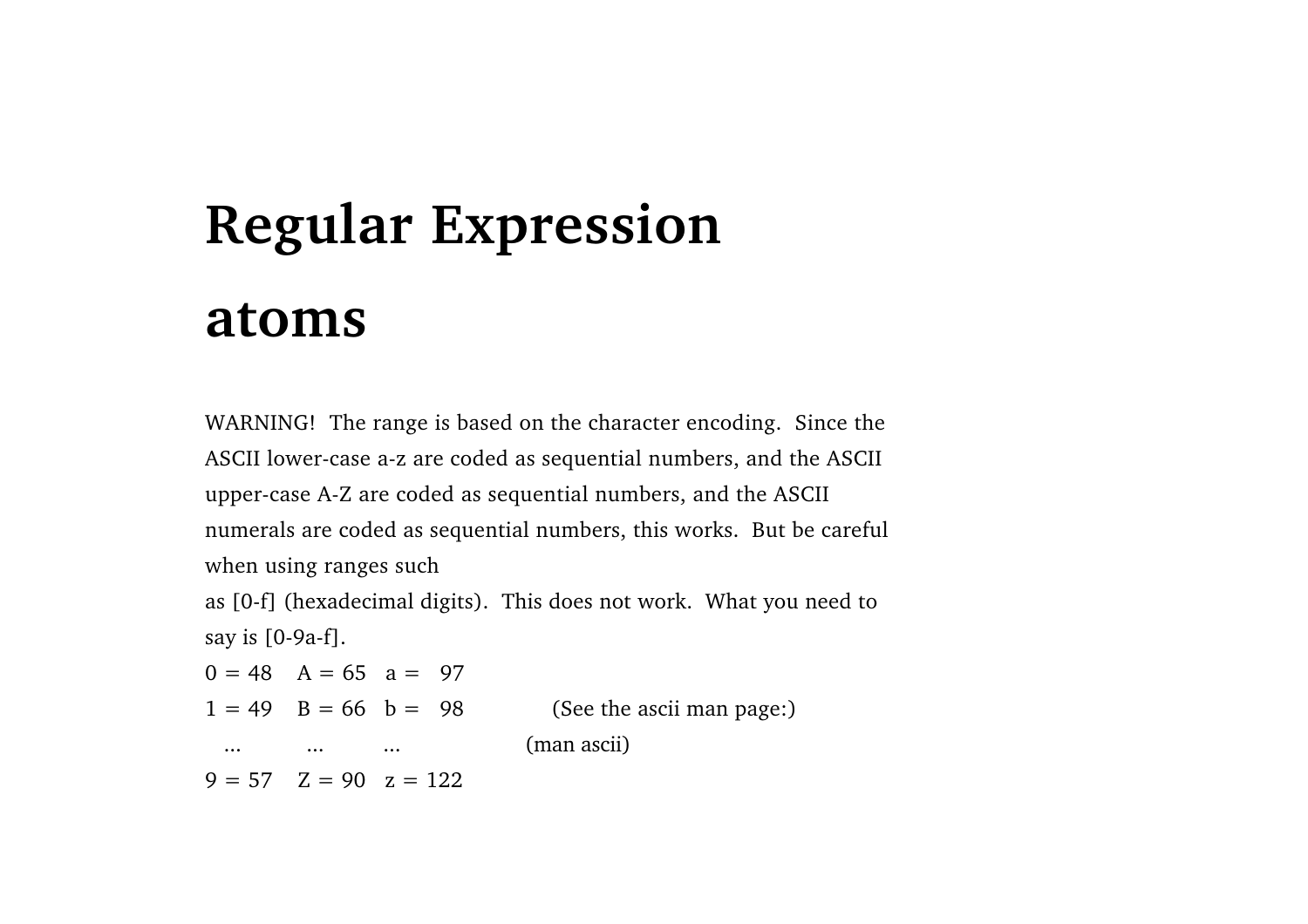## **Regular Expression**

#### **atoms**

Match on any character:

chee.ecake

matches:

- chee aecake
- chee becake
- chee .. ecake
- chee Aecake
- chee Becake
- chee .. ecake
- chee 0 ecake
- chee [ ecake
- $\bullet$  etc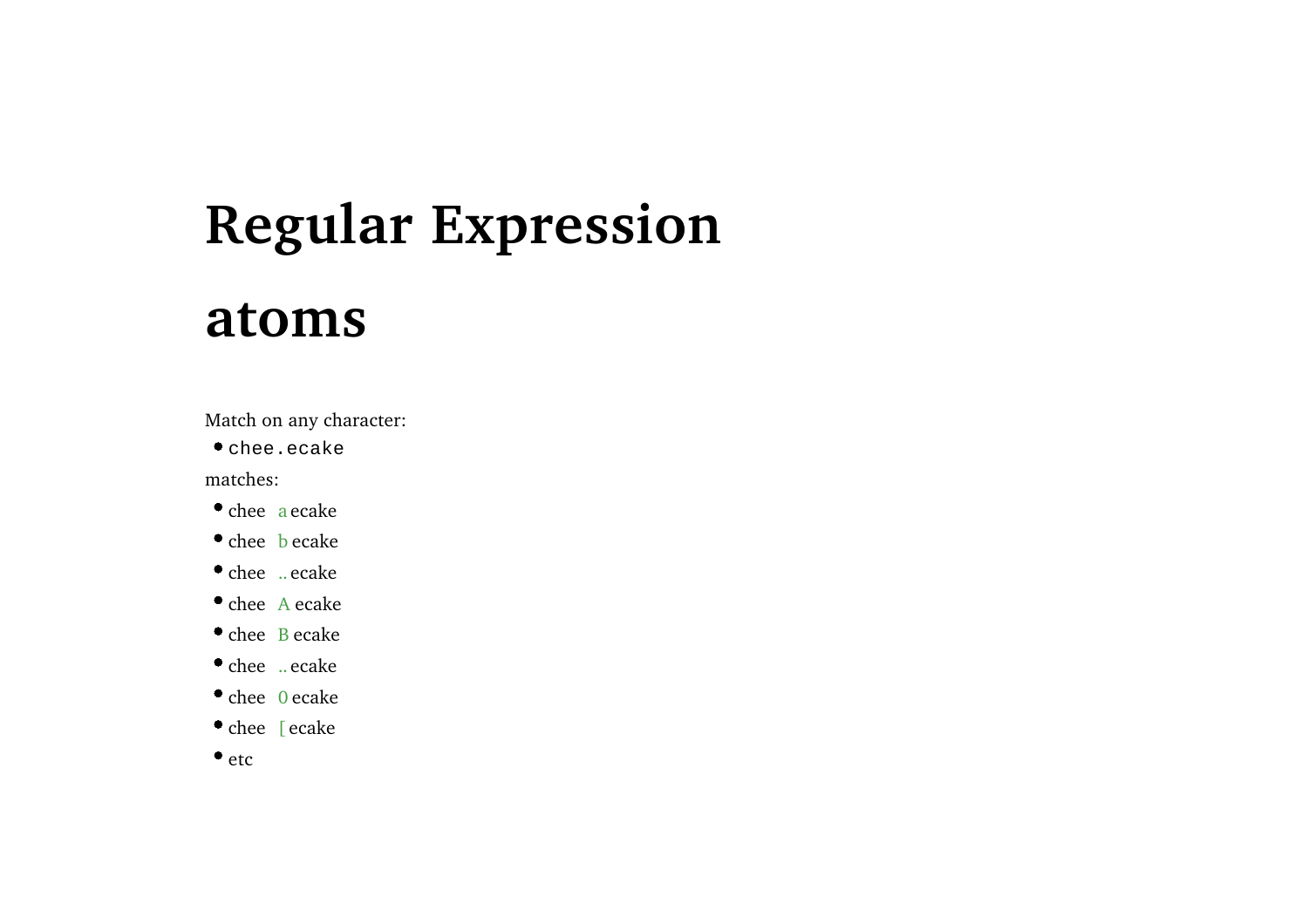### **Regular Expression grouping**

You can put a group of atoms together to make a unit, with parentheses:

(cherry)cheesecake

This matches

cherrycheesecake

-- the same as an exact match. But with thegroup, you can do more stuff, like repetition and alternation.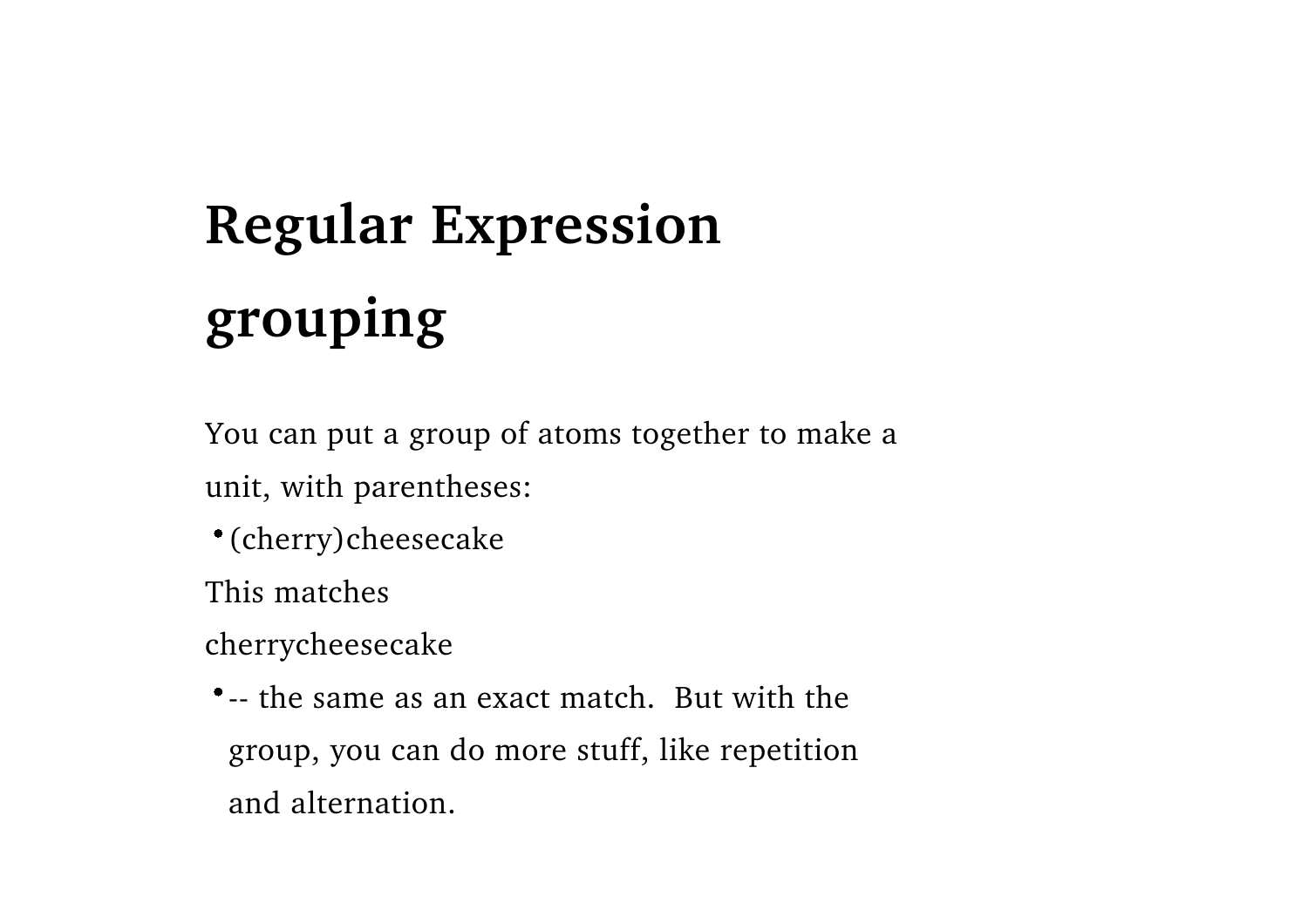Match possible repetitions:

baa\*

matches

ba

baa

baaa

baaaa

BEWARE: a\* matches0 or more a's BEWARE: \* by itself does not match anything (not like in the shell)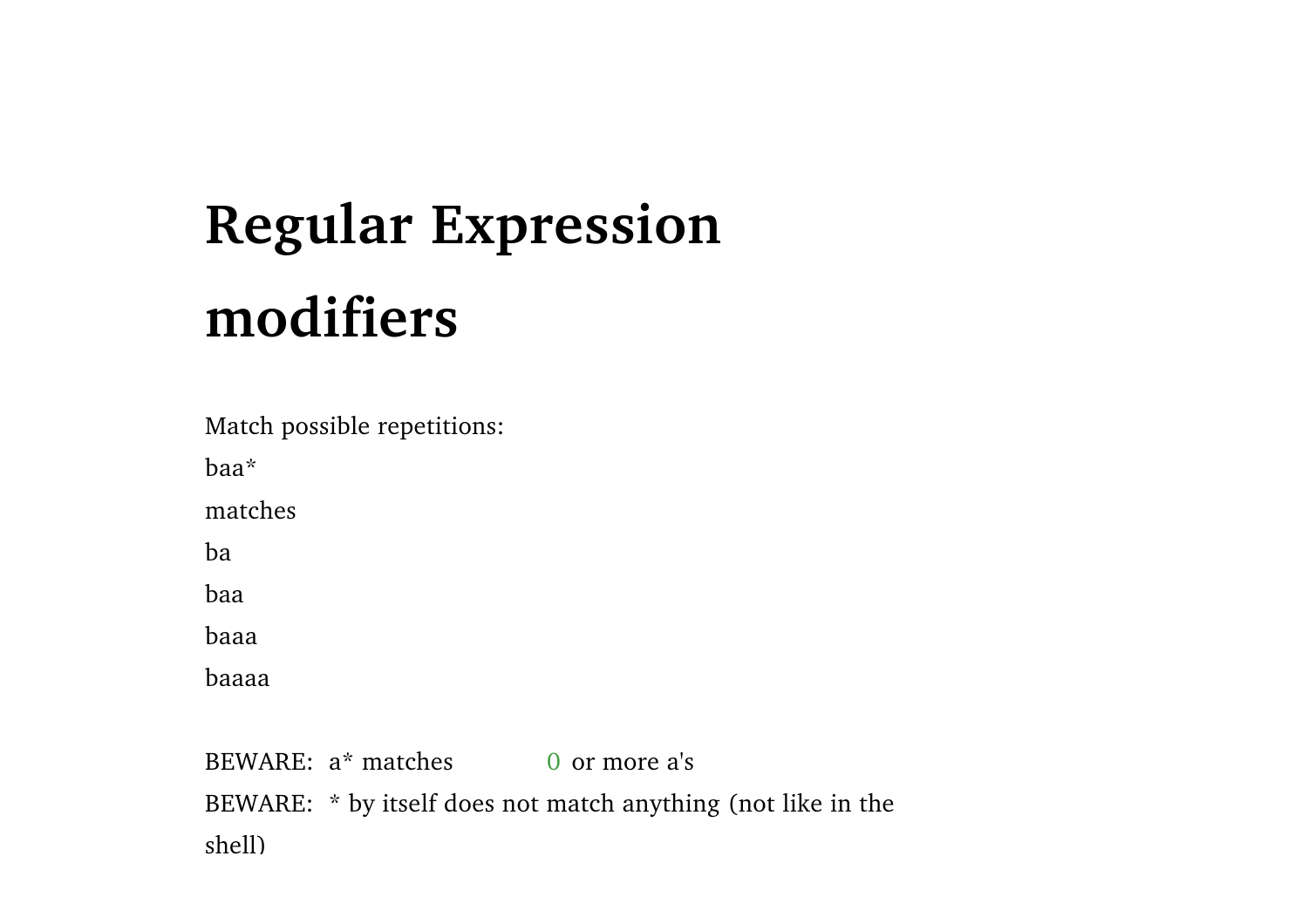Match possible repetitions: Package:.\*ftp matches lines which contain the word "Package:" followed by any string followed by the string "ftp", for instance: Package: tftp Package: ftp Package: ftp-gtk BEWARE: .\* matches0 or more characters BEWARE: \* by itself doesn't match anything (unlike the shell) BEWARE: \* is greedy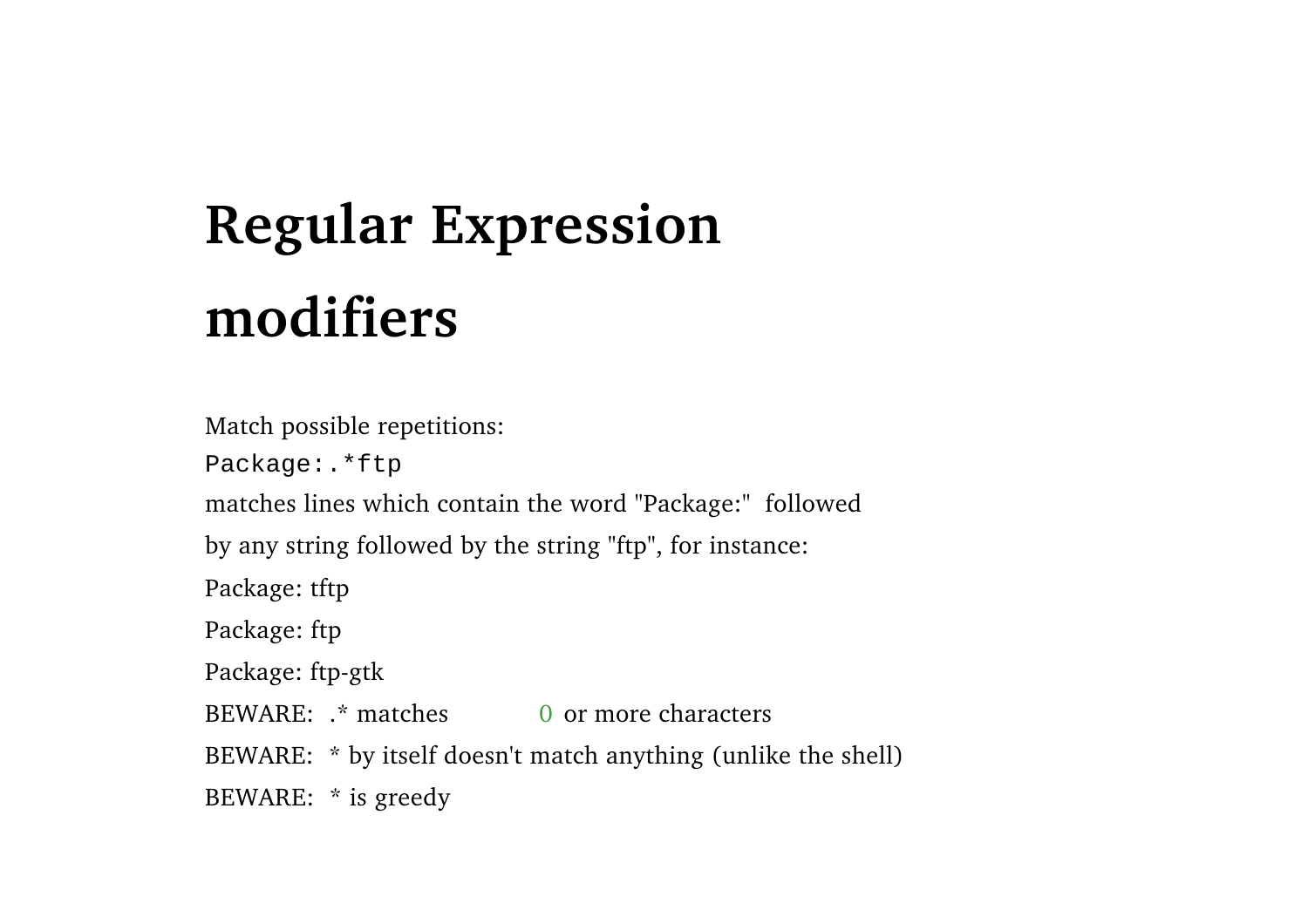Writing [0-9][0-9][0-9]-[0-9][0-9][0-9][0-9] is verbose and error-prone. We can write instead:  $[0-9]$  $\{3\}$  -  $[0-9]$  $\{4\}$ 

IP address could be:

 $([0-9]\{1,3\}\$ . $)$ {3,3}[0-9]{1,3}

There! Isn't that easier to read? :-)

This allows you to say that the ip numbers can be 1 to 3 digits long.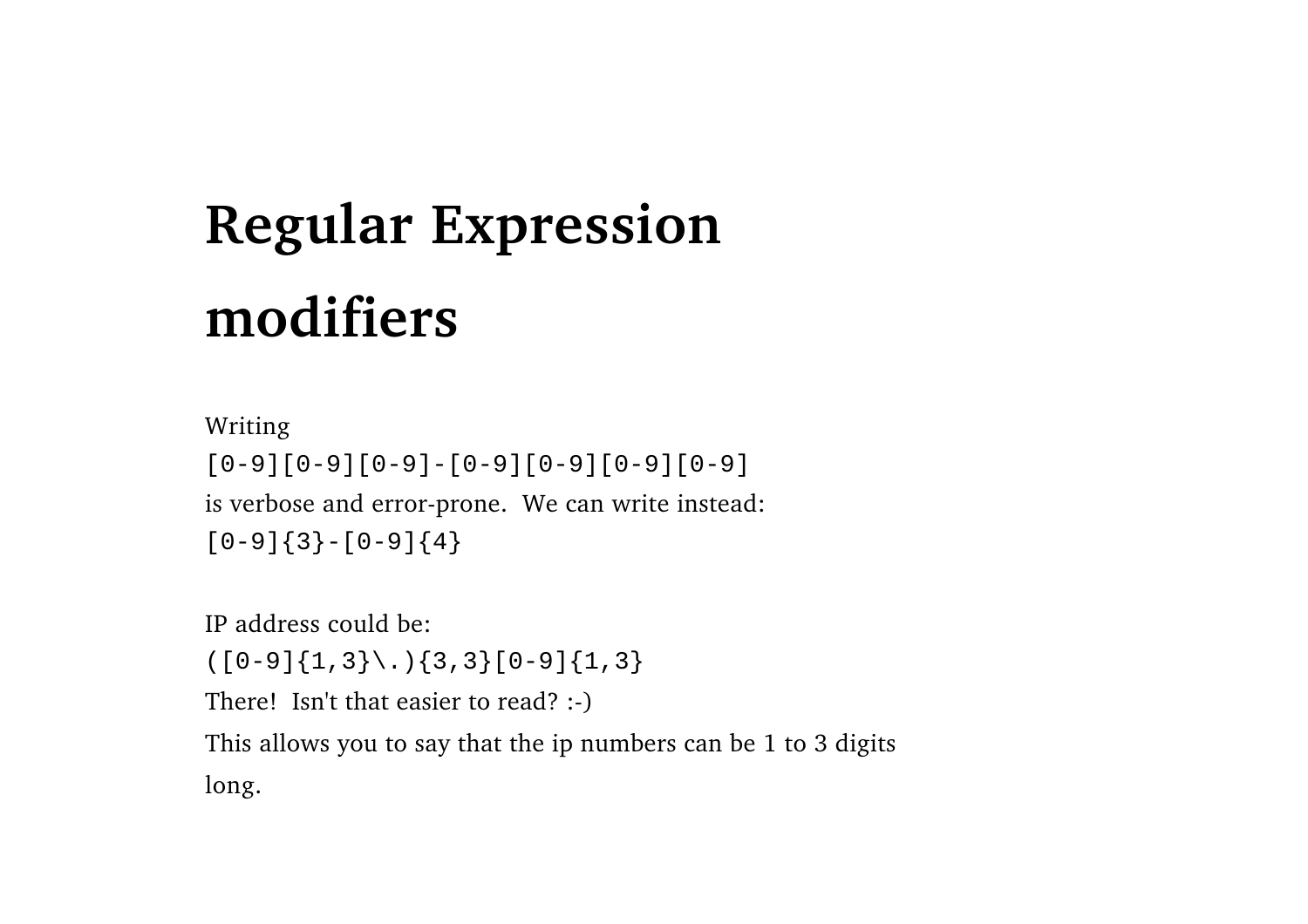Two types of limited repetitions are "one or more occurence" and "zero or one occurence". They have their own shorthand:(cherry)?cheesecake matches cheesecake and cherrycheesecake. (very)+cherrycheesecake matches verycherrycheesecake, veryverycherrycheesecake,...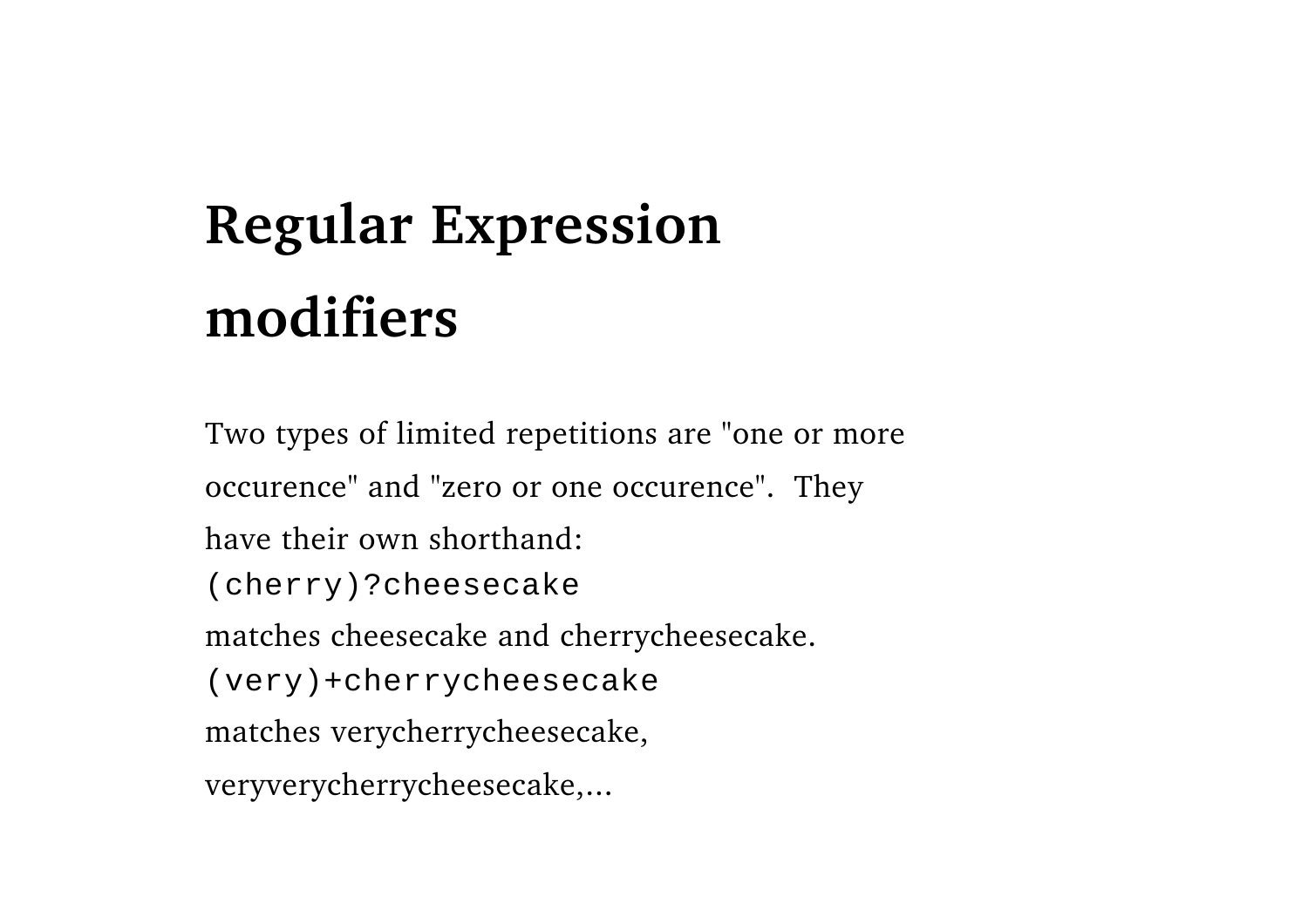Match possible repetitions of syllables:

 $\bullet$ ba(na)\*

matches

ba

bana

banana

bananana

...

BEWARE:(na)\* matches 0 or more na's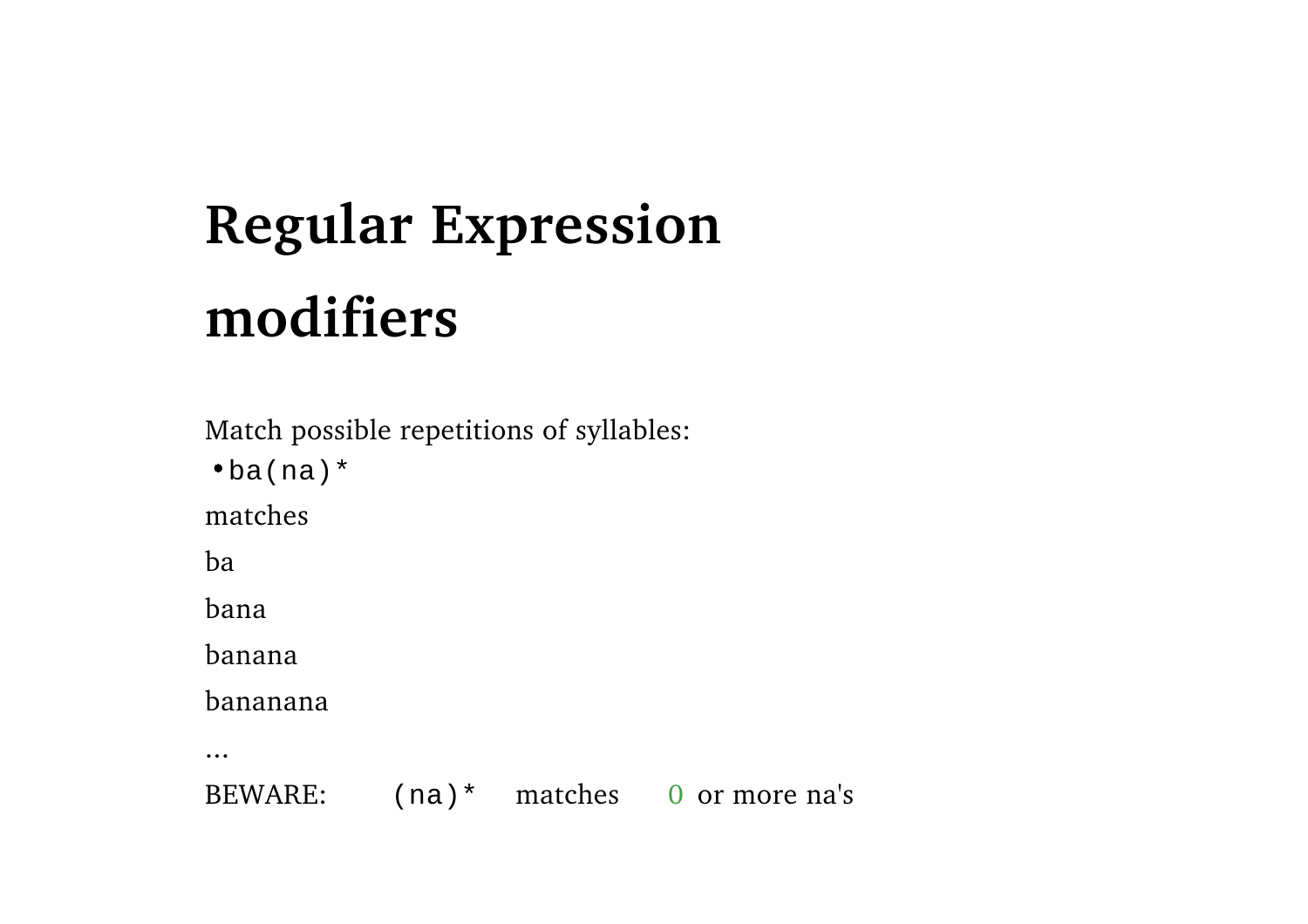Match different alternatives: "Alternation": ba|i matchesba i

NOTE the | modifier applies to all the adjacent atoms of a group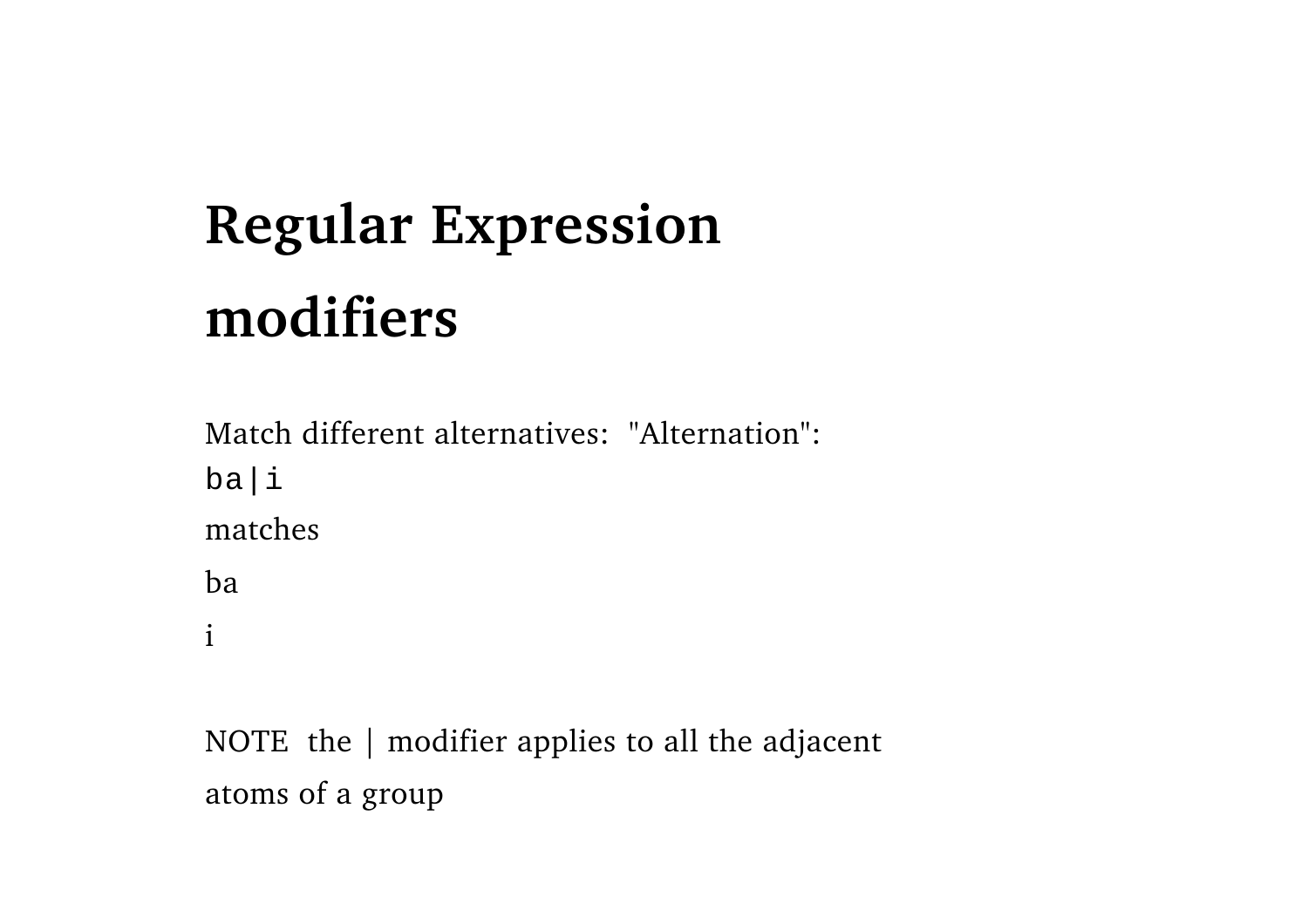Match different alternative syllables: "Alternation with grouping" (cherry|chocolate)cheesecake matchescherrycheesecake chocolatecheesecake

Note the | modifier applies to all the atoms in the adjacent group. cherry|chocolate cheesecake matchescherry chocolate cheesecake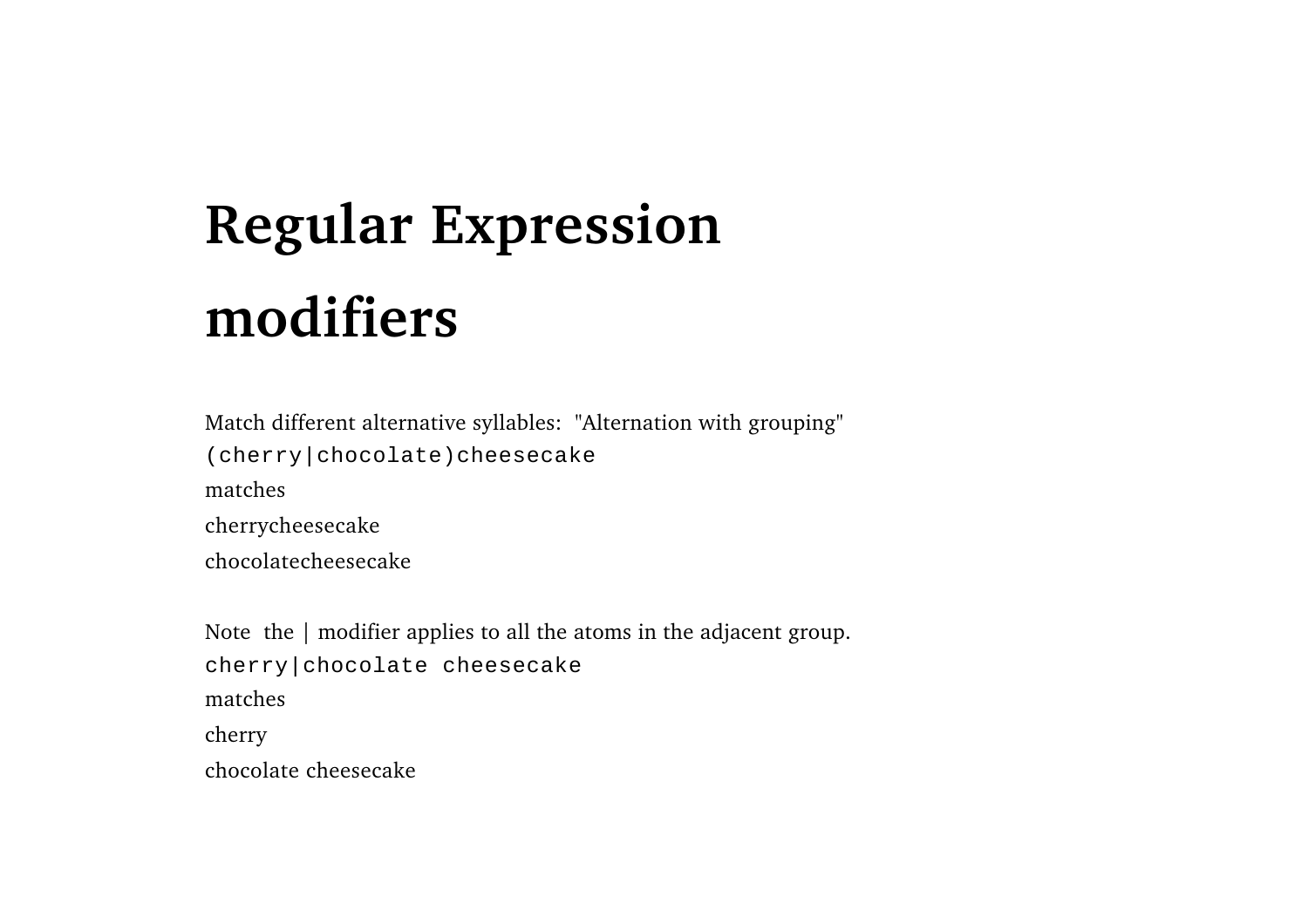### **Regular Expression anchors**

Match only at the beginning or end of a string: ^Package: matchesPackage: xserver-common Package: wu-ftpd Package: gnome-games ... all the lines that begin with Package:

d\$ matchesPackage: wu-ftpd Package: bind ... all the lines that end with d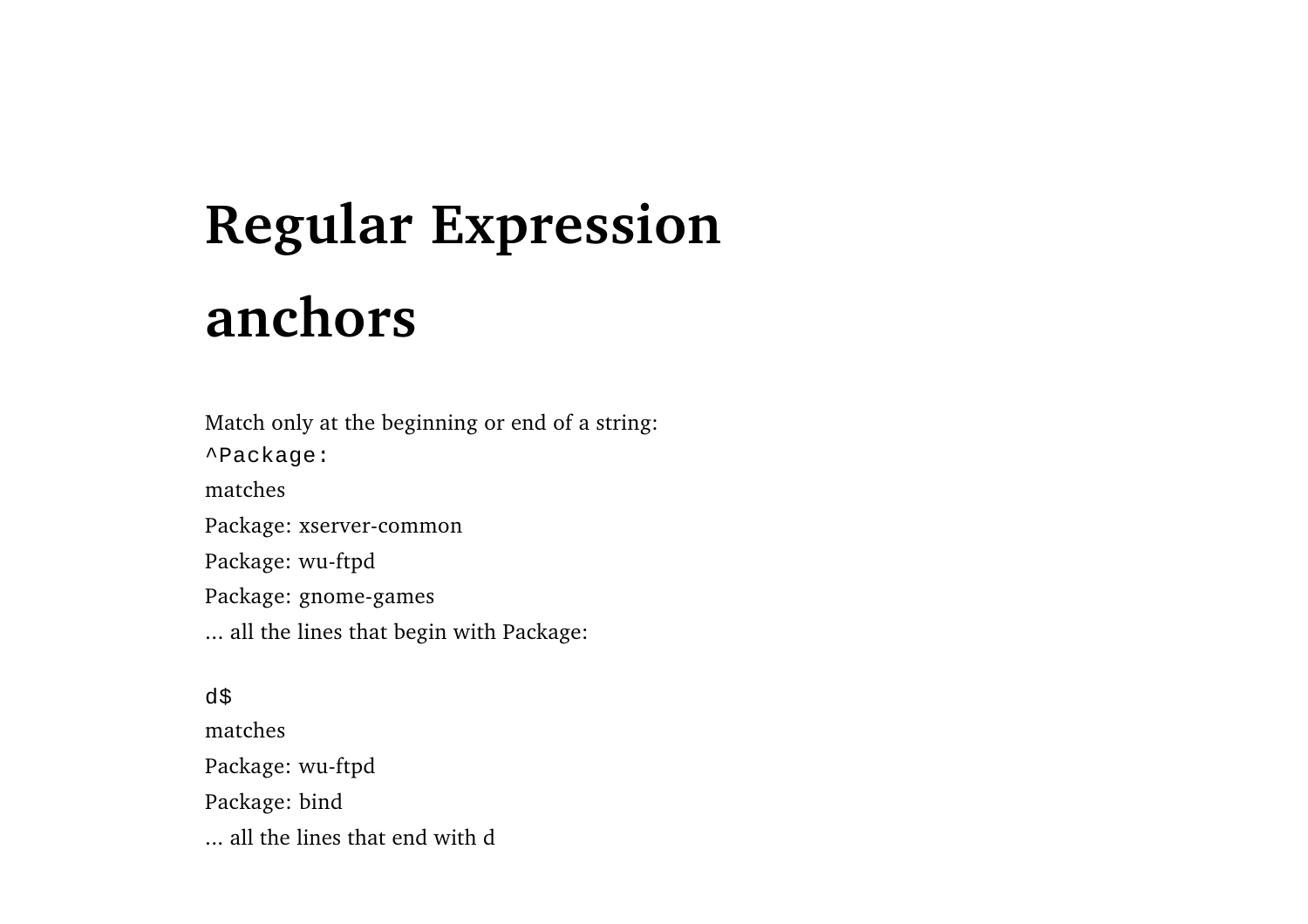### **Regular Expression anchors**

BEWARE!  $\hat{\ }$  and \$ are only anchors when they appear at the beginning or end of the pattern, respectively. Otherwise, they are an atom that matches themselves.

```
\sim \uparrow
```
matches a blank line

 $S^{\lambda}$ 

matches any line with  $\frac{1}{2}$  within it. Actually you still have to escape the special characters  $\frac{1}{2}$  and  $\frac{\frown}{\cdot}$ :  $\langle$ \$ $\rangle$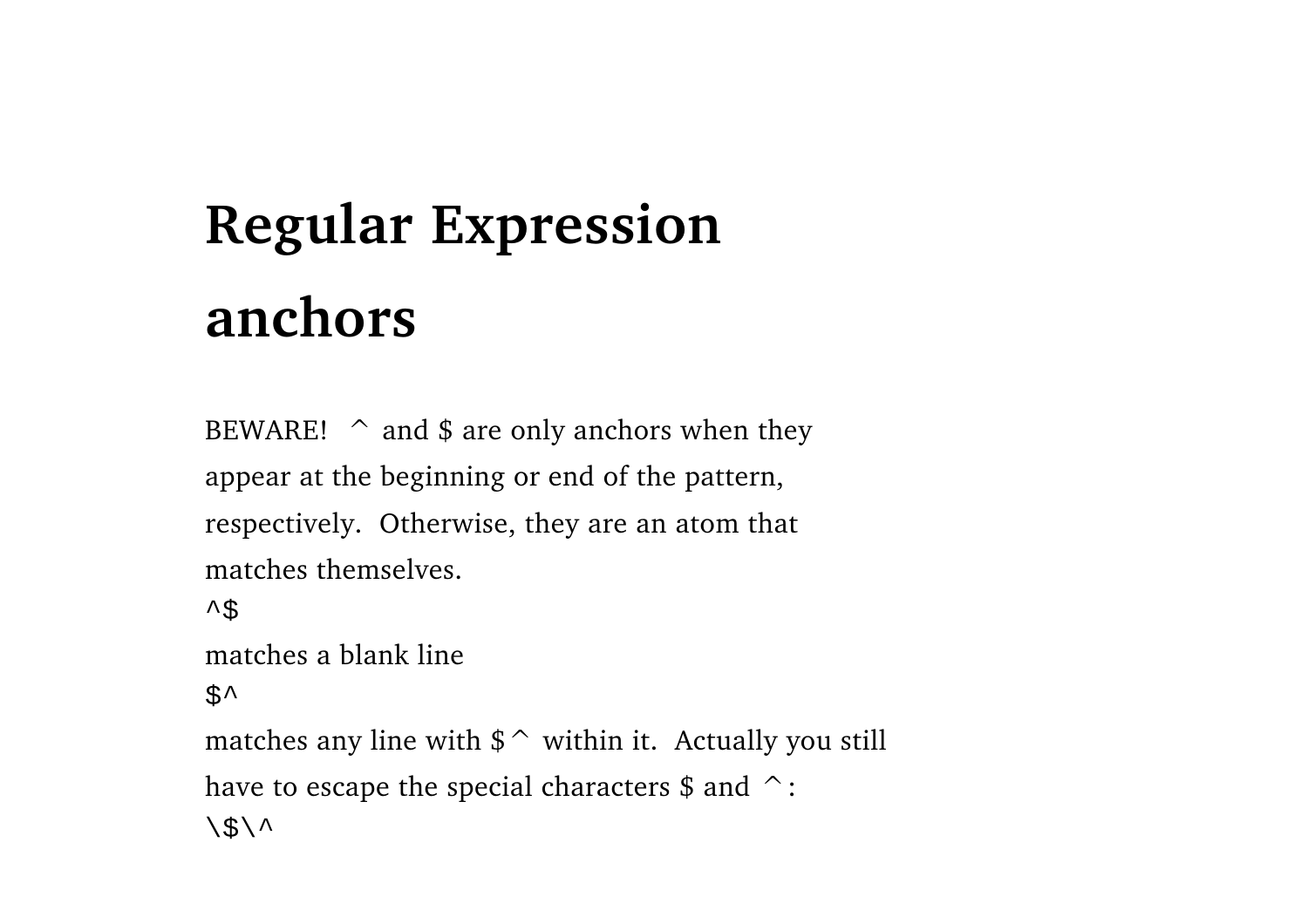### **Regular Expression anchors**

You can anchor to the beginning or end of a word with

 $\backslash$  < and

 $\langle \rangle$ 

That makes us wonder, what is a "word"?

"Word-constituent characters are letters, digits, and the

underscore" according to the man page for grep.

 $\langle$  <the $\rangle$ >

will find occurences of the whole word "the", and will not find occurences of "the" buried in other words like"other". It will find the at the beginning or end of lines.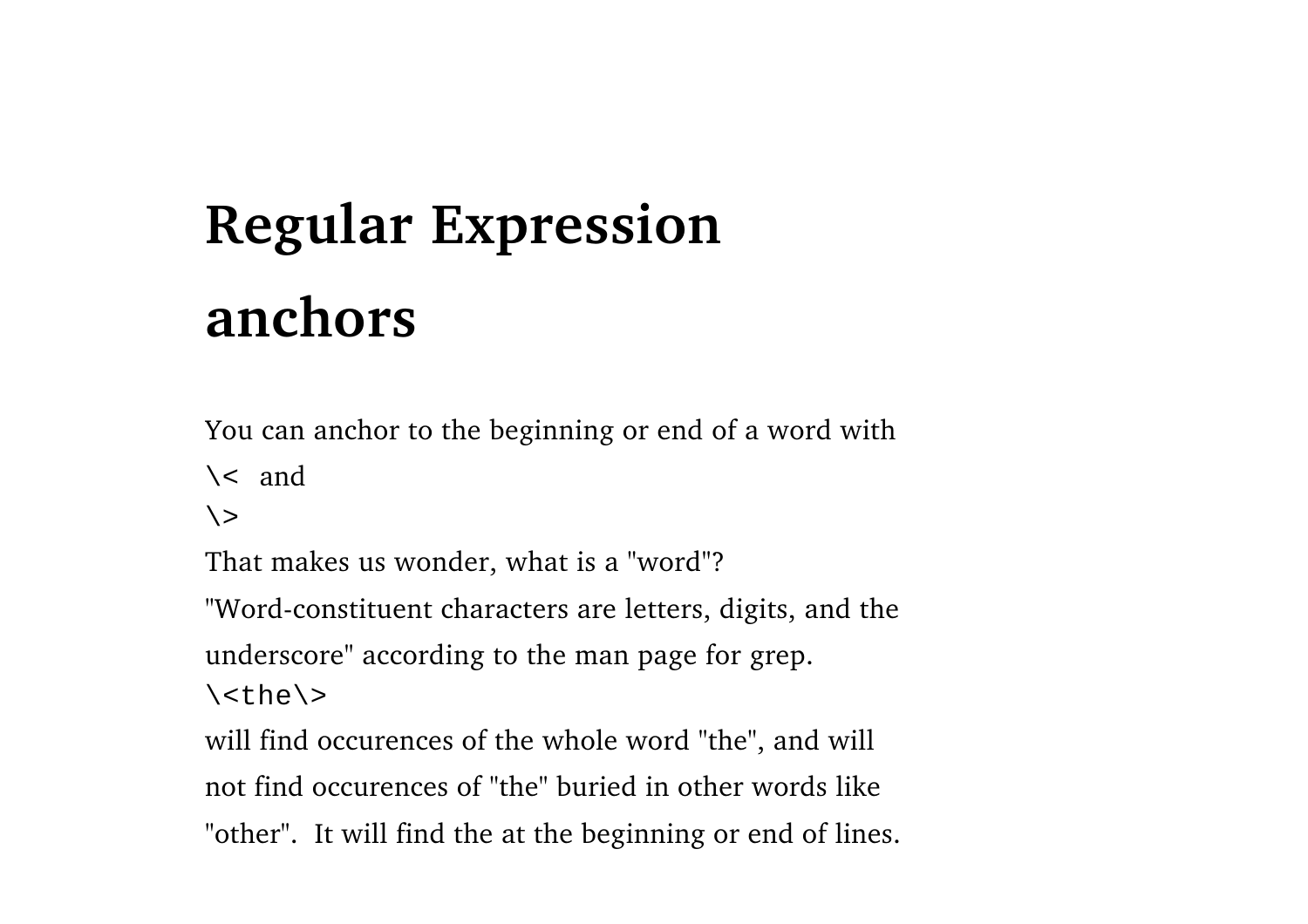### **Regular Expression backreferences**

You can match repeating substrings with backreferences. A back reference looks like this:

 $(n...)\backslash 1$ 

The  $\setminus$ 1 part is the back-reference. This matches all 8-letter sequences starting with n, whose second four letters are the same as the first four letters. So it would match

nanonano

noonnoon

but not

nanonoon

The backreference is numbered, refers to nth left parenthesis.

There can be 9 of them (single digit only).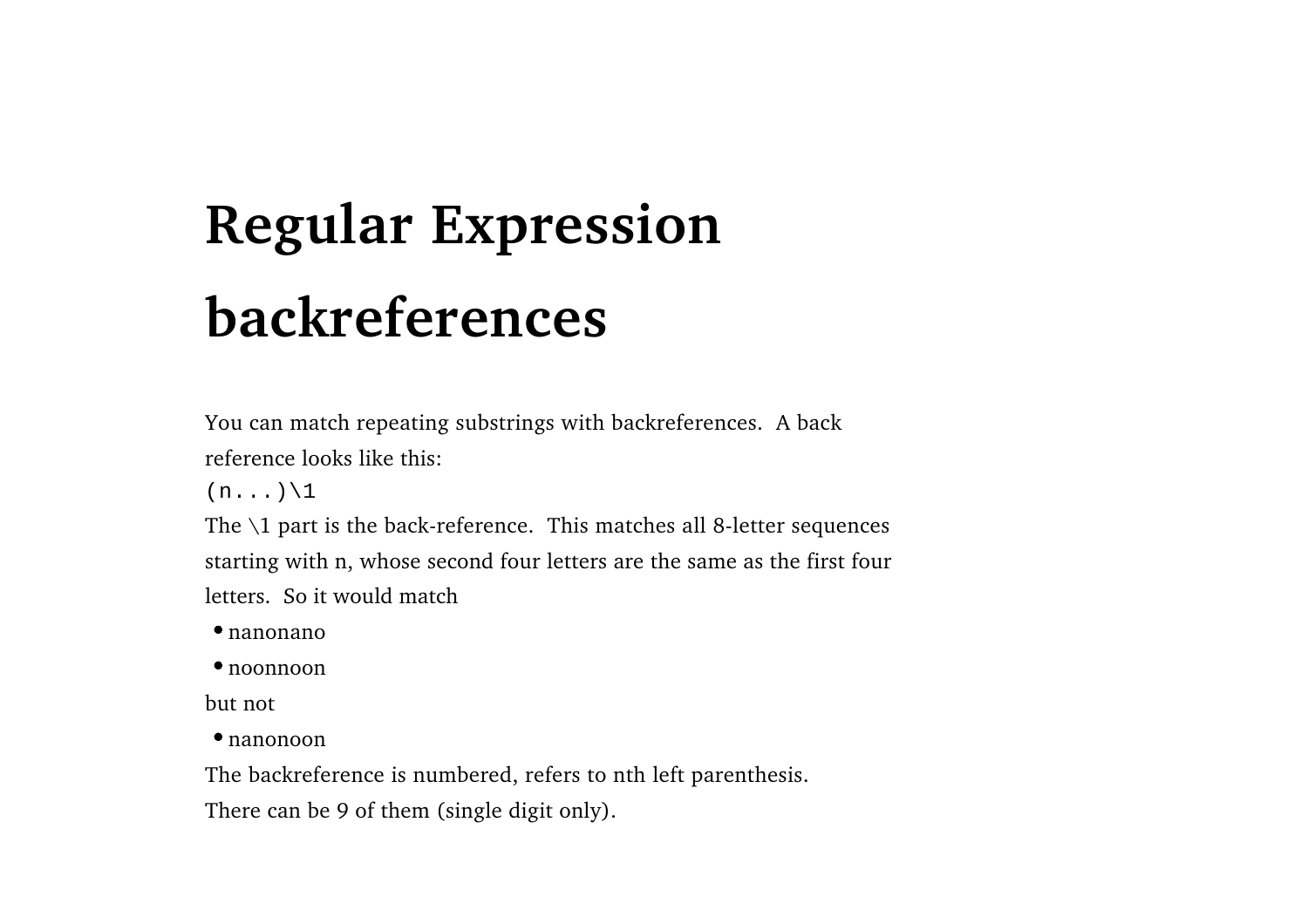#### **Examples and Practice**

Match a phone number: [0-9][0-9][0-0]-[0-9][0-9][0-9][0-9]  $[0-9](3)-[0-9](4)$ 

Match a date: (YY/MM/DD format)  $([0-9]{2}/)(2[0-9]{2}$ 

Match an ip address:

 $[0-9]{1,3}\.\ [0-9]{1,3}$ . $[0-9]{1,3}\.\ [0-9]{1,3}$ 

Note that the . has been escaped, otherwise it would be interpreted as a wildcard.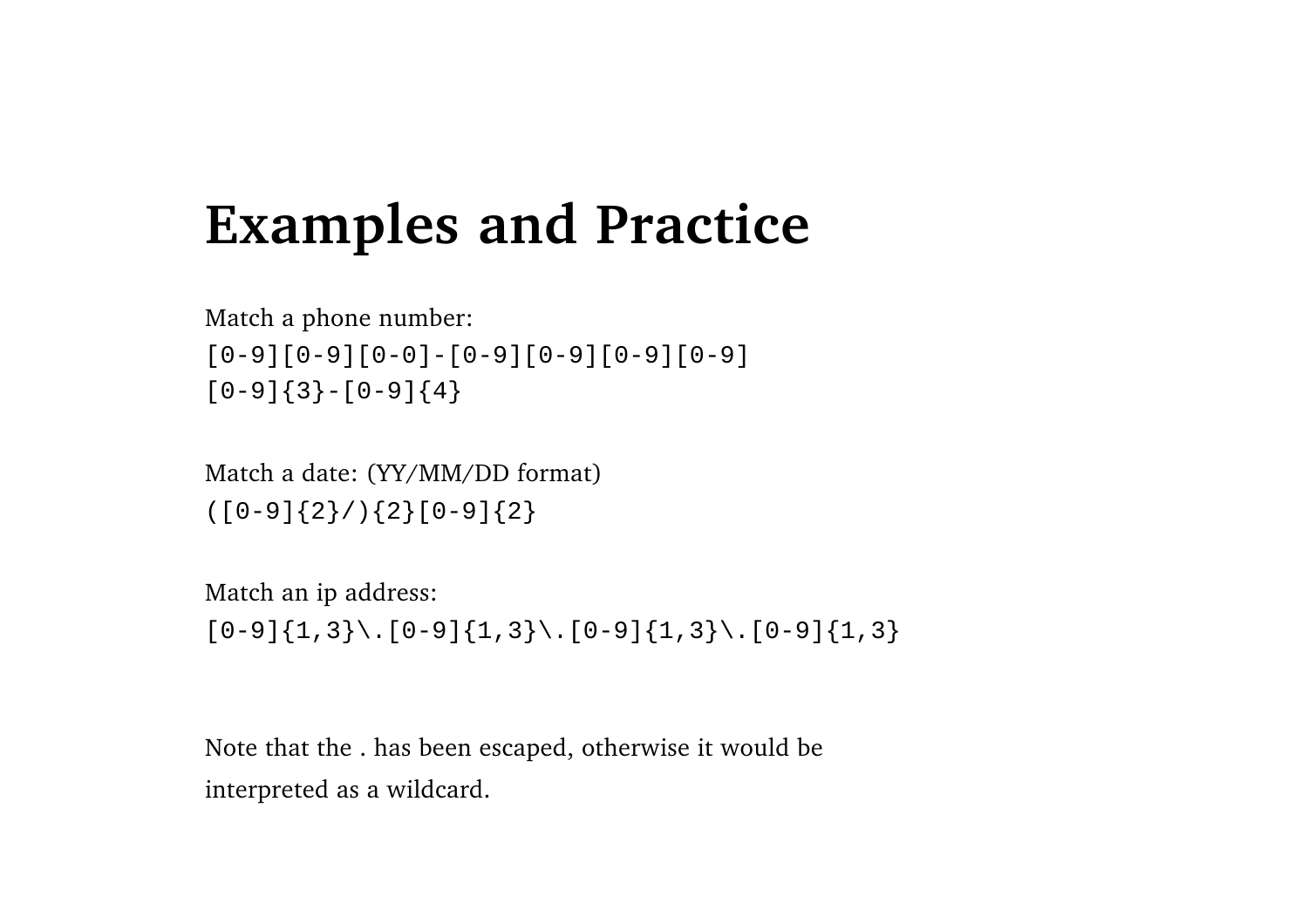#### **grep**

grep looks for a pattern on each line of a file. It prints each line of a file that contains the pattern.

With command line options, you can make it do slightly different things, like print the line numbers of lines that match, or print the contents or line number of lines that don't match.

You can also use the -E or -F options to have grep interpret the pattern as an extended regular expression or fixed string.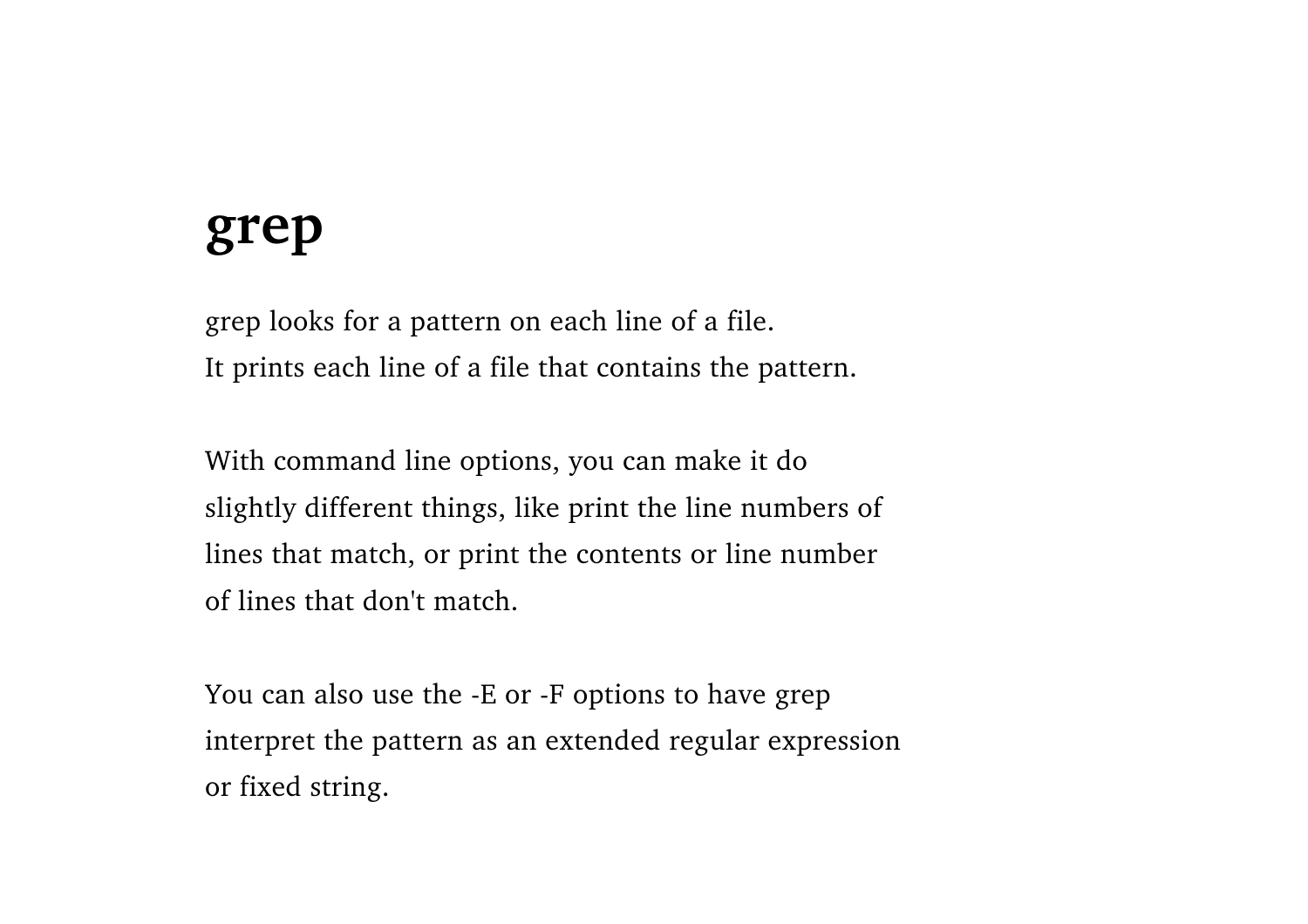#### **Examples with grep**

Looking for all mouse drivers:

in /dev:

\$ ls -la /dev/psaux

shows

crw------- root 10, 1 Mar 17 11:42 /dev/psaux

We see that 10 is the major number for the mouse device. We can search through the /dev directory for all devices with major number 10 to find all the mouse devices:

| $$ls - la / dev  $ grep 10,             |  |  |  |                                           |
|-----------------------------------------|--|--|--|-------------------------------------------|
| crw----- root 10, 0 Aug 30 2001 logibm  |  |  |  |                                           |
|                                         |  |  |  | crw----- root 10, 0 Aug 30 2001 logimouse |
| crw----- root 10, 1 Mar 17 11:42 psaux  |  |  |  |                                           |
| crw----- root 10, 1 Aug 30 2001 psmouse |  |  |  |                                           |
| crw----- root 10, 2 Aug 30 2001 msmouse |  |  |  |                                           |
|                                         |  |  |  | crw----- root 10, 2 Aug 30 2001 inportbm  |
| crw----- root 110, 0 Aug 30 2001 srnd0  |  |  |  |                                           |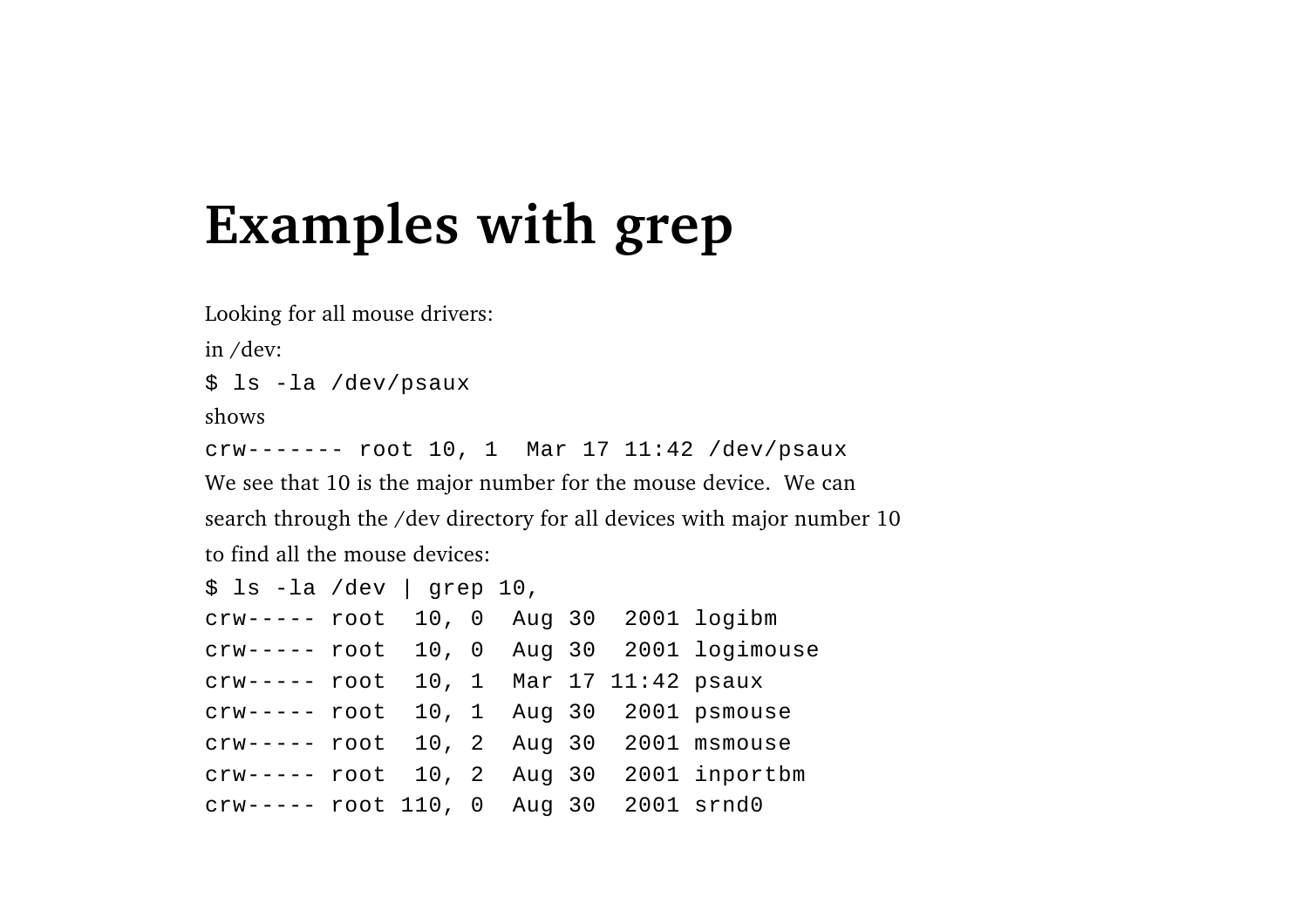#### **Examples with grep**

But we see we found an extra item, srnd0 which matched our search string

10, Refine the search string: " 10," (put a space at the front).  $$ 1s - la / dev | grey " 10,"$ crw----- root 10, 0 Aug 30 2001 logibm crw----- root 10, 0 Aug 30 2001 logimouse crw----- root 10, 1 Mar 17 11:42 psaux crw----- root 10, 1 Aug 30 2001 psmouse crw----- root 10, 2 Aug 30 2001 msmouse crw----- root 10, 2 Aug 30 2001 inportbm We found only the mouse devices this time.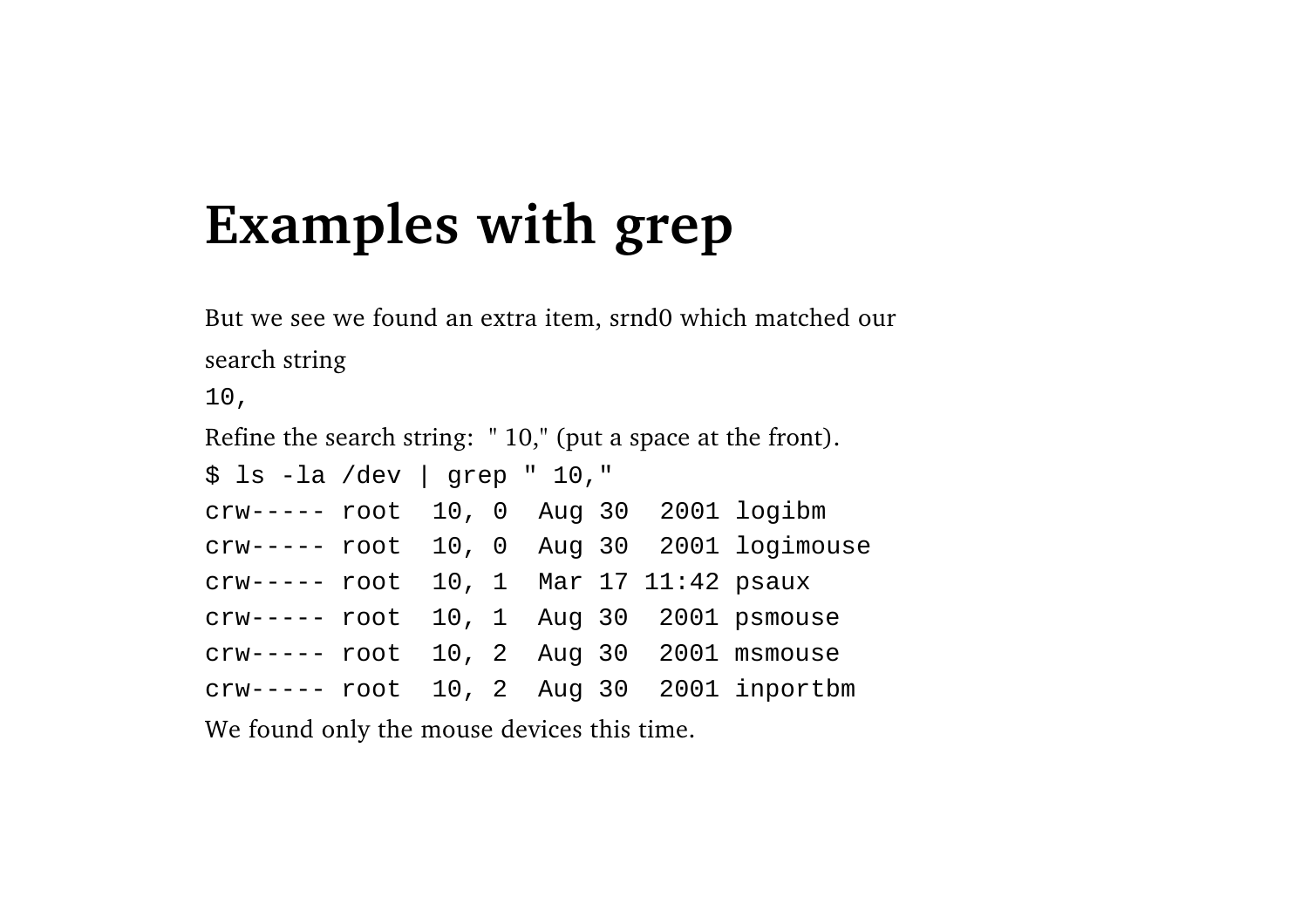#### **Examples with grep**

The file /var/log/messages is one place where the system logs error, debug, and informational messages. It can grow quite large. One of the jobs of the system administrator is to keep an eye on it to catch any unauthorised activity. It can be useful to grep through it, and display only those lines that you aren't expecting.

Look in the file messages in your home directory, and create some regular expressions to match some of the lines. Then use grep or egrep to display all the lines in messages except those lines. Check the man page to find out what the option is to show all lines except the ones that match.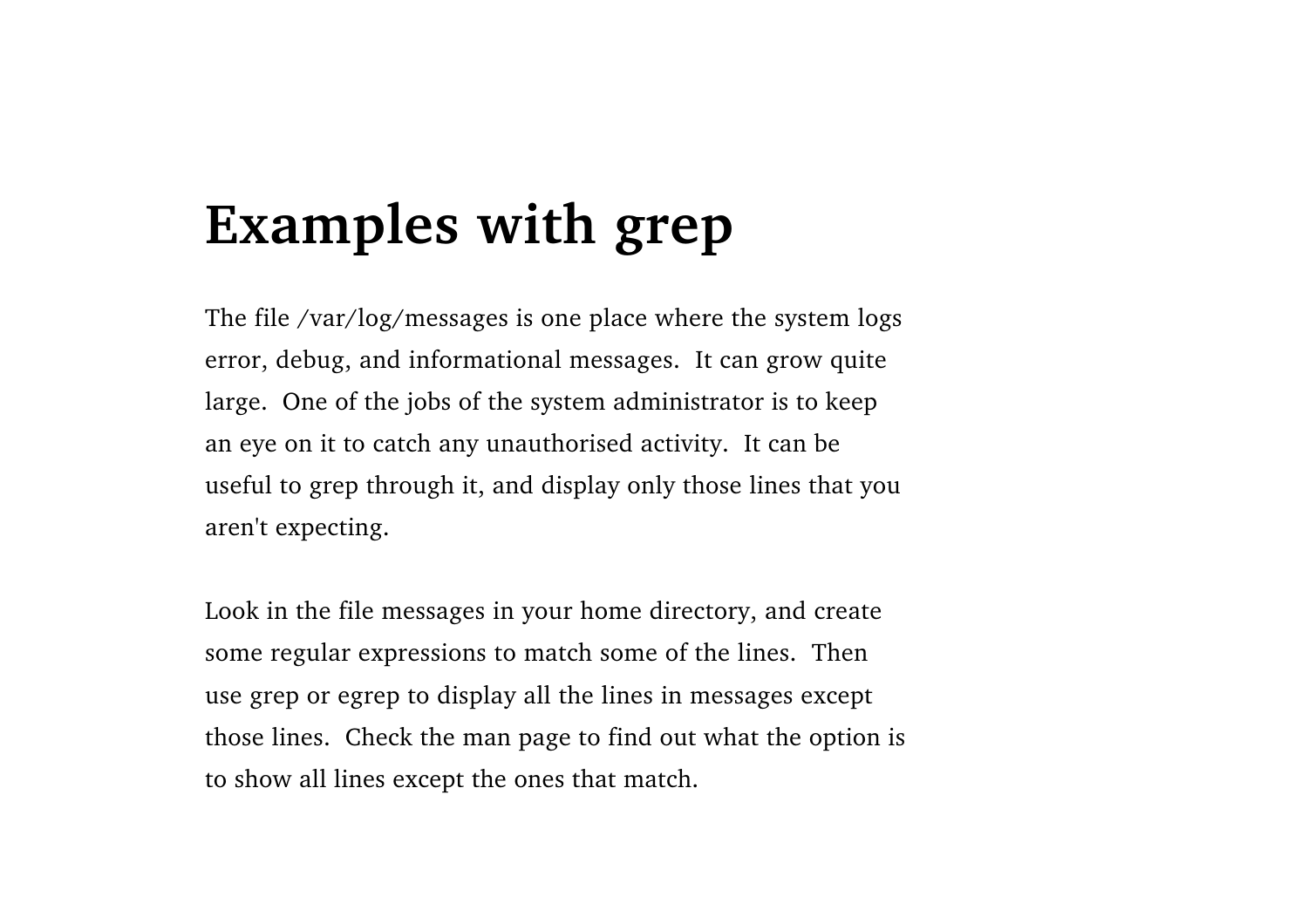#### **sed**

How sed works and what it's for.

- Call sed with a script and a text file as input
- Sed follows the instructions in the script and applies them to the text file, one line at a time (one "cycle").
- Sed uses a "pattern space" and a "hold space". Most operations happen in the pattern space.
- You can have sed print the pattern space after each cycle, or you can have sed print out only when you tell it to print.
- There are commands for moving data between the pattern space and the hold space.
- You can accumulate more than one line in the pattern or hold spaces, separated by newlines.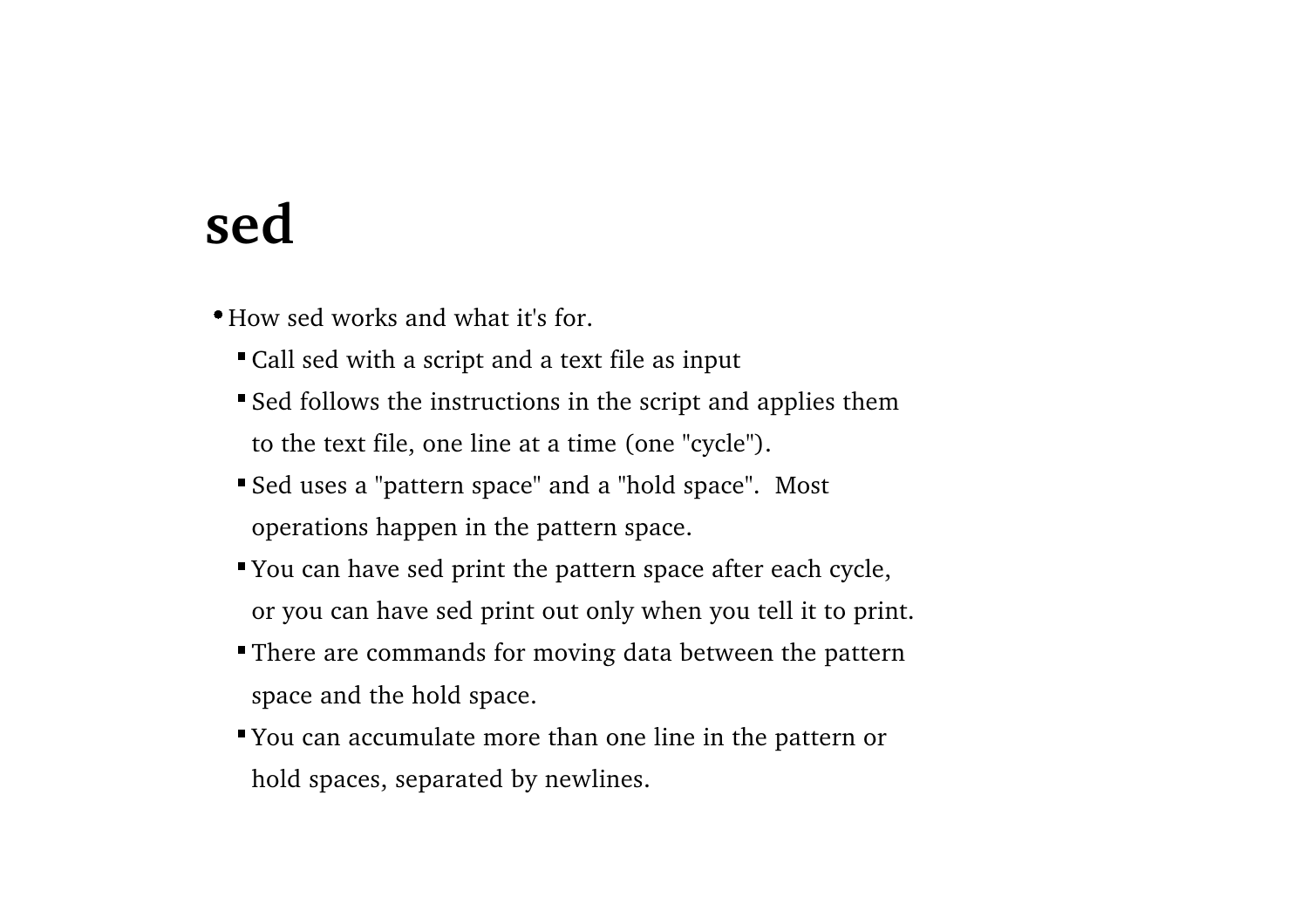Convert from unix linefeeds to DOS linefeeds.File contains:Joe Clark 555-4382 Pierre Trudeau 555-8921 Jean Chretien 555-5512Brian Mulroney 555-2398 Want to haveJoe Clark 555-4382^MPierre Trudeau 555-8921 ^ M

Jean Chretien  $555-5512$   $^{\circ}$  M Brian Mulroney 555-2398  $^{\circ}$  M sed 's/\$/\015/' phones.txt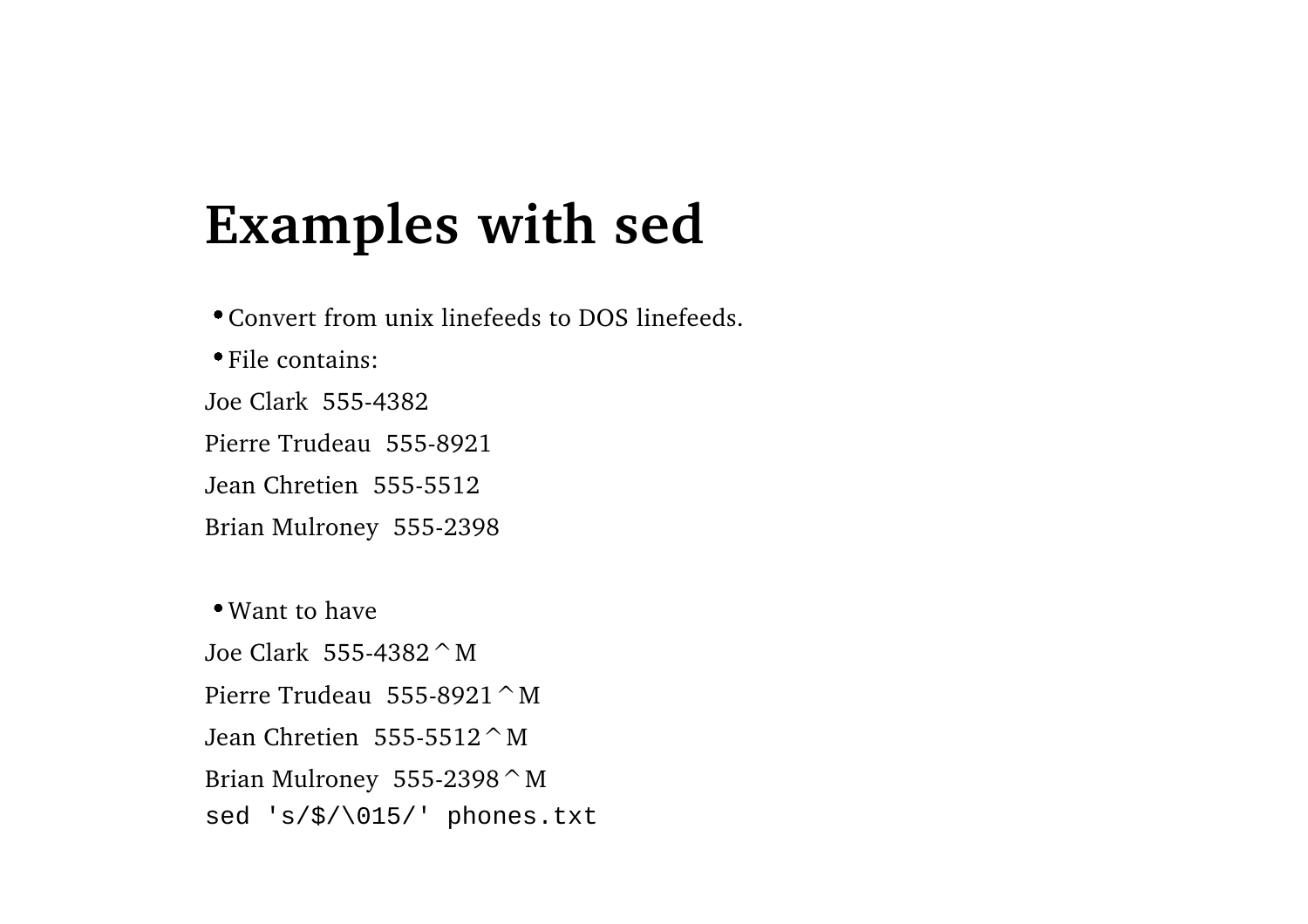Convert from unix linefeeds to DOS linefeeds.sed 's/\$/\015/' phones.txt

But sed does not understand \015 as a substitute for "carriage return".

 $\bullet$  I'm not sure how to type  $\land$  M at the command line, so I have to create a sed script u2d.sed that looks like this  $s/\frac{1}{2}/^N$ /;

• and run it like this: sed -f u2d.sed phones.txt

• To see the results sed -f u2d.sed phones.txt | od -c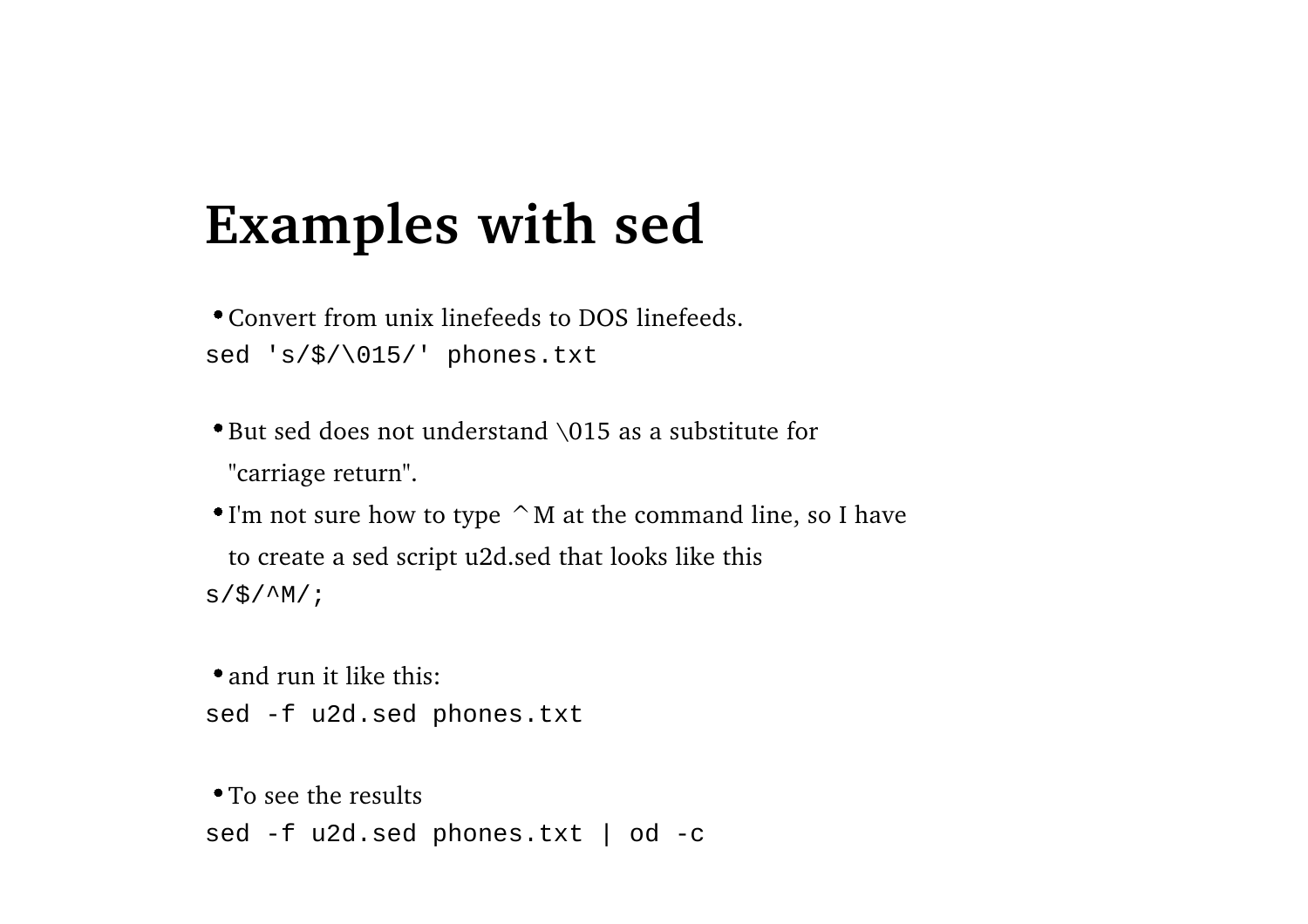Go through a text file which has phone numbers without area codes, and put in area codes.

File contains:

Joe Clark 555-4382Pierre Trudeau 555-8921Jean Chretien 555-5512Brian Mulroney 555-2398

#### Want to have

Joe Clark (613) 555-4382 Pierre Trudeau (613) 555-8921 Jean Chretien (613) 555-5512 Brian Mulroney (613) 555-2398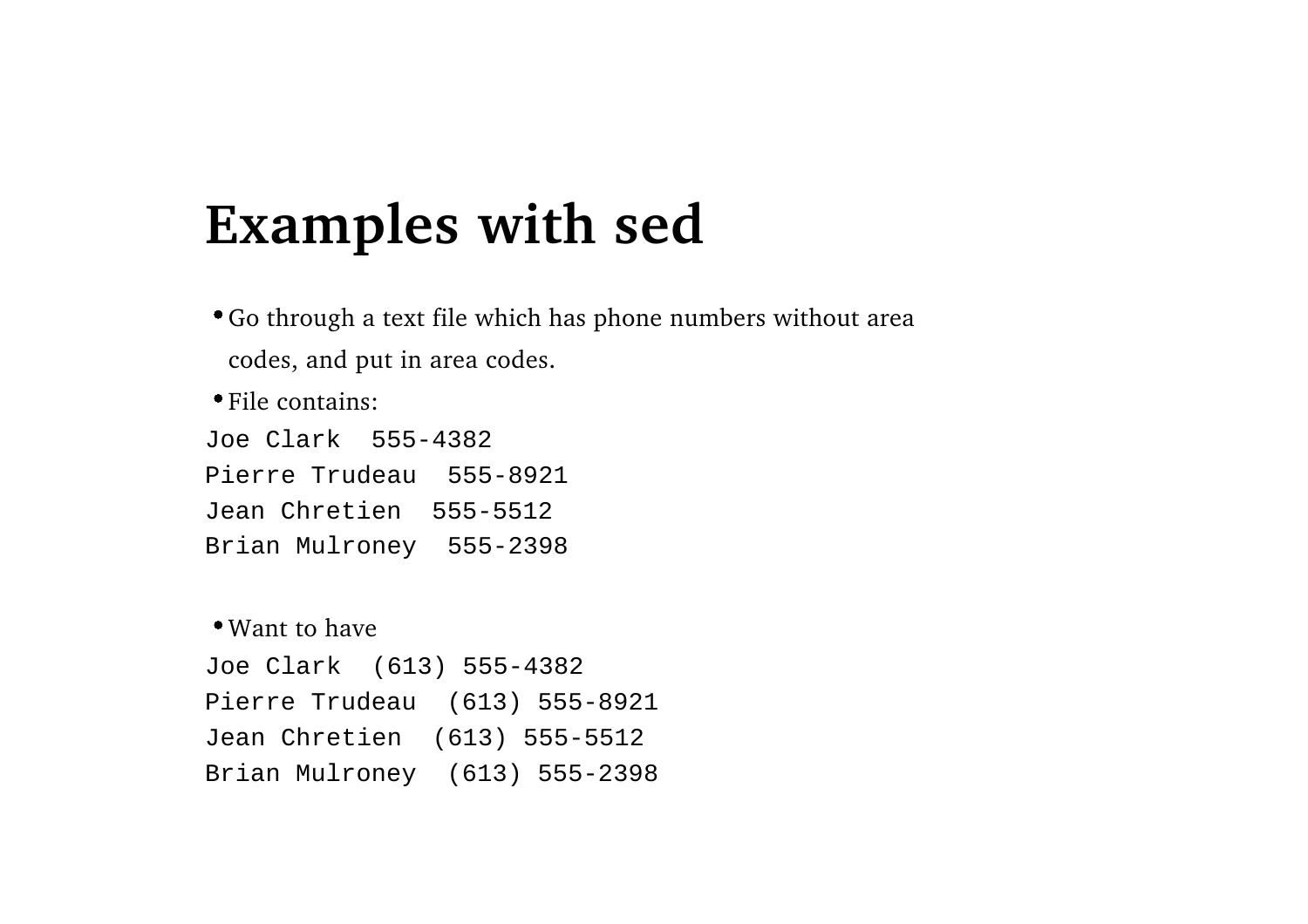sed " s/ [0-9][0-9][0-9]-[0-9][0-9][0-9][0-9] / (613) & / " phones.txt

Note that the stuff in the replacement string is not a regular expression. It has its own syntax. Notice also that we used the verbose way of writing the Regular Expression. Due to differences in the way different programs write Regular Expressions, we would have to write this to use the limits method:

sed "s/\([0-9]\)\{3\}-\([0-9]\)\{4\}/(613) &/" phones.txt

Try it both ways. Use the man page of the tool you're using to find out exactly how to write the Regular Expression.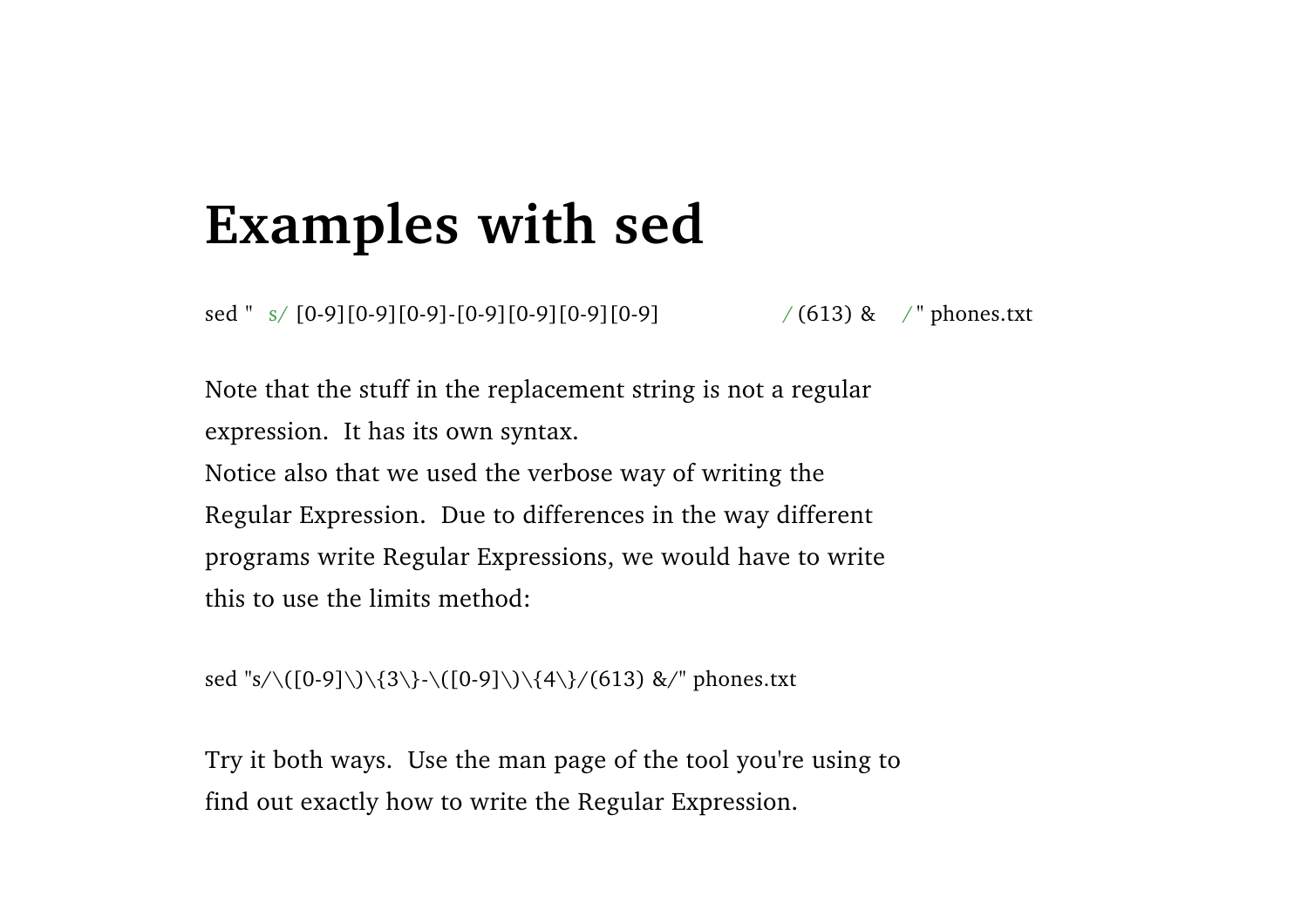#### **awk**

How awk works and what it's for.

- Call awk with a script and a text file as input.
- Awk looks at each line in the text file one after the other.
- It uses the script to tell it what to do with each line.
- The script consists of a series of "patterns" and "actions".
- When a line matches the pattern, awk performs the action.
- There is an extra clause at the beginning called BEGIN and one at the end called END for initialisation and cleanup actions.
- Awk can do a few more things than sed: for instance it can do arithmetic. The actions can be just about anything you can do in a programming language, except moving around in the input text file.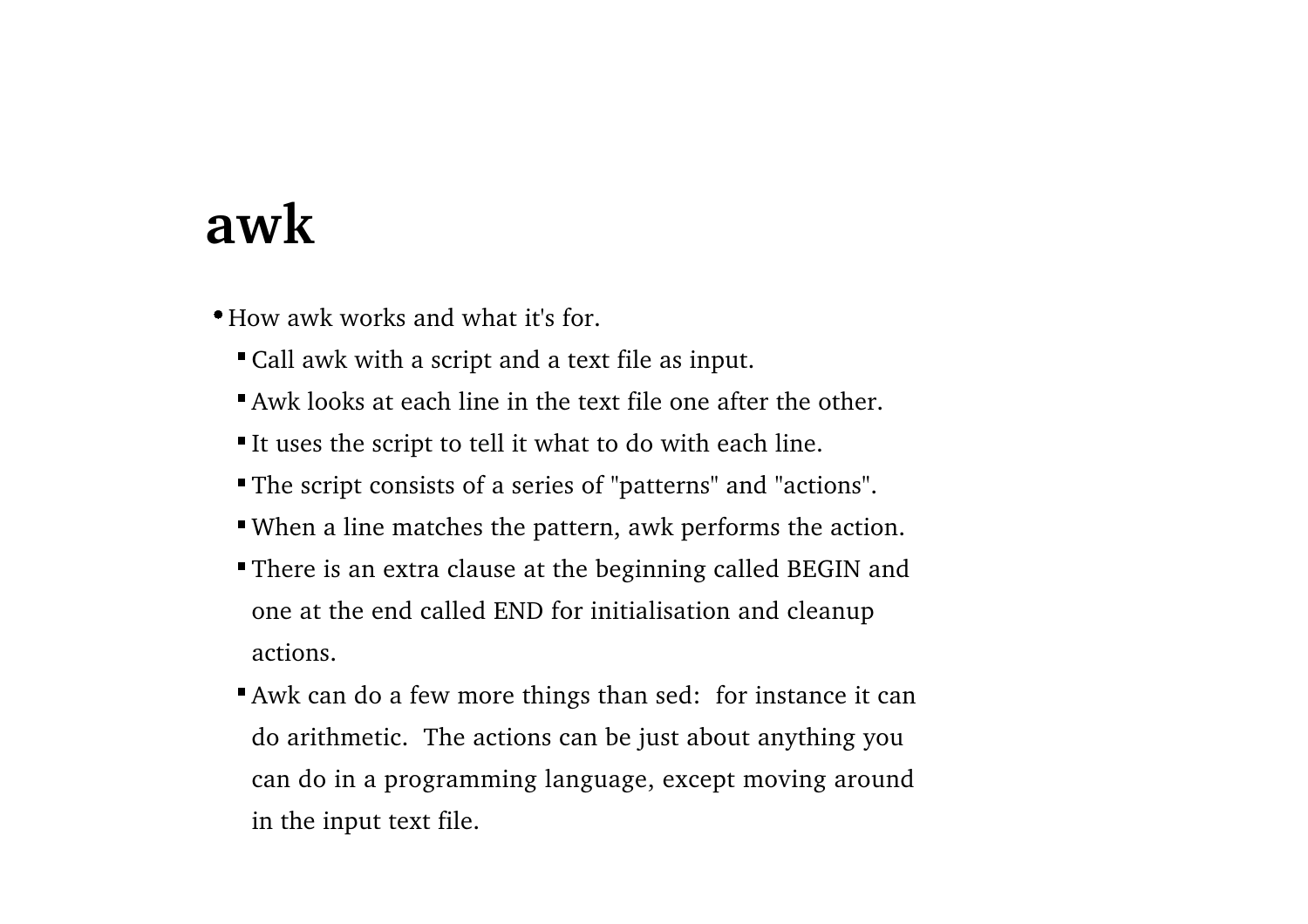## **awk**

Built-in variables:

| <b>RS</b>     | Input record separator  |
|---------------|-------------------------|
| FS            | Input field separator   |
| \$0, \$1, \$2 | Input record, fields    |
| NF            | Number of input fields  |
| ORS           | Output record separator |
| OFS           | Output field separator  |
| RТ            | Record terminator       |
|               |                         |

and lots more...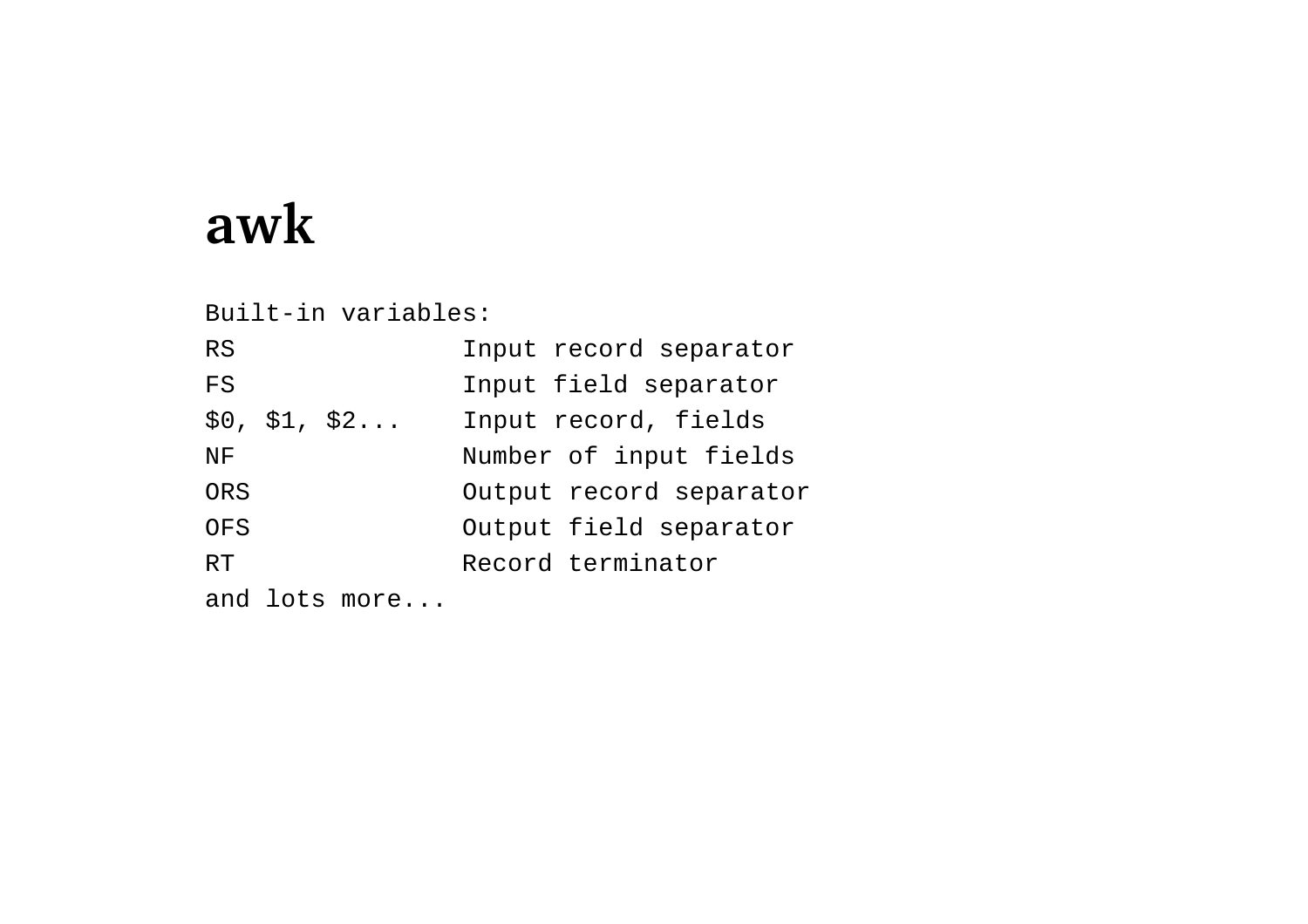## **Examples with awk**

**In DOS or Windows, lines in text files are ended with "\r\n". In unix, lines are ended with "\n". Here's an awk script to convert from unix to dos.**

```
{
   print $0 "\015"
}
```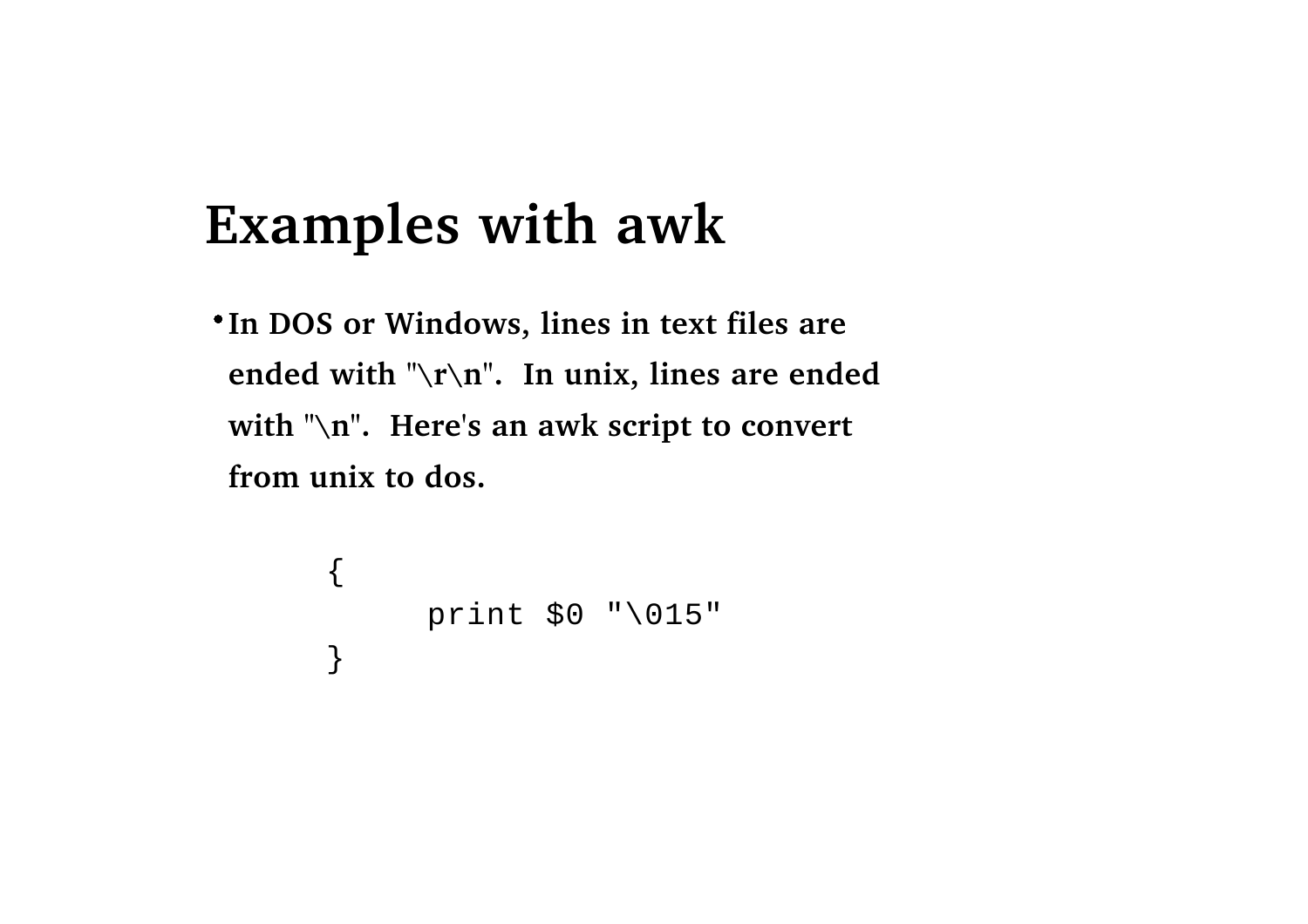## **Examples with awk**

Counting the lines in phones.txt.

```
awk "BEGIN \{count = 0; \} \{++count; \}END {print count;}" phones.txt
```
will print out

4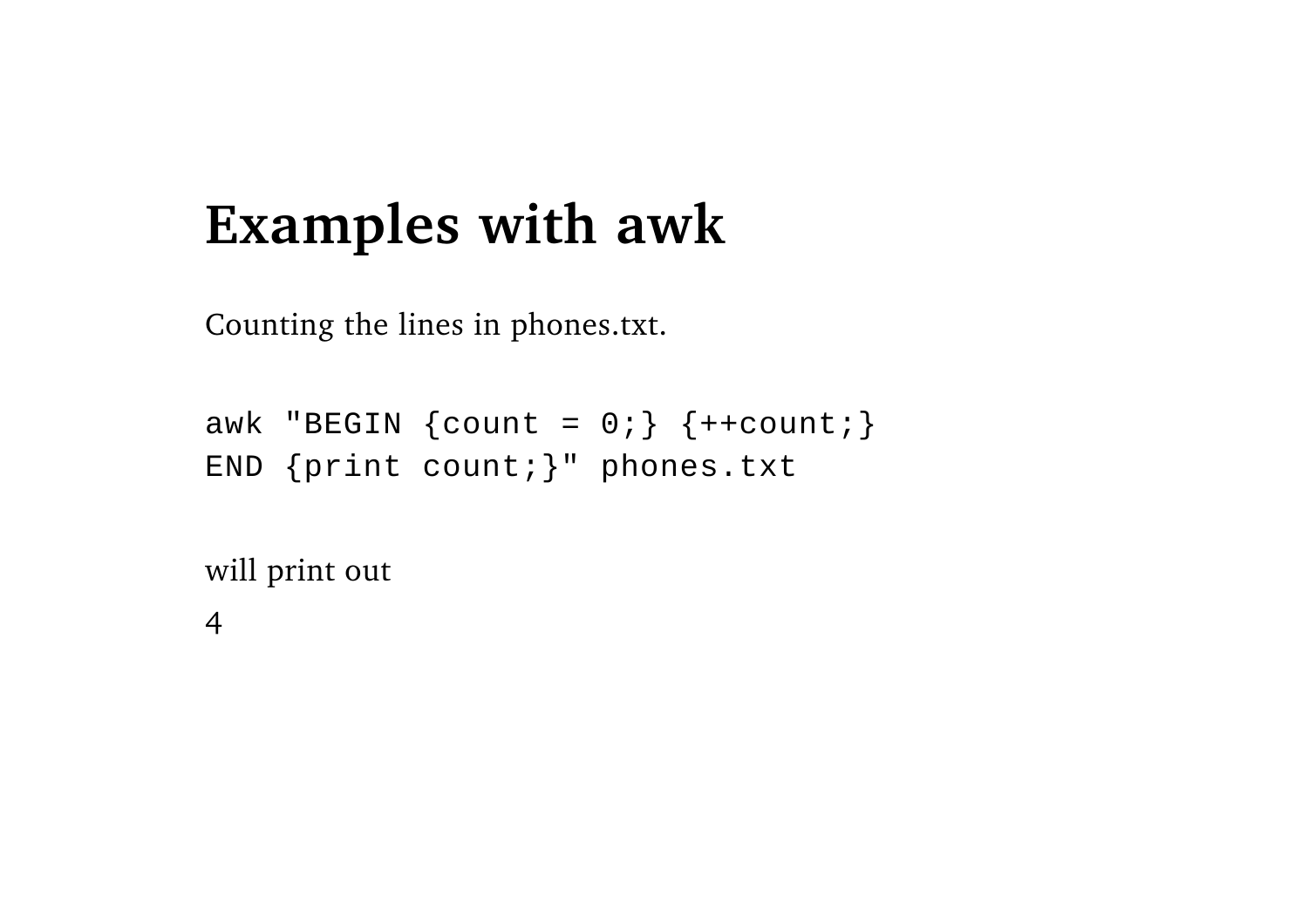## **Examples with awk**

Looking for all occurences of string imageN in a file and replacing it with image( $N+1$ ). The awk script is:

```
{
 if ( match ($0, "image[0-9]+") ) {
    $id = substr ($0, RSTART+5, RLENGTH-5);
    $id = $id + 1;$idstring = "image" $id;
    sub ("image[0-9]+", $idstring);
  }
 print;
}
```
This needs some work.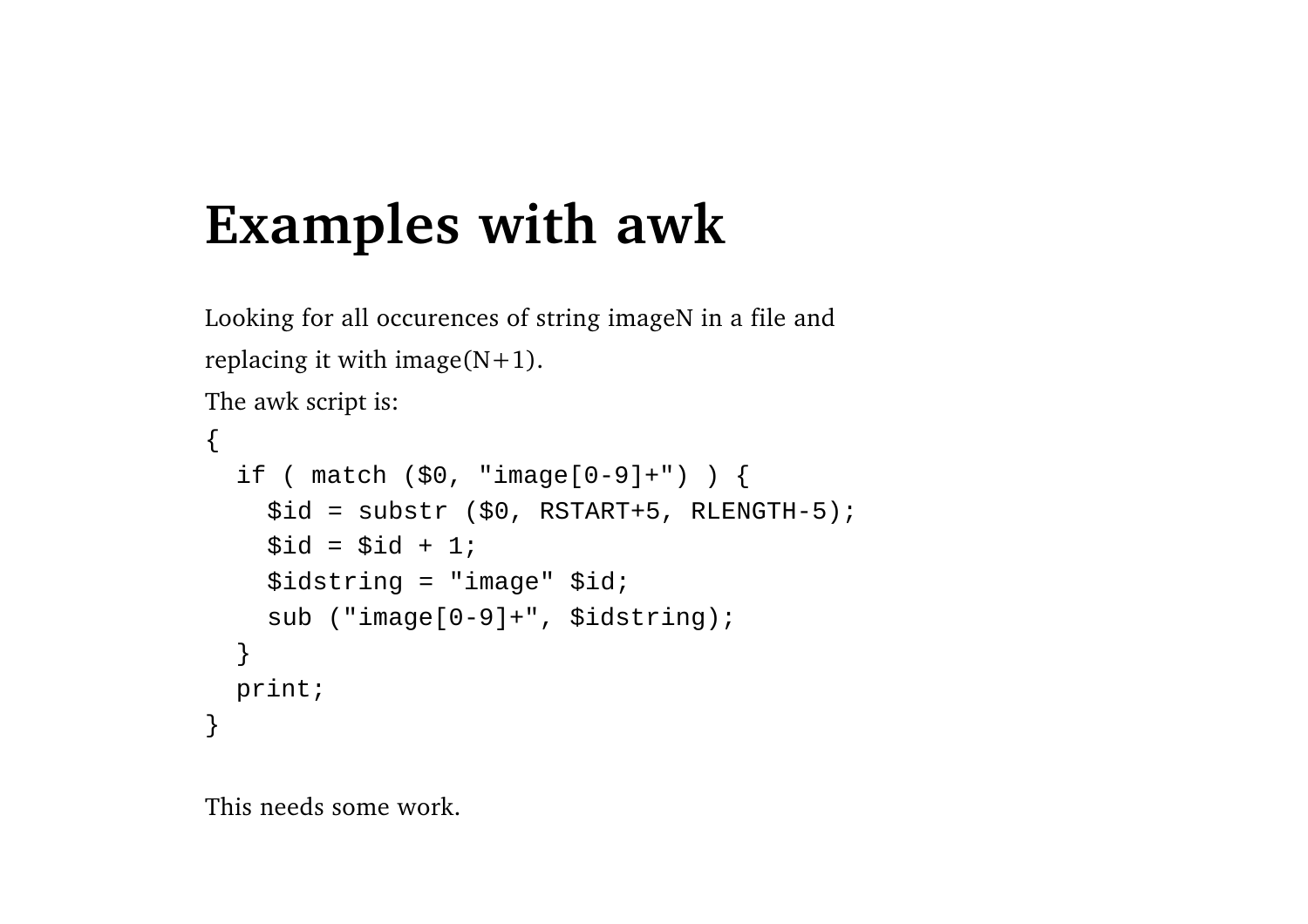```
Examples with awk
```

```
BEGIN {
        FS = image}
      {
        for ( ii = 2; ii <= NF; ++ii ) {
          if ( match ($ii, "^[0-9]+") ) {
             num = substr($ii,RSTART,RLENGTH)
             ++num;sub ("^[0-9]+", num, $ii);
           }
         }
        print
      }
```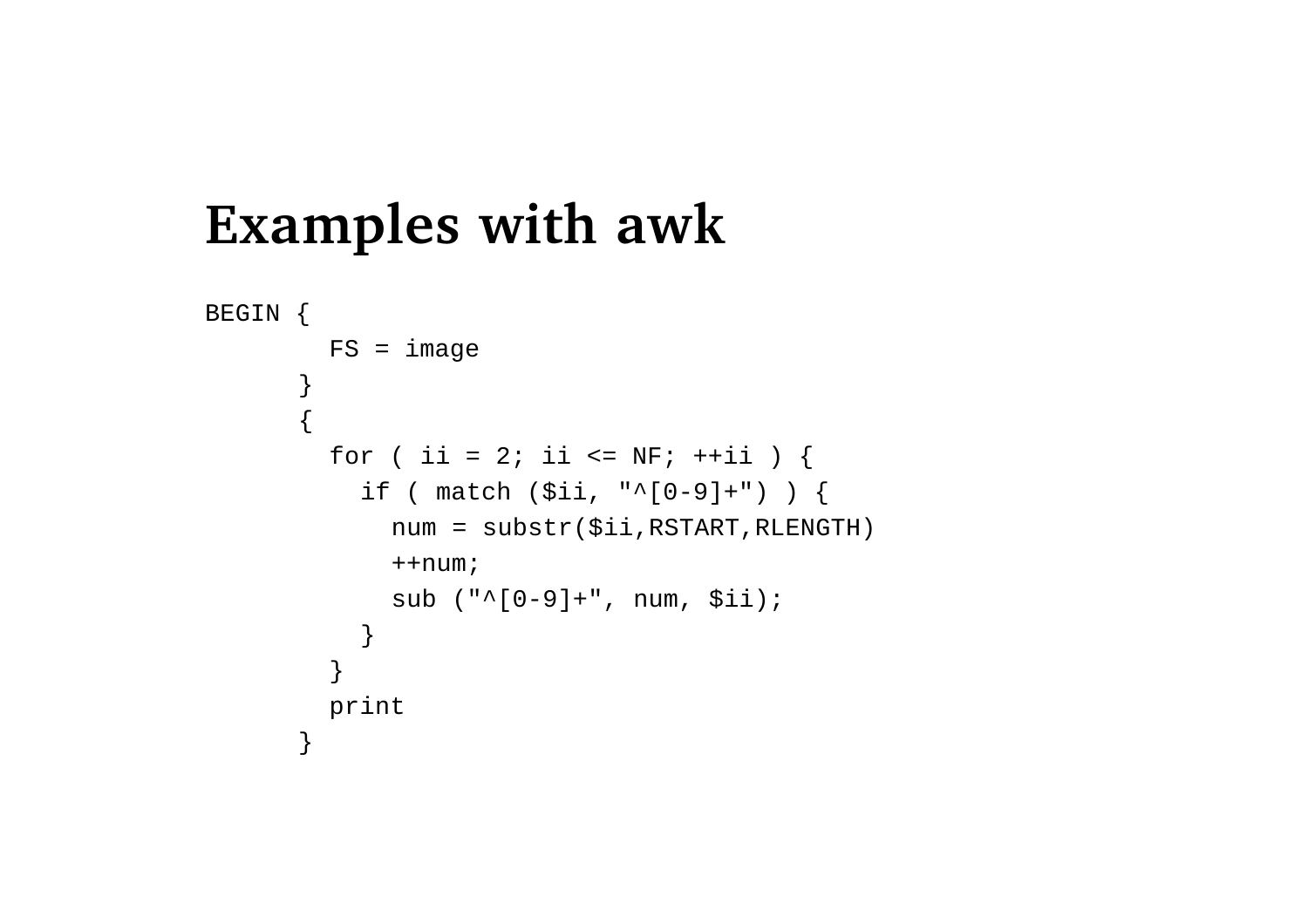## **perl**

How perl works and what it's for.

- Call perl with a script as input. You can also give it other arguments (such as input files).
- Perl does what you tell it to in the script. There is a mode where it can be told to read each input file one line at a time, and print it or not (as in sed or awk).
- Perl can do anything sed or awk can do, and more.

When using perl, always specify -w and always "use strict;"

```
#!/usr/bin/perl -w
```

```
use strict;
```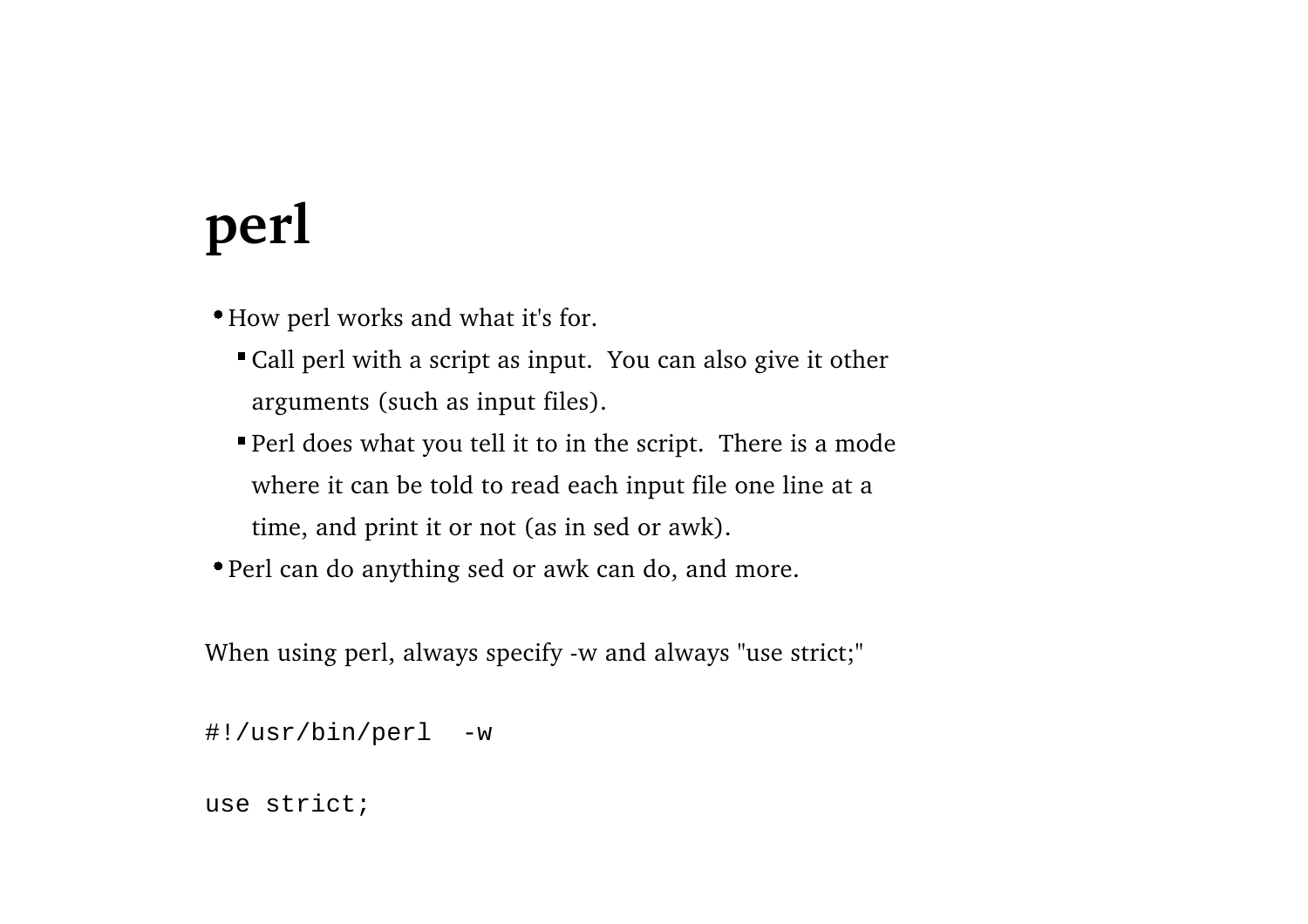## **Examples with perl**

```
The awk example in perl:
Looking for all occurences of string imageN in a file and replacing it
with image(N+1).
#!/usr/bin/perl -w
use strict;use vars qw( $id );
while (\le) {
  if ( /image([0-9]+) \.jpg/ ) {
    $id=$1;++$id;s/image([0-9]+)\.jpg/image$id.jpg/;
  }
  print;
}
```
This doesn't catch the second image on the line at the end of the file!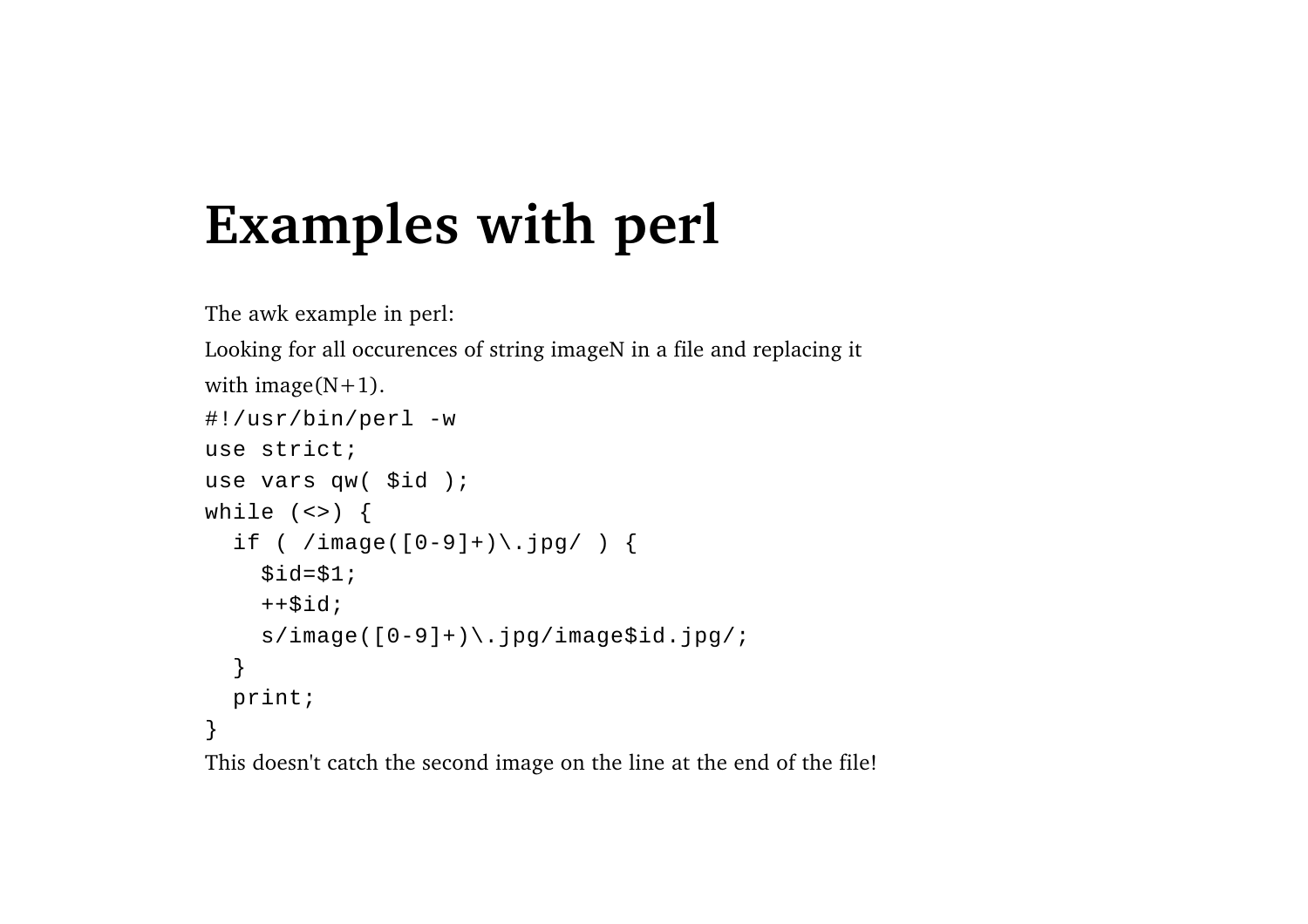## **Examples with perl**

Printing out all the lines of a file in reverse order.

```
#!/usr/bin/perl -w
use strict;use vars qw( @lines );
while (\le) {
  unshift @lines, $_;
}
print @lines;
```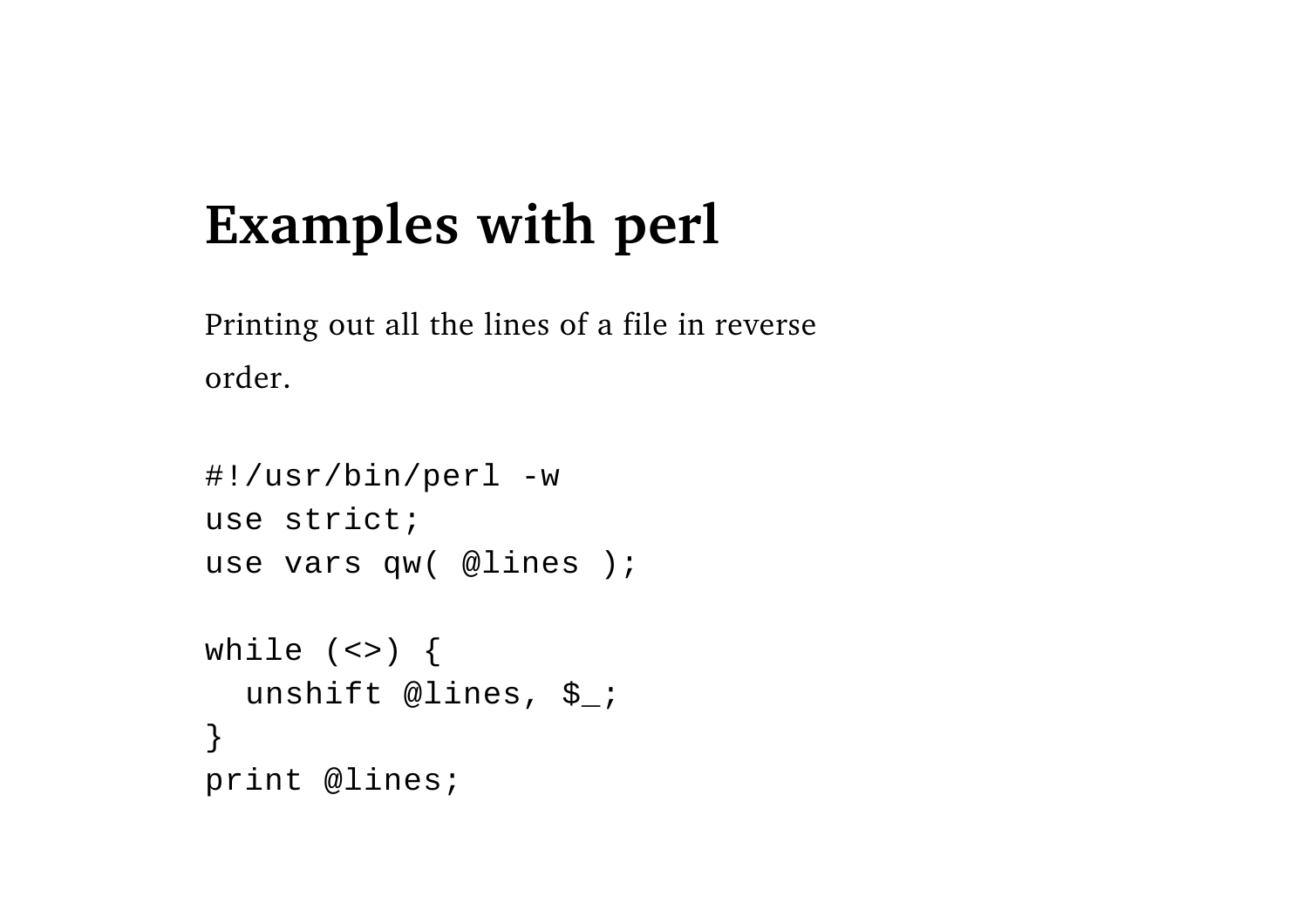#### **emacs**

Search through a file for anything matching a regular expression:

M-x search-forward-regexp [return] regular expression [return]

Go through the file searching for matches to a regular expression, and ask if it should be replaced with a string:

M-x query-replace-regexp [return] regular expression [return] replacement string [return]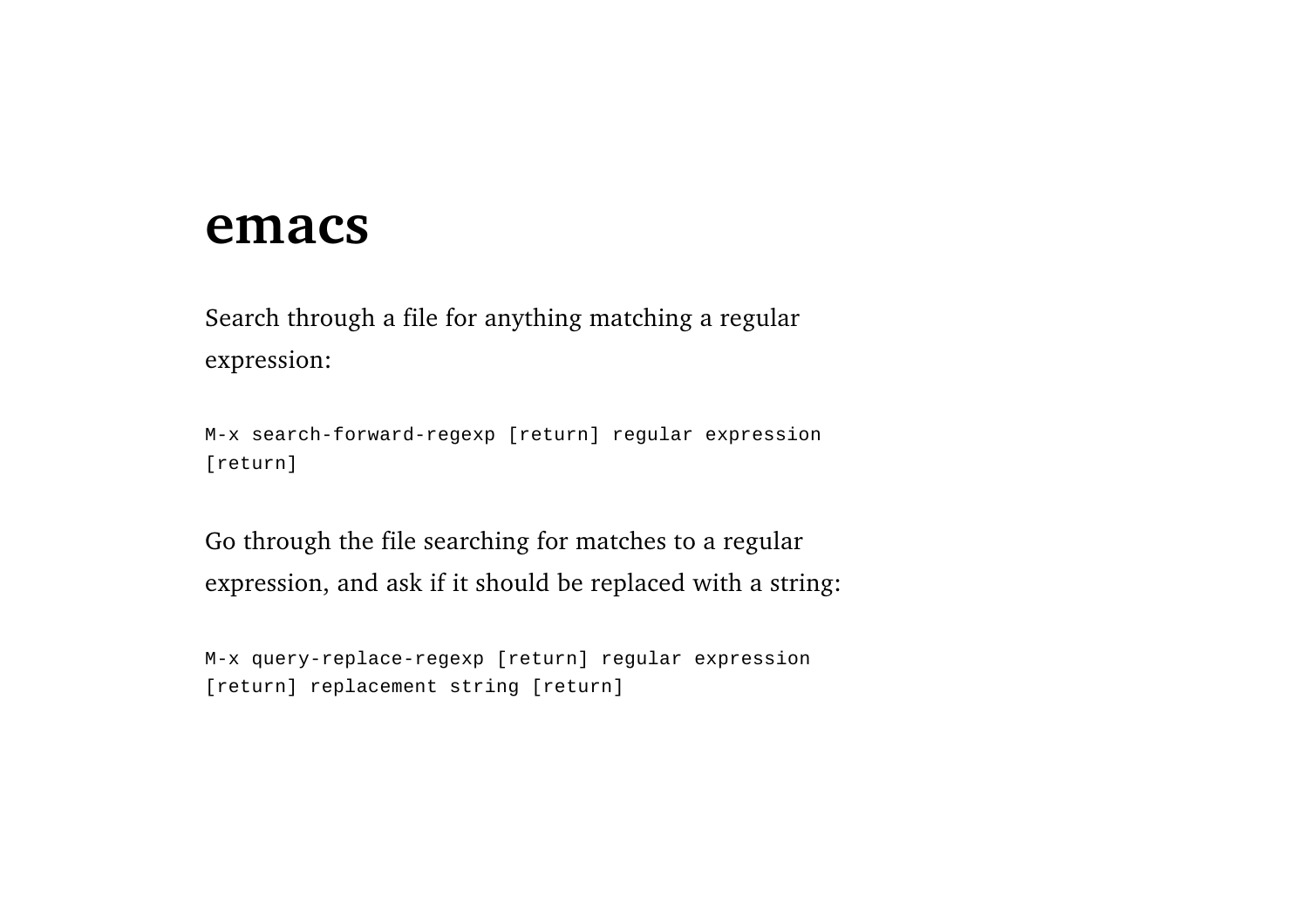## **vim**

Search through a file for anything matching a regular expression:

/regular expression[return]

Go through the file searching for matches to a regular expression, and ask if it should be replaced with a string:

:s/regular expression/replacement string/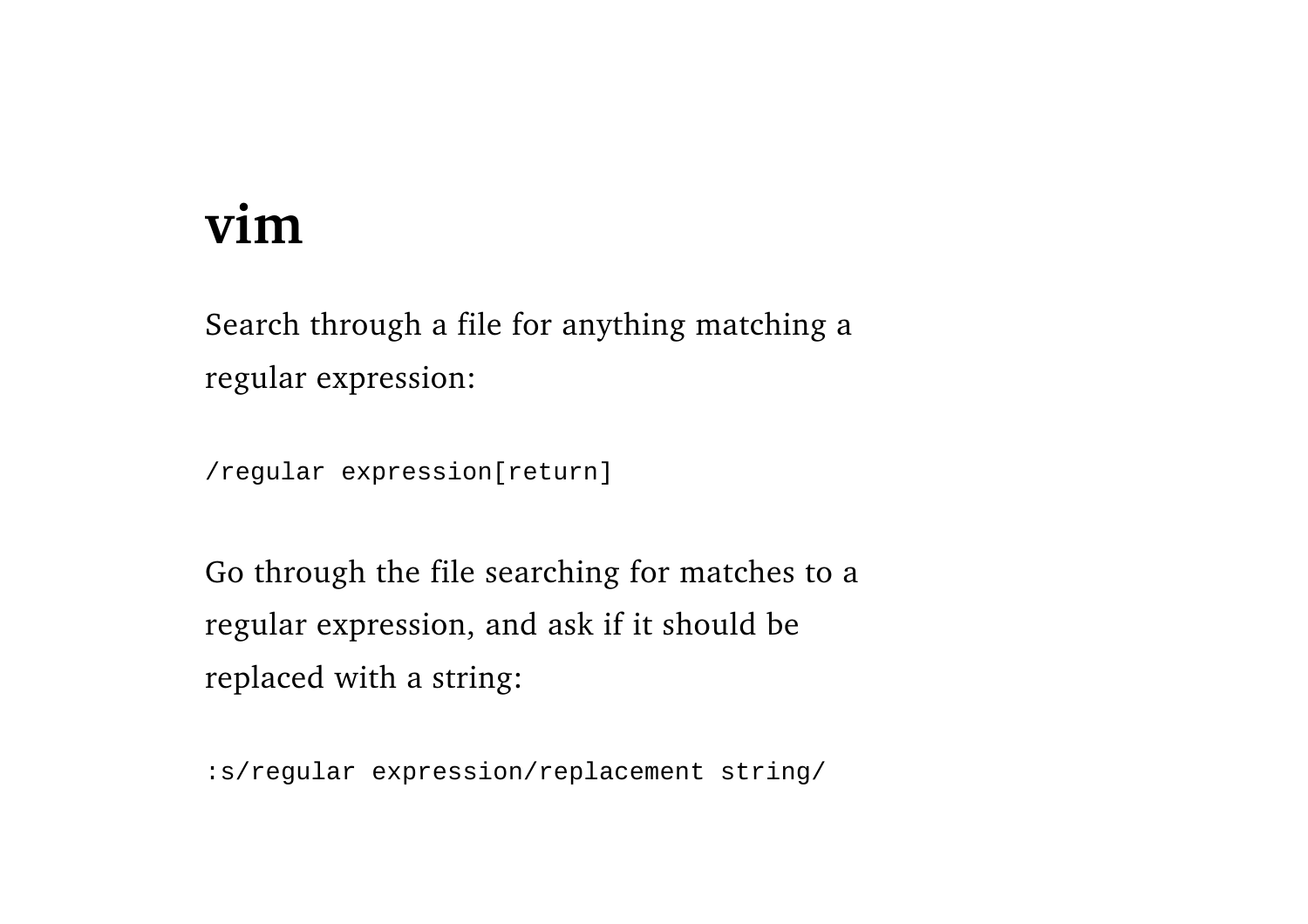## **regcomp (in C)**

There are C library functions for compiling regular expressions and applying them to text in your program. See regex(3).

• SYNOPSIS

```
#include <sys/types.h>
```
#include <regex.h>

```
int regcomp(regex t *preg, const char *regex, int cflags);
int regexec(const regex t *preg, const char *string,
       size t nmatch, regmatch t pmatch[], int
       eflags);
size t regerror(int errcode, const regex t *preg, char
          *errbuf, size t errbuf size);
void regfree(regex_t *preg);
```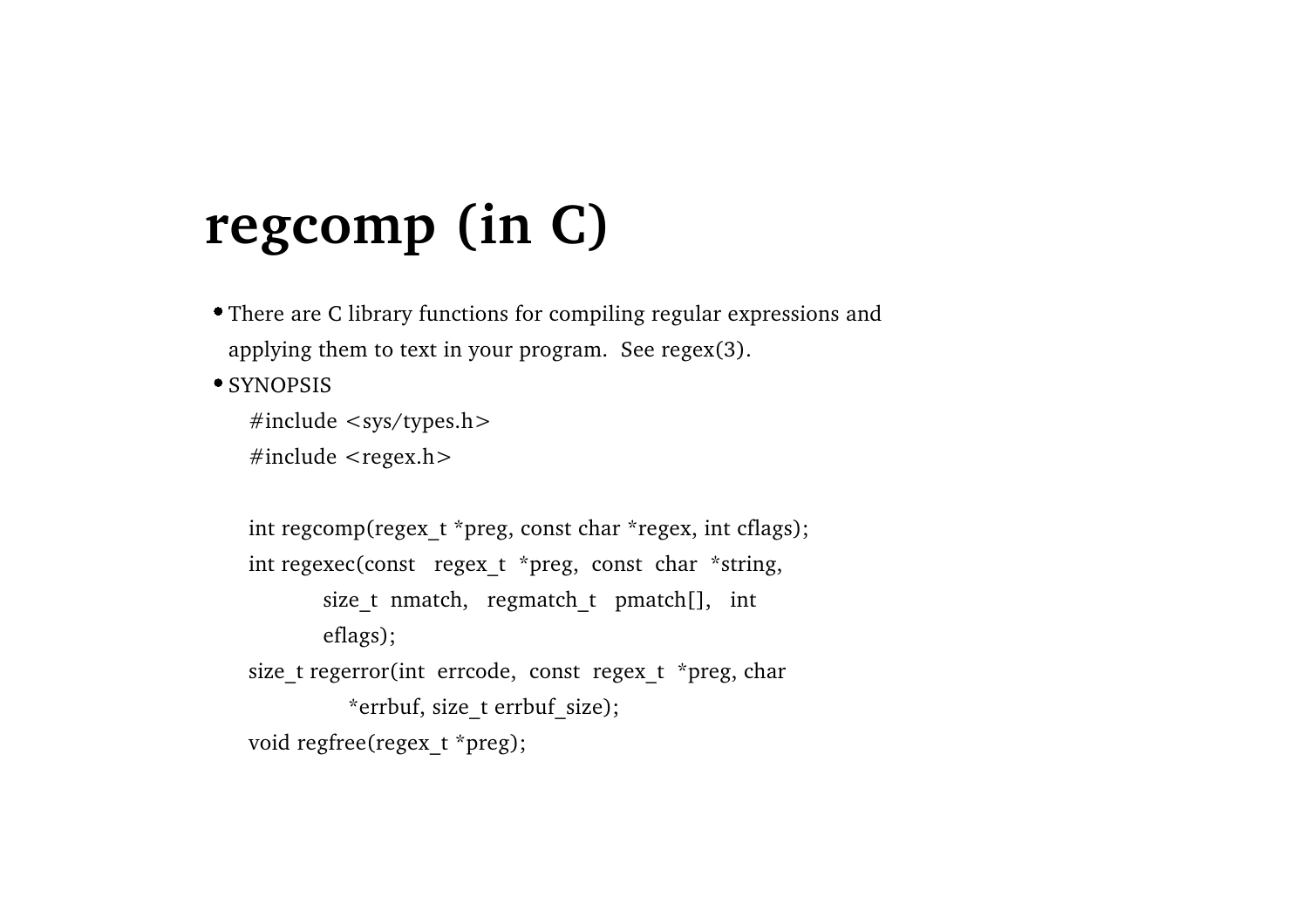# **Basic vs ExtendedRegular Expressions**

There are Basic and Extended Regular Expressions

Different docs give different syntaxes for each. Some docs say that BRE have a bunch of extra backslashes while other docs say that the ERE have the extra backslashes.

• one might look like:

- $\bullet \setminus (Fri\setminus |Tue\setminus)$
- $^{\bullet}$  [0-9] \ {3\}

• the others look like:

- (Fri|Tue)
- $^{\bullet}$  [0-9]{3}

It all depends on the individual program! READ THE MAN PAGE for each tool (and each OS)! See the gawk and grep info pages.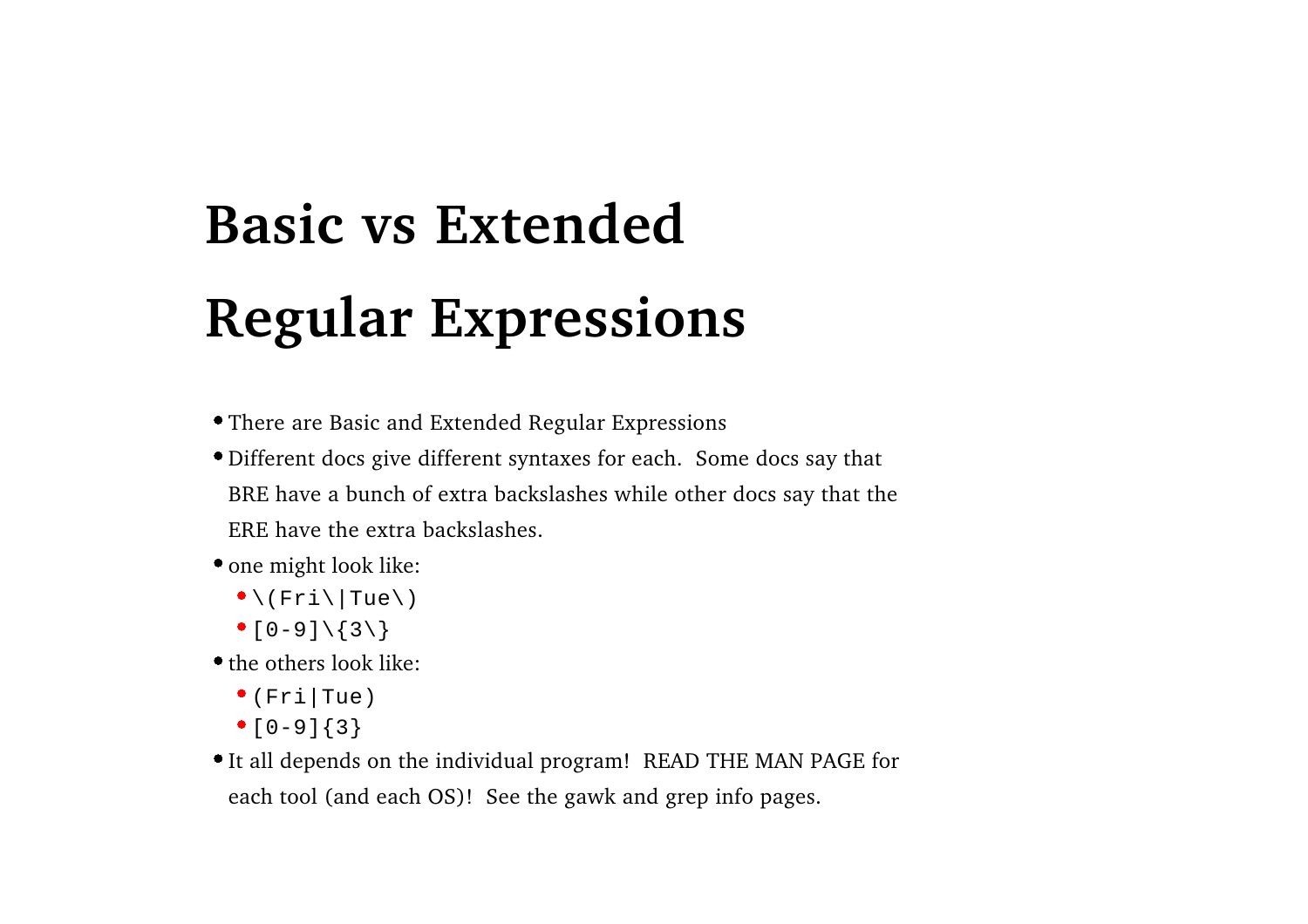## **Resources**

- OCLUG mailing list: oclug@lists.oclug.on.ca
- web pages
- man pages
- books
- the scripts in /etc and /etc/init.d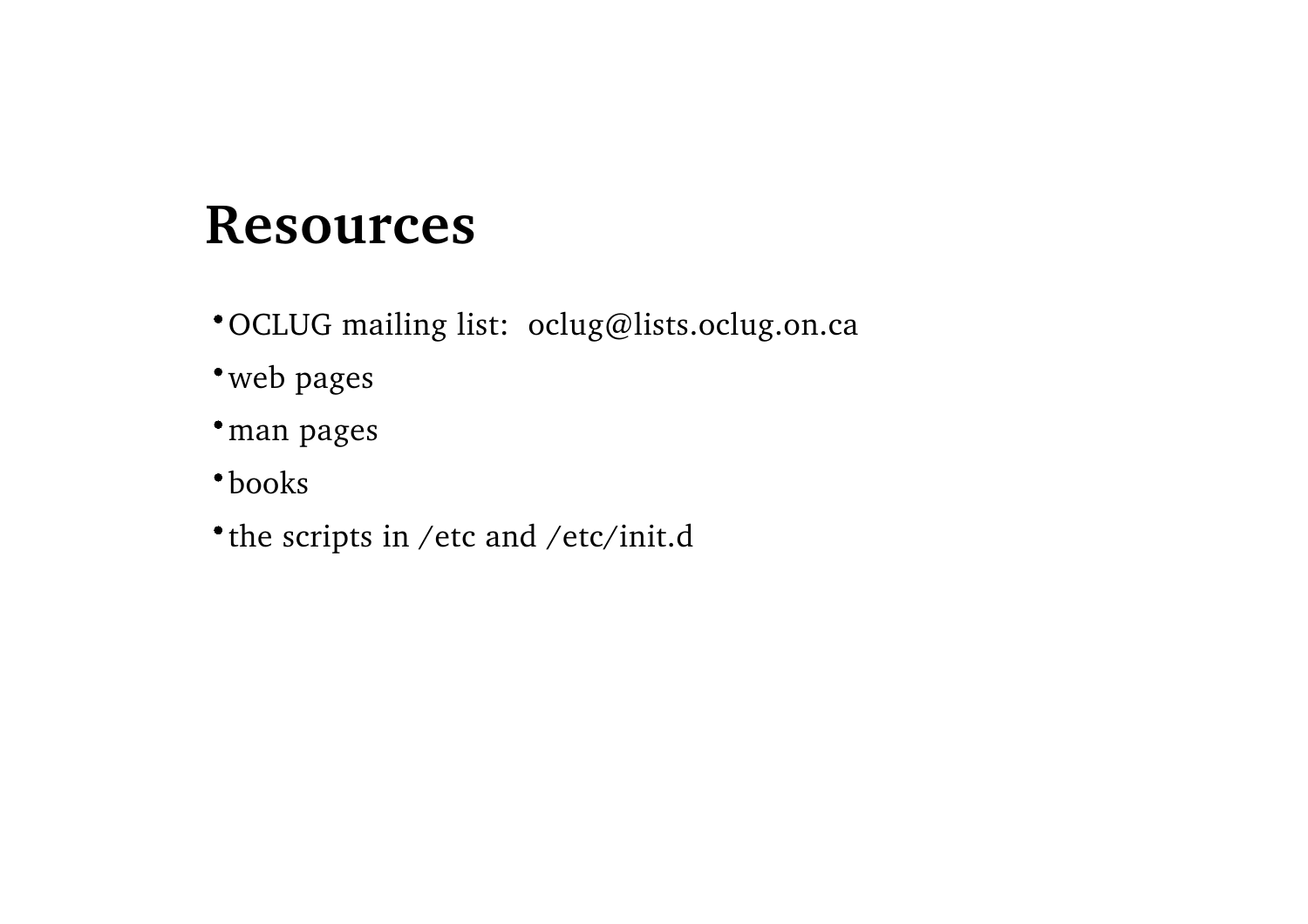## **Are you a touch typist?**

Now's your chance to perfect the punctuation keys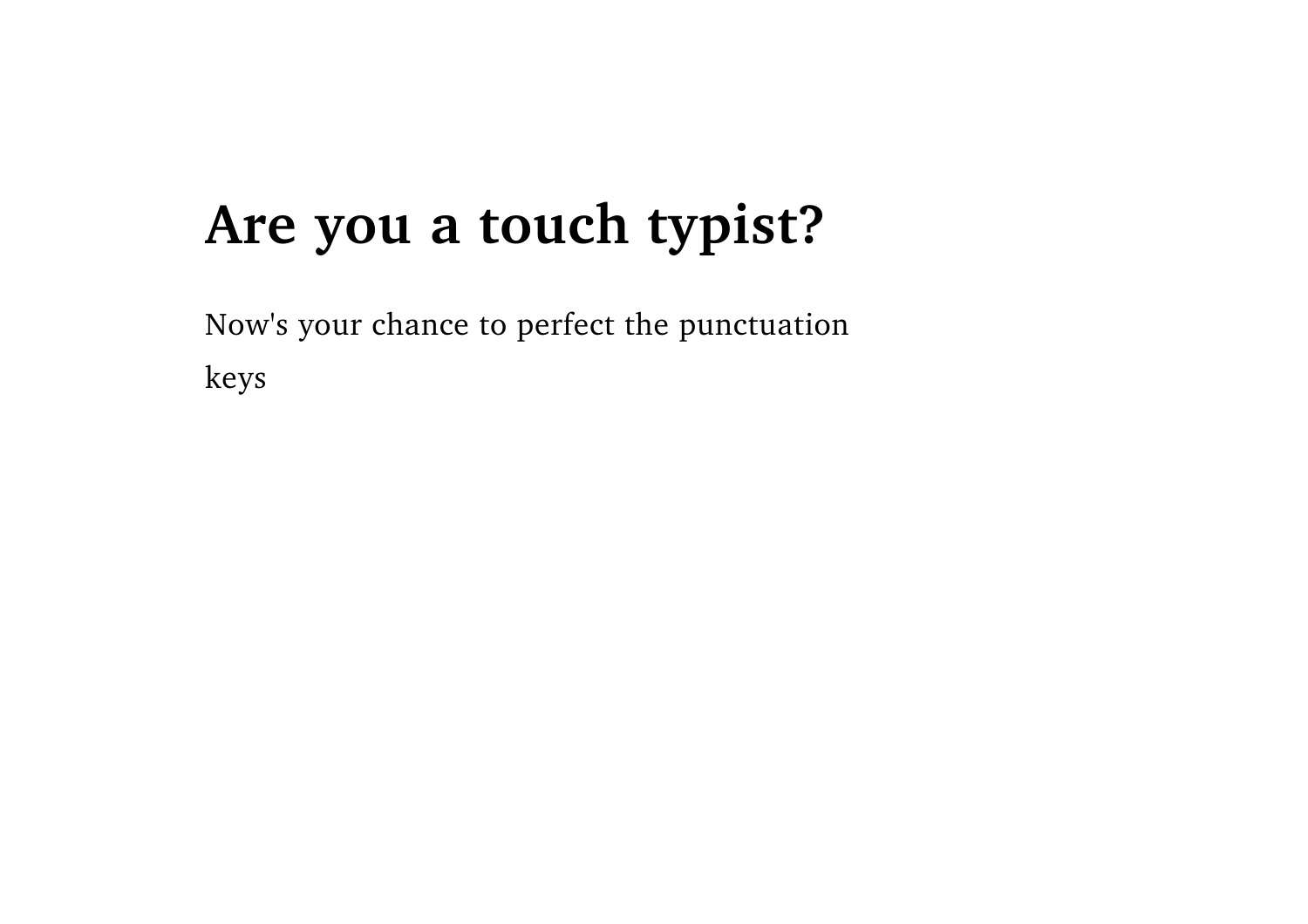## Where the keys are

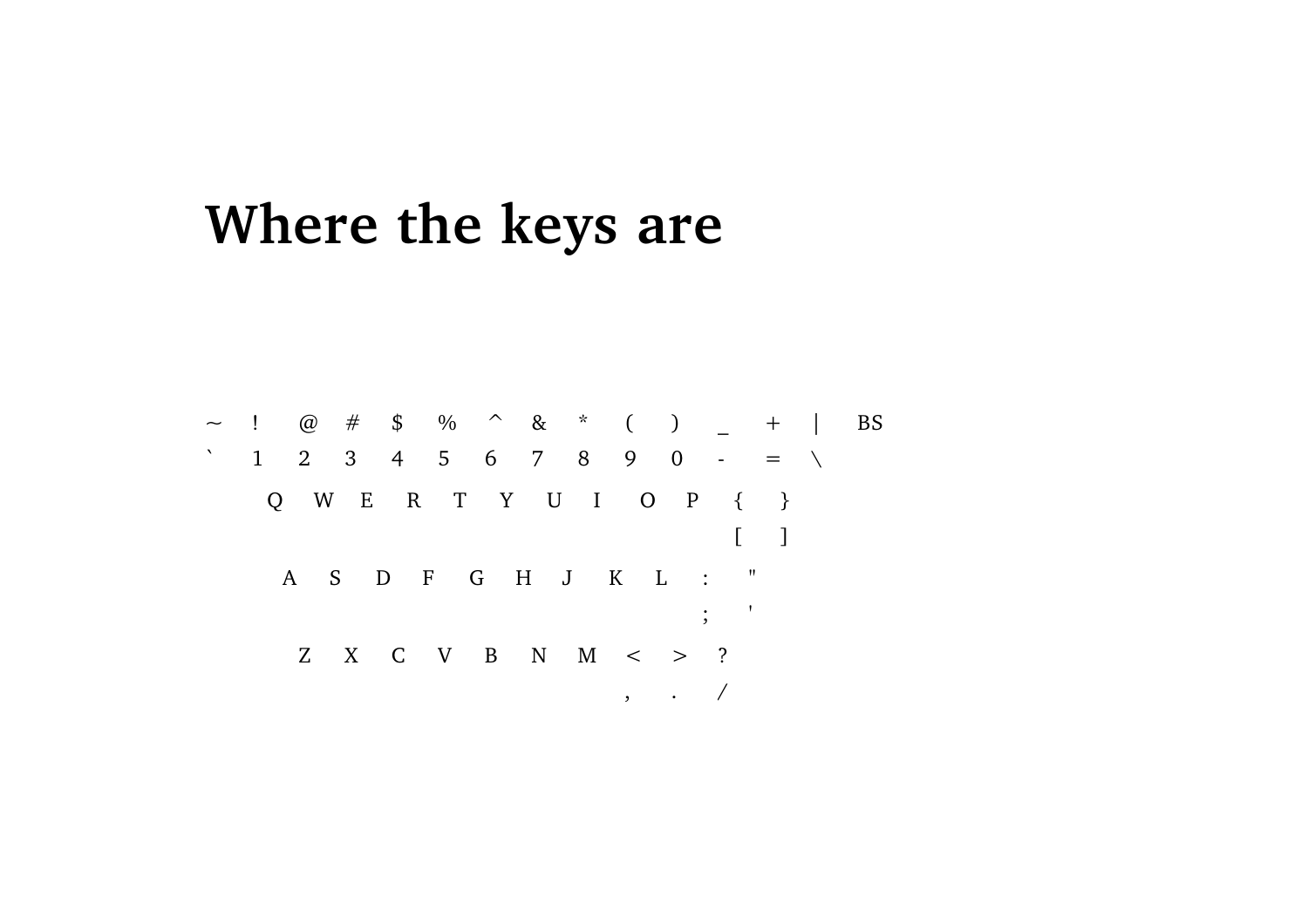# **Regular Expression Special Characters**

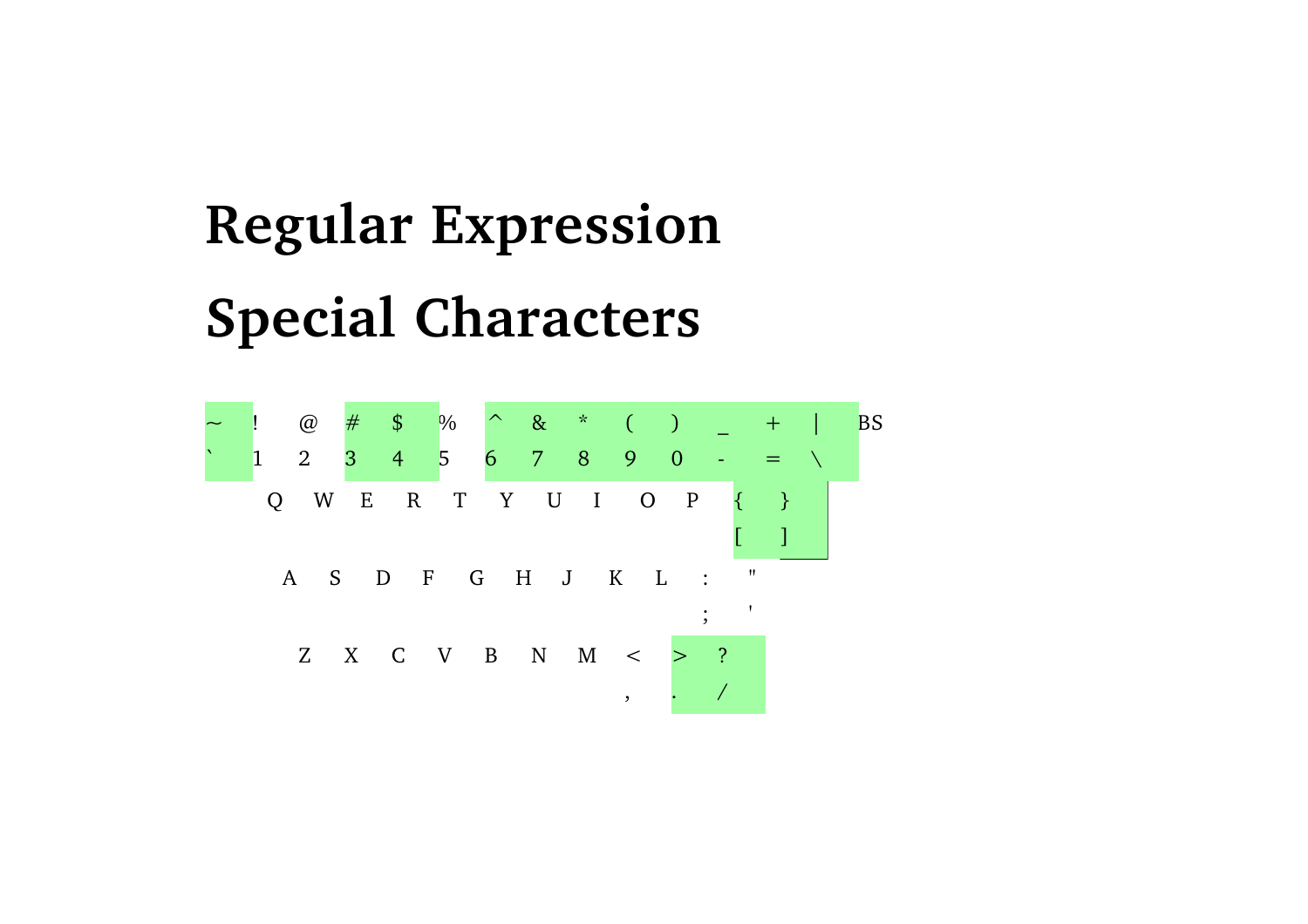

 $\blacksquare$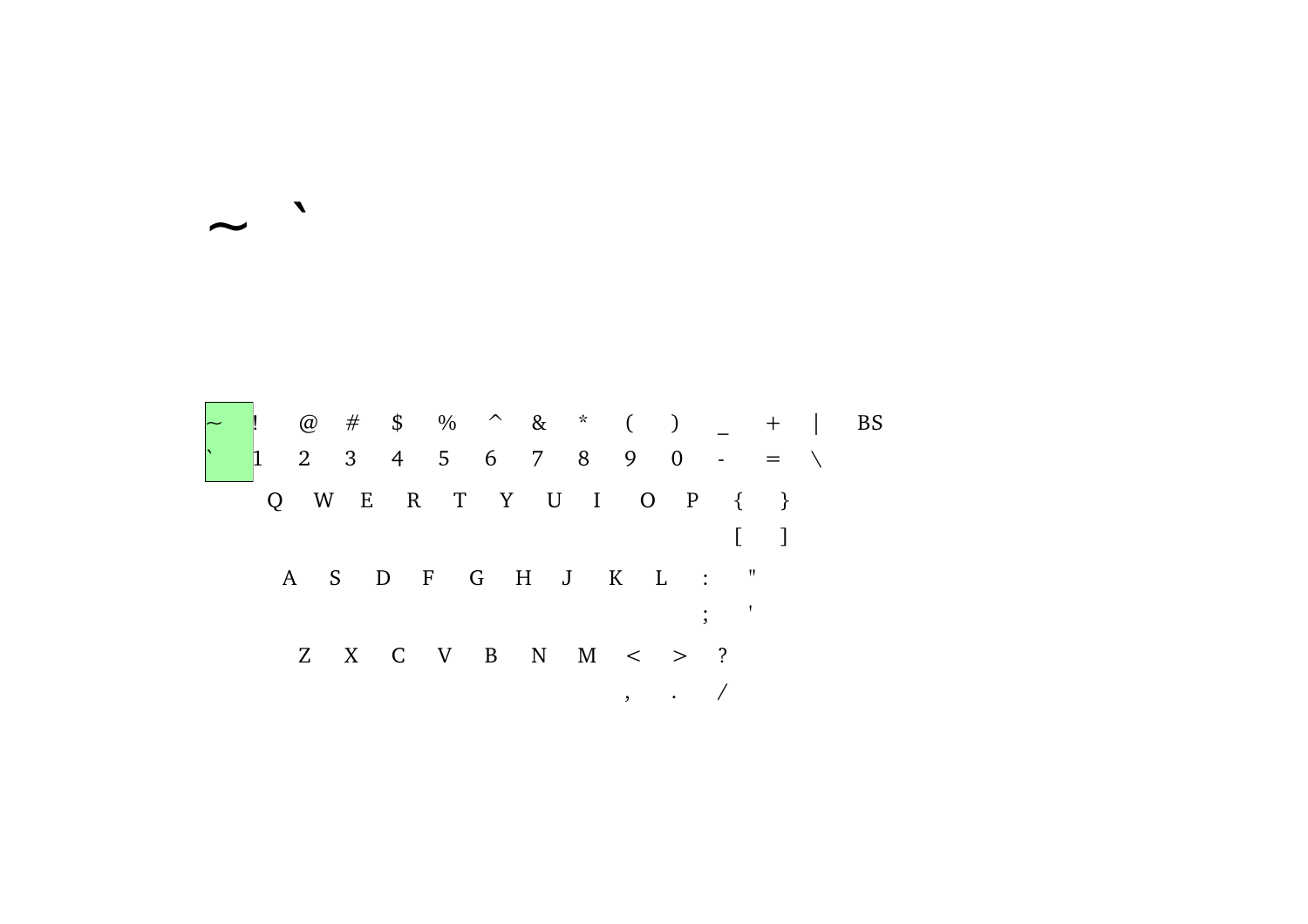## $\frac{1}{2}$

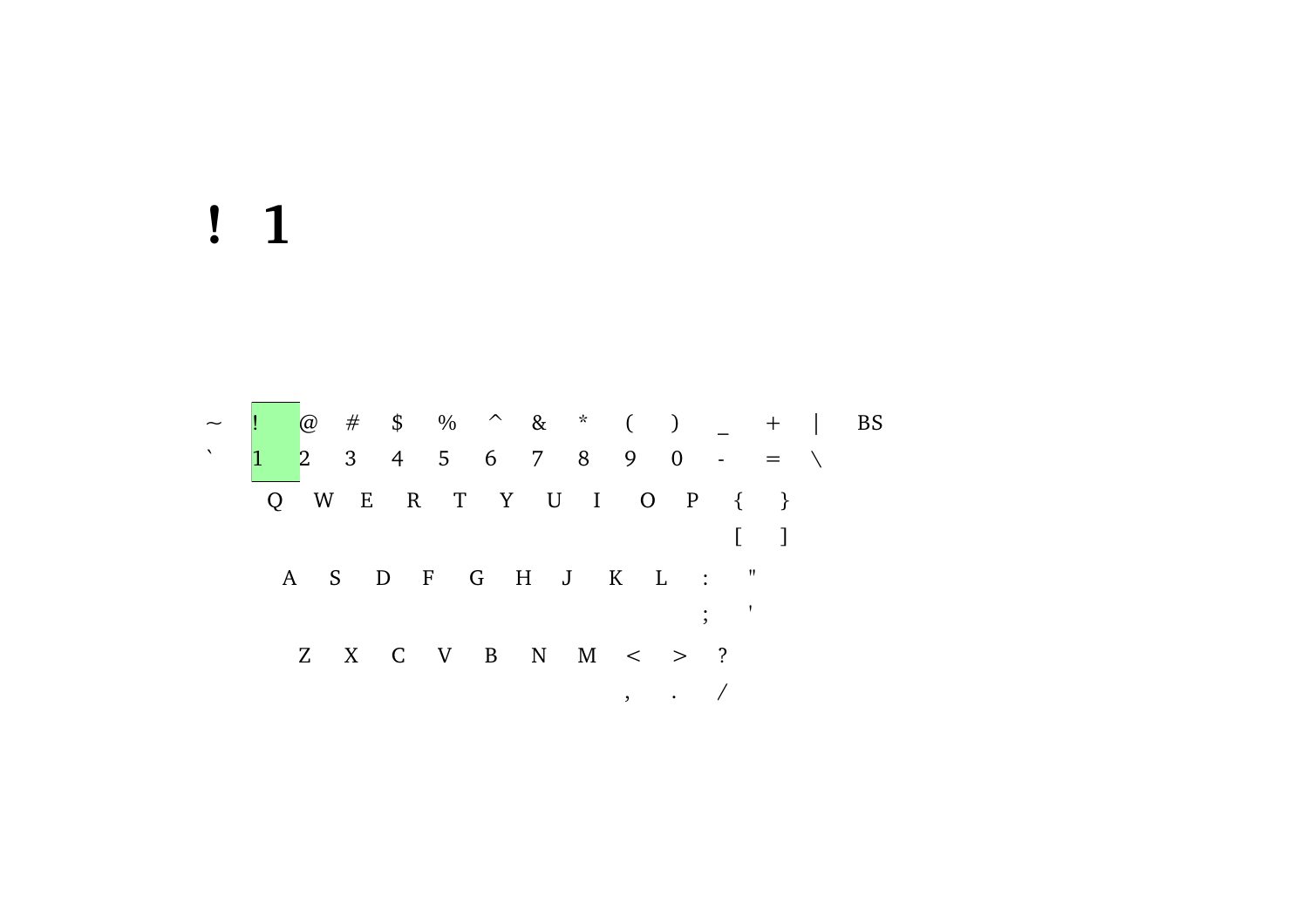## $@$  2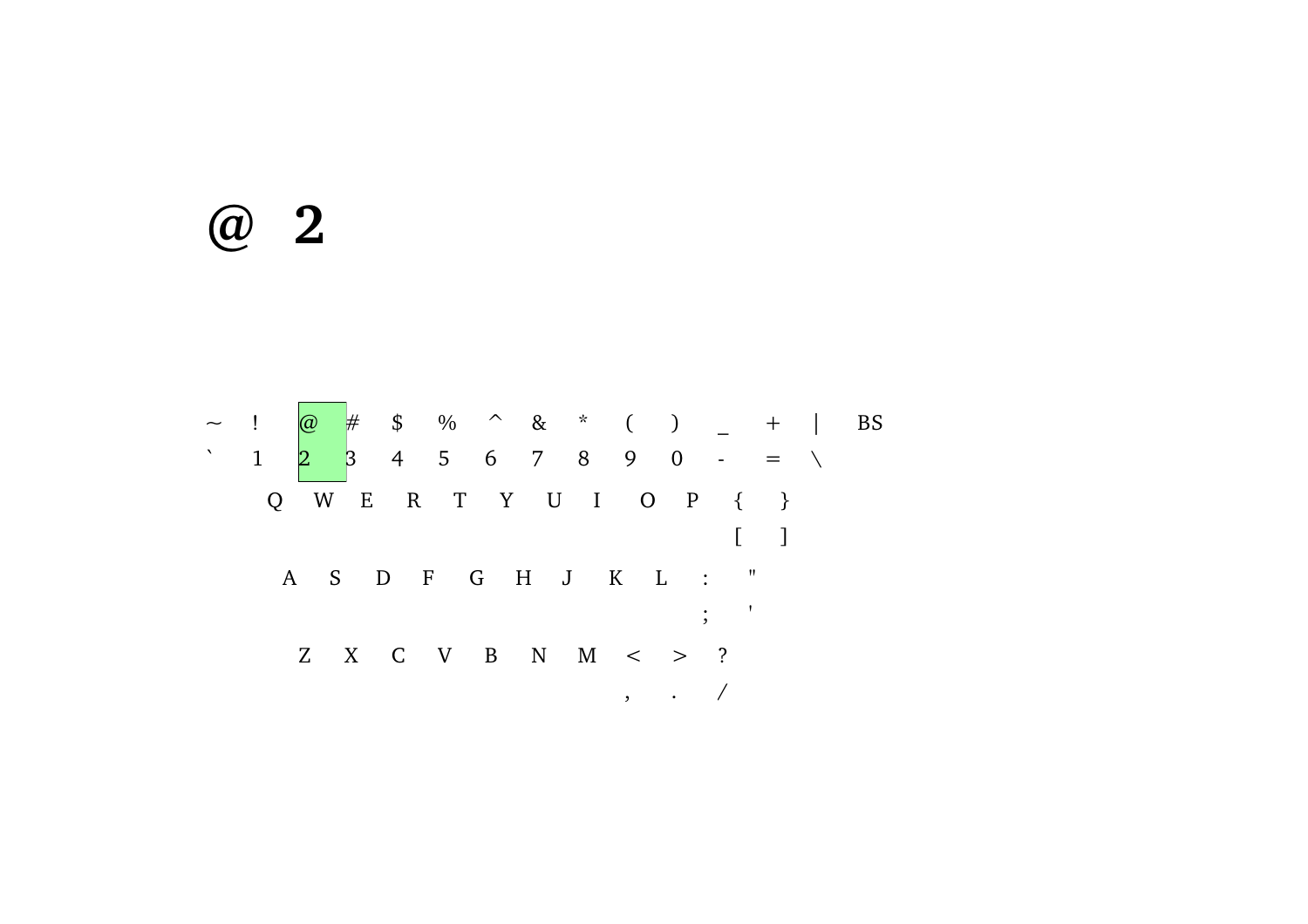## $# 3$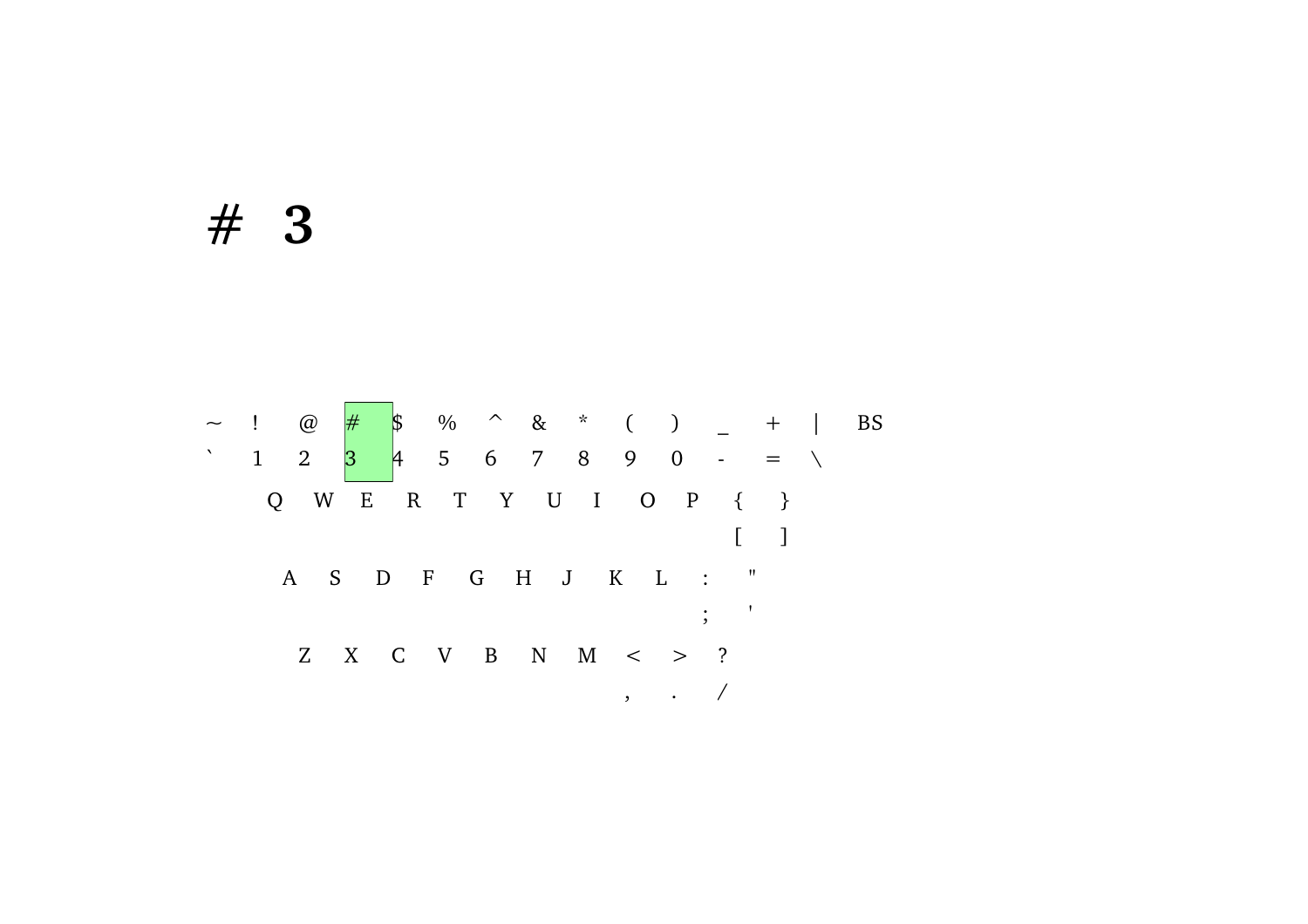### $$4$

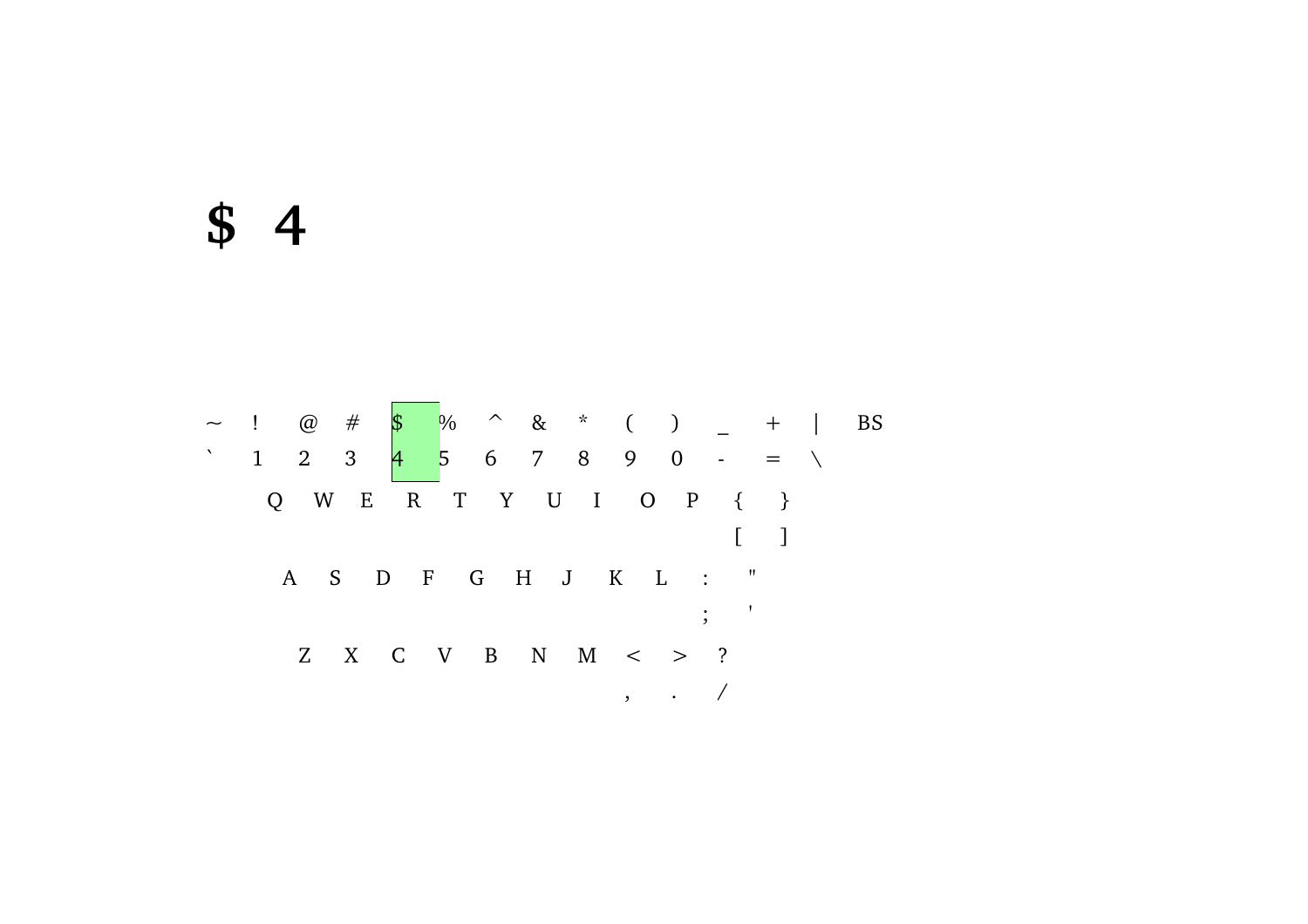#### $% 5$

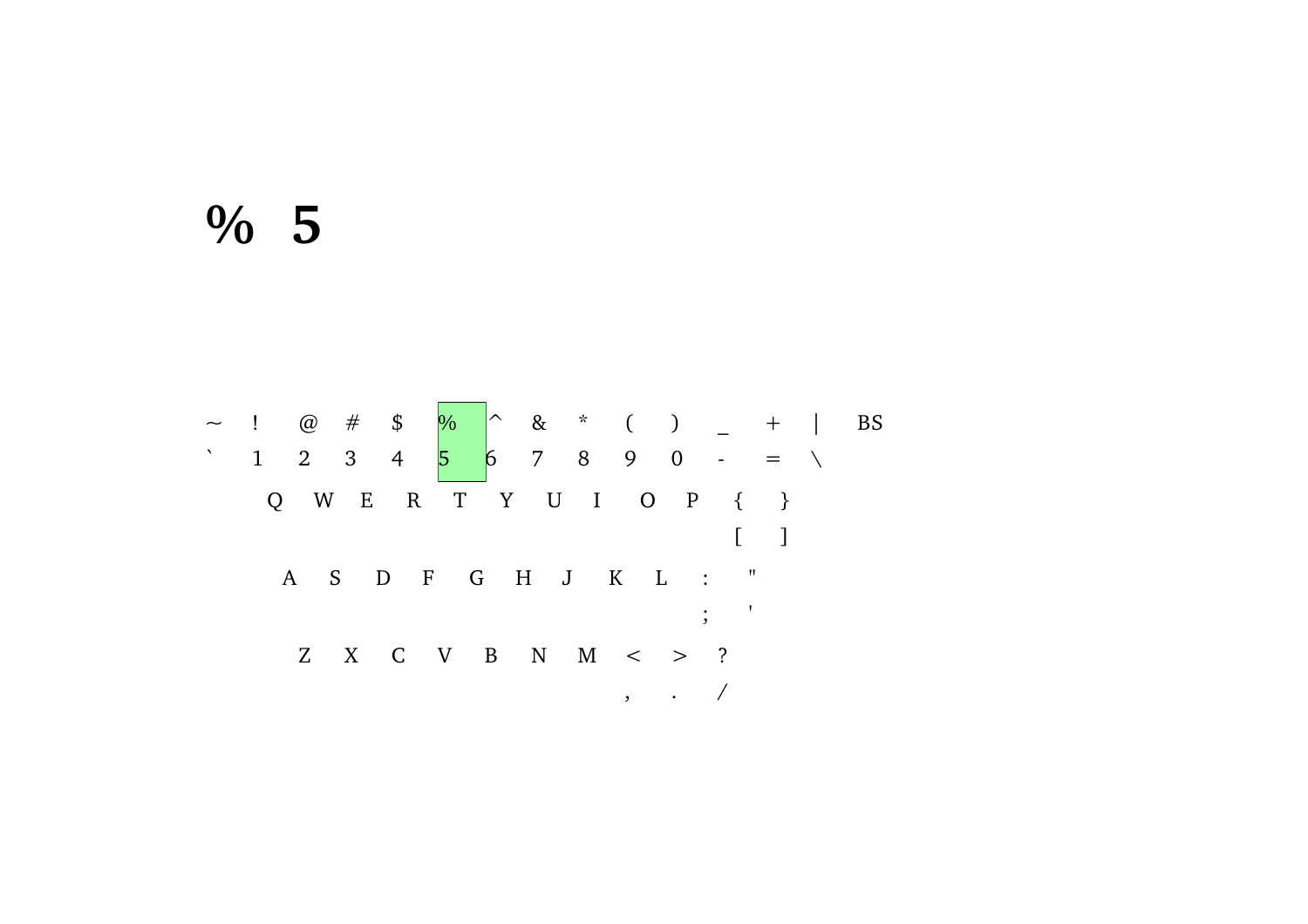$\sim 6$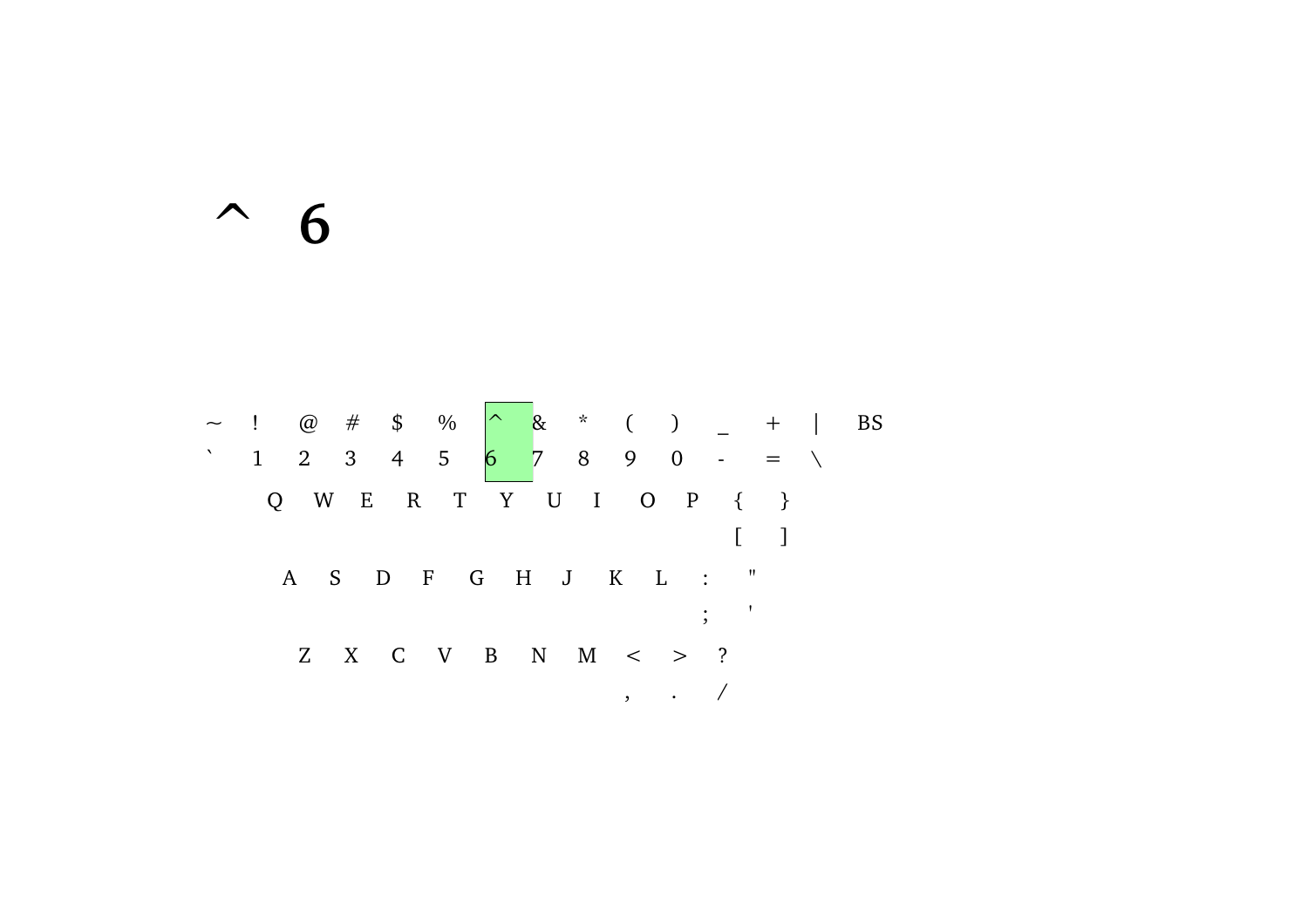#### & 7

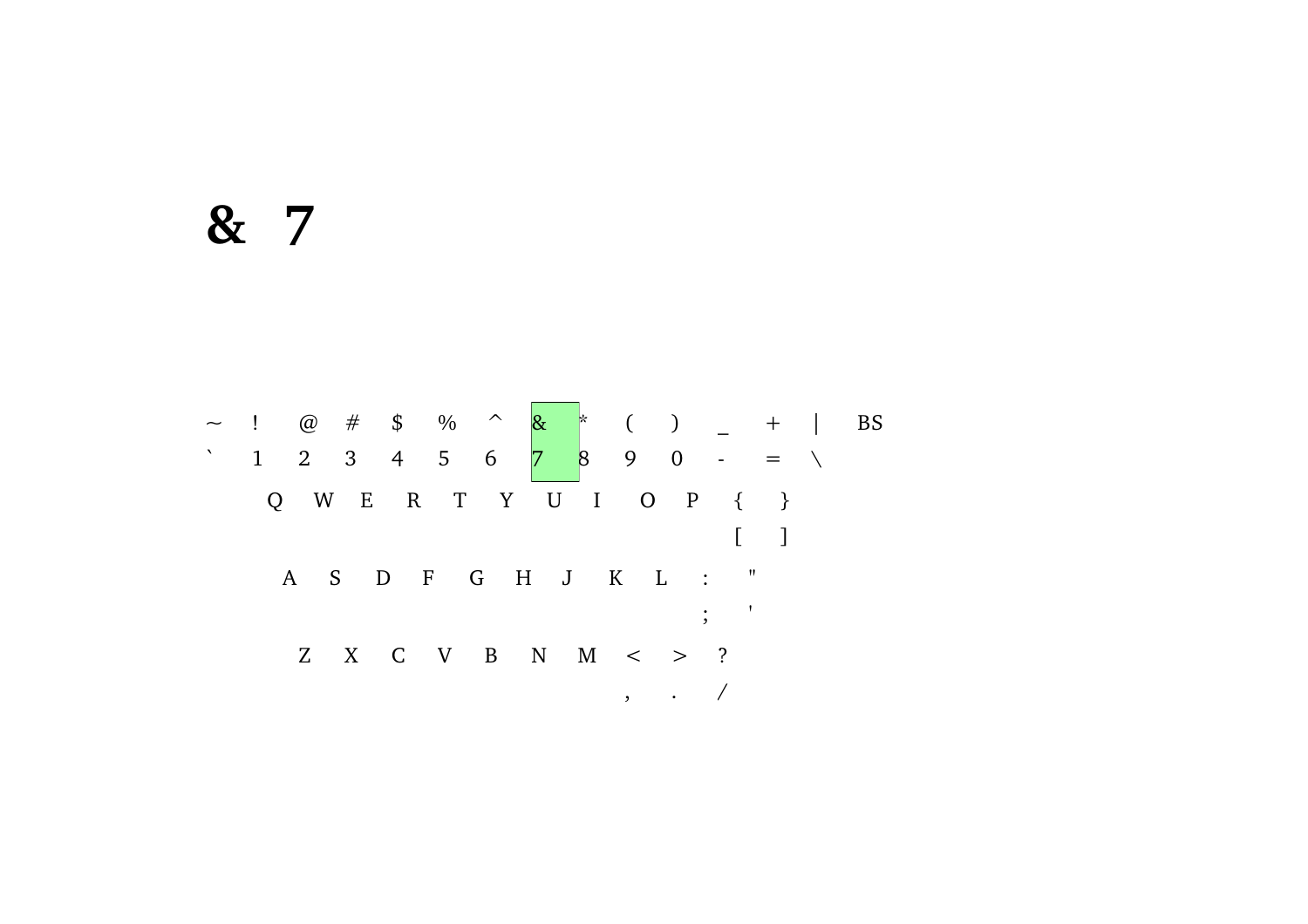$*$  8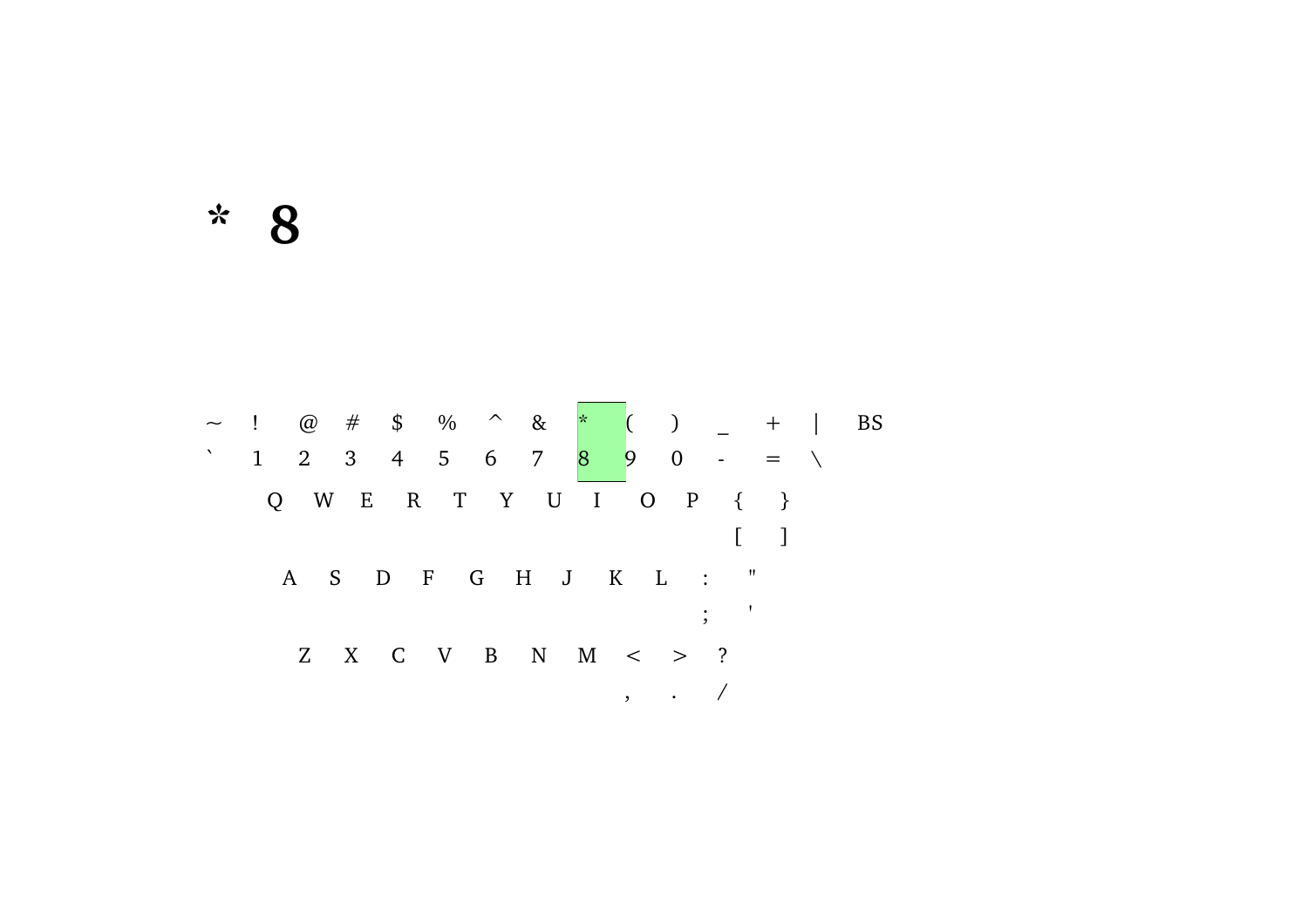## $(9)$

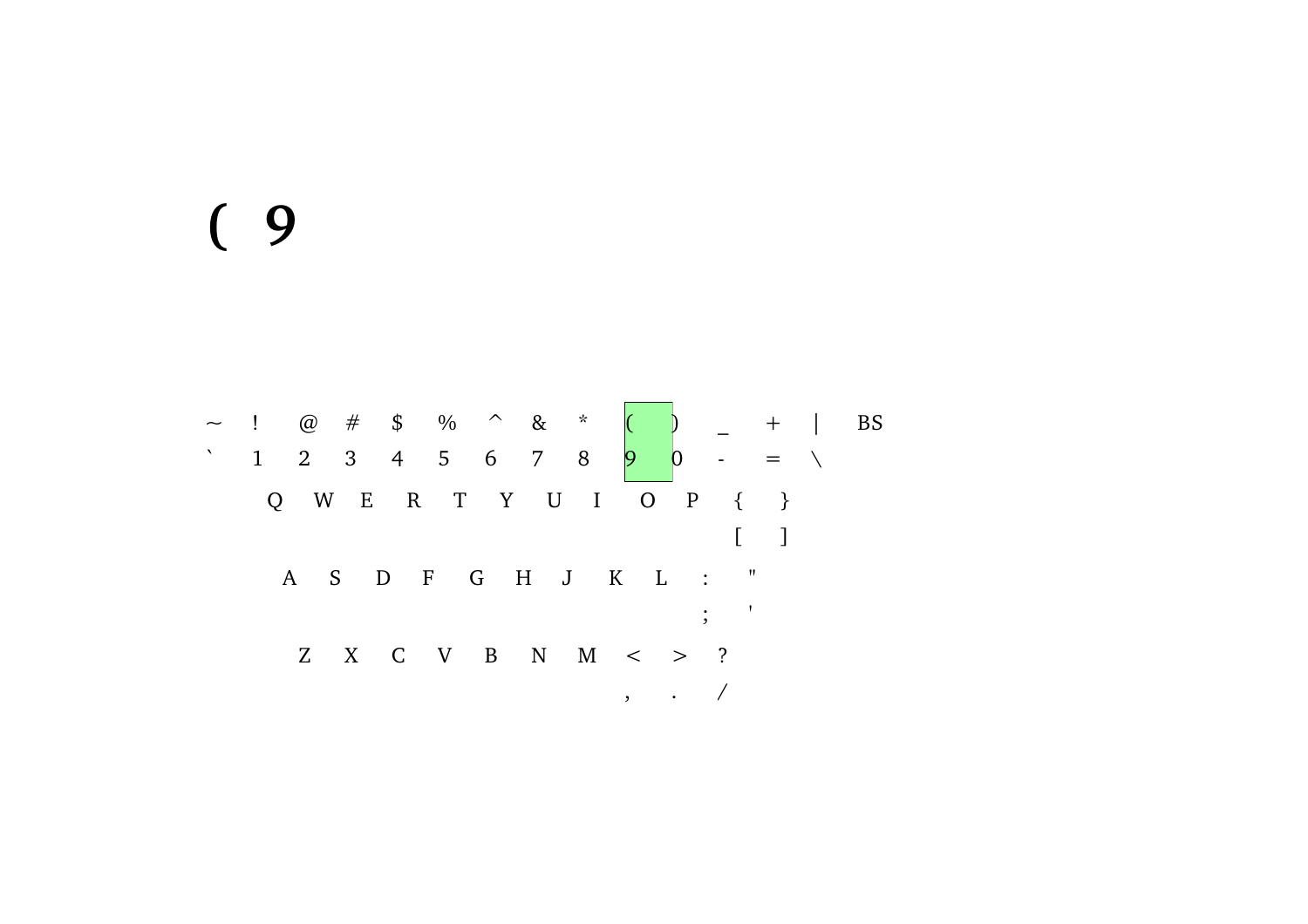## $\begin{pmatrix} 0 \\ 0 \end{pmatrix}$

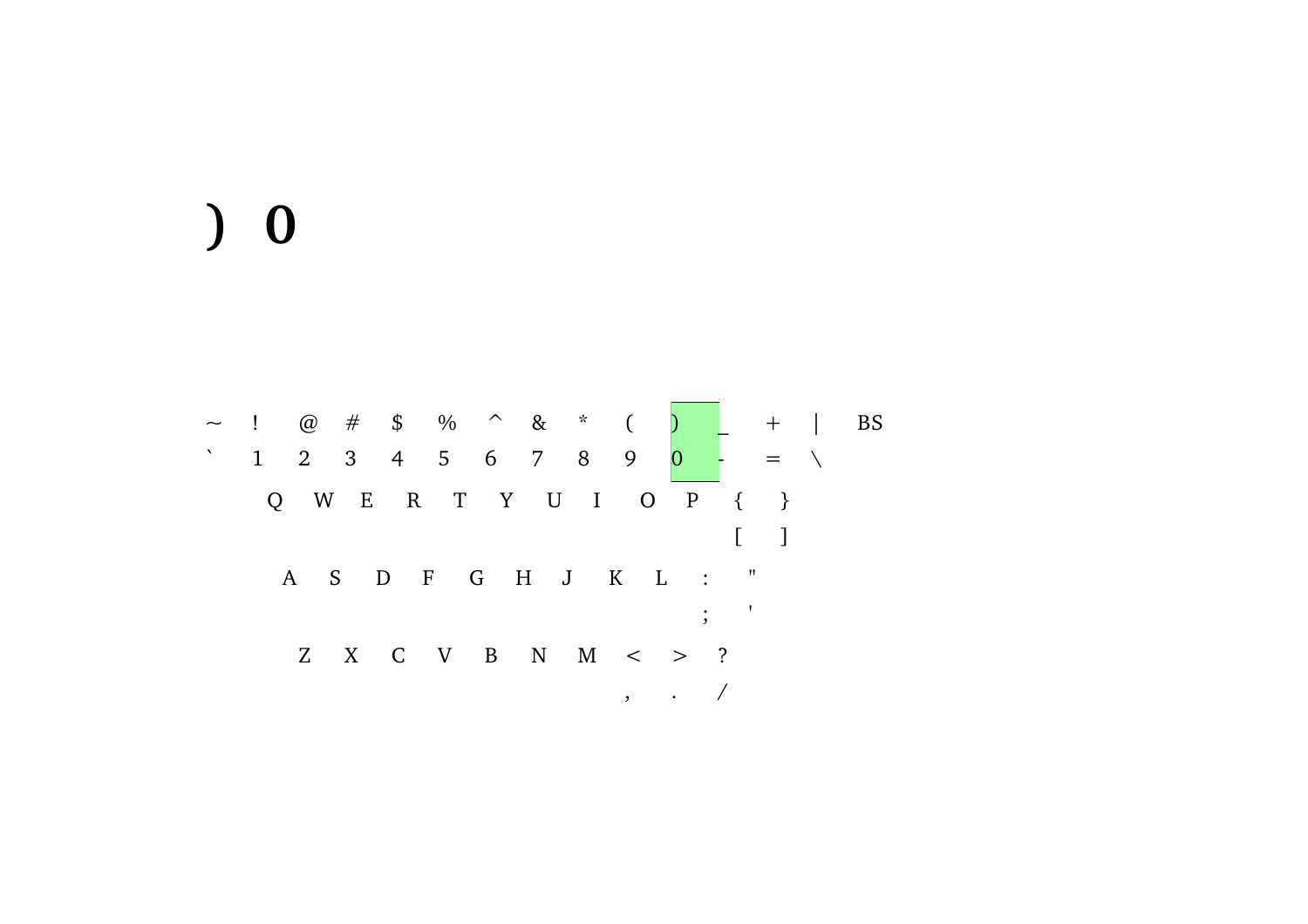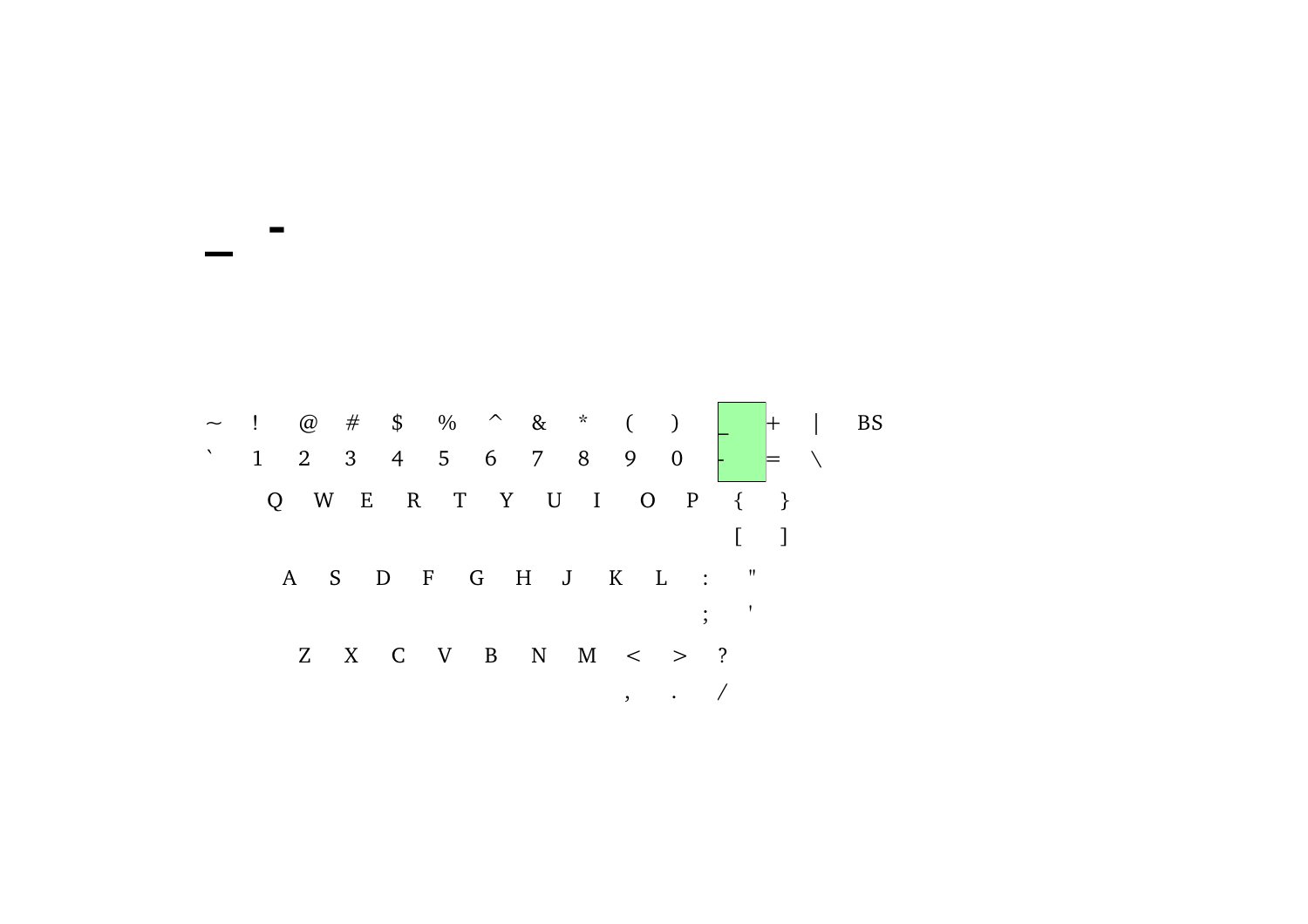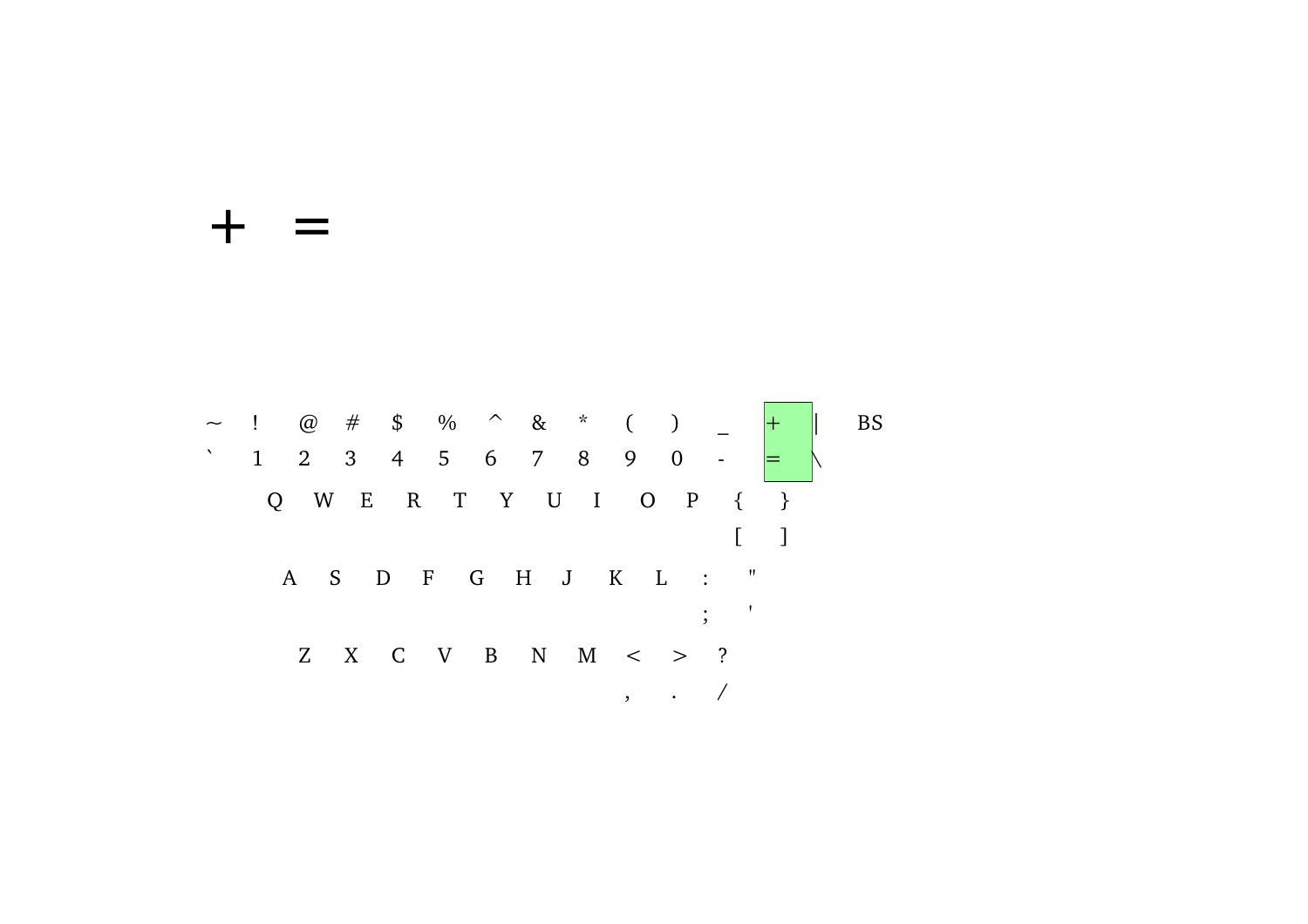

 $\vert \ \ \rangle$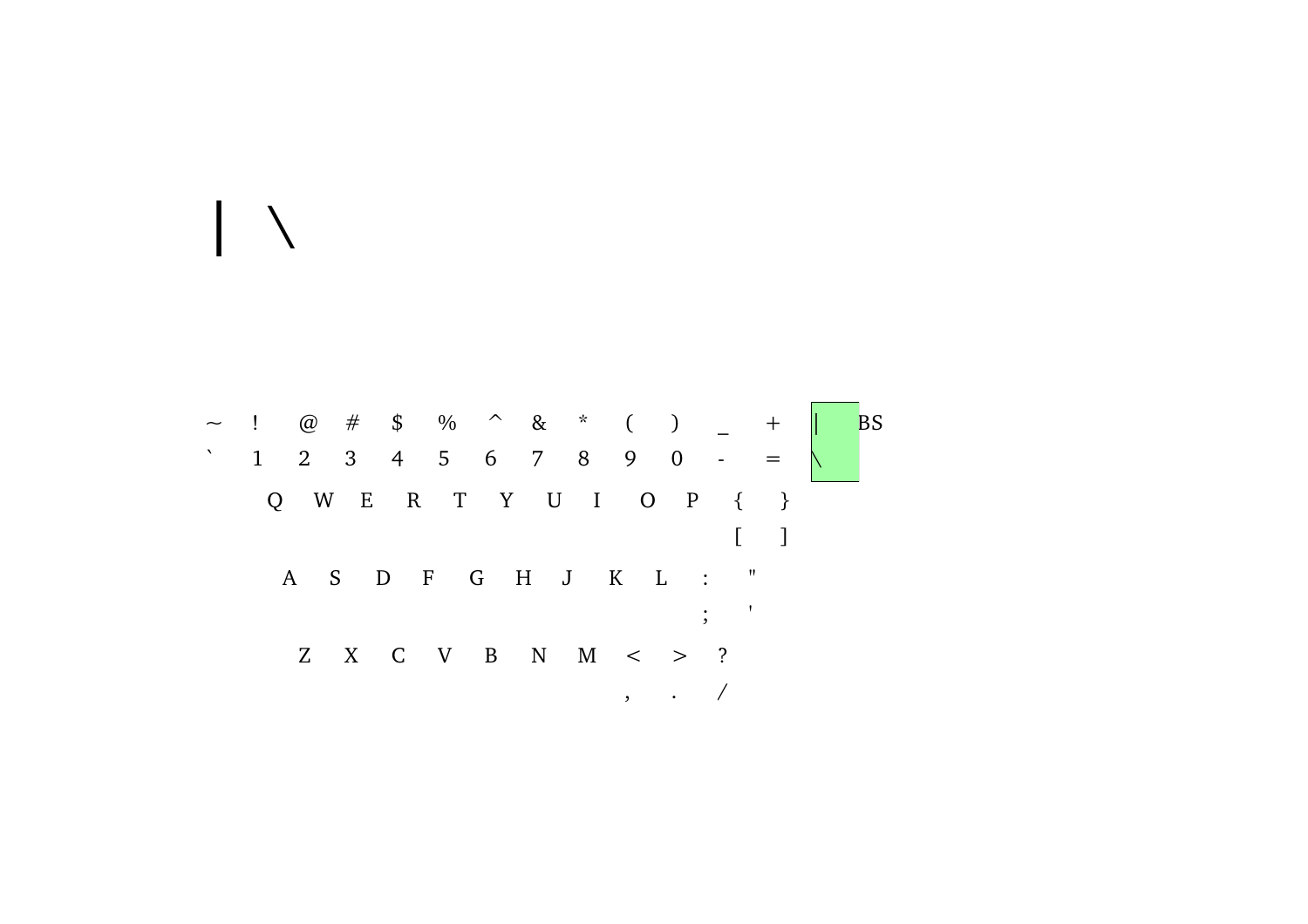# $\{ \begin{array}{c} \end{array}$

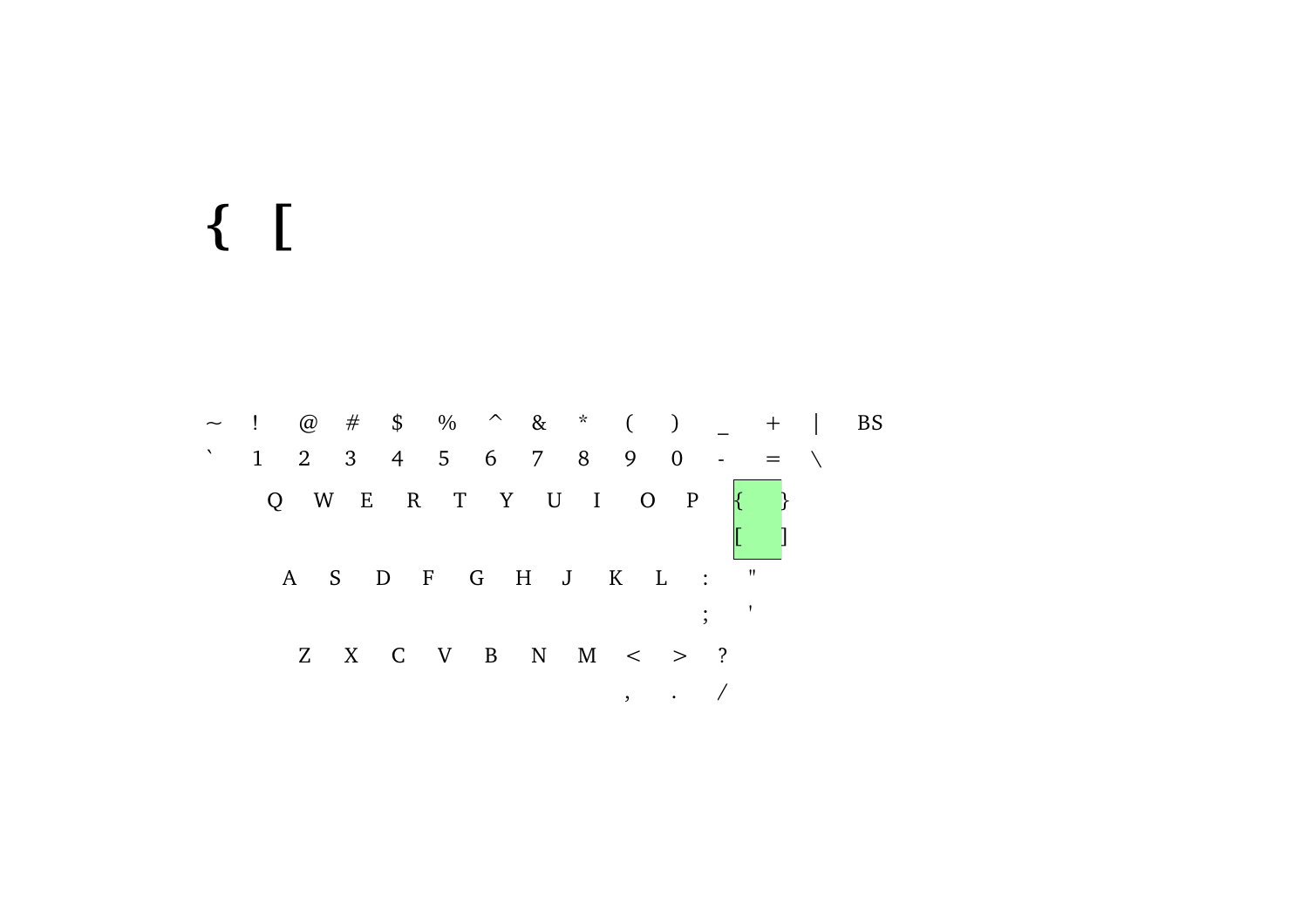# } ]

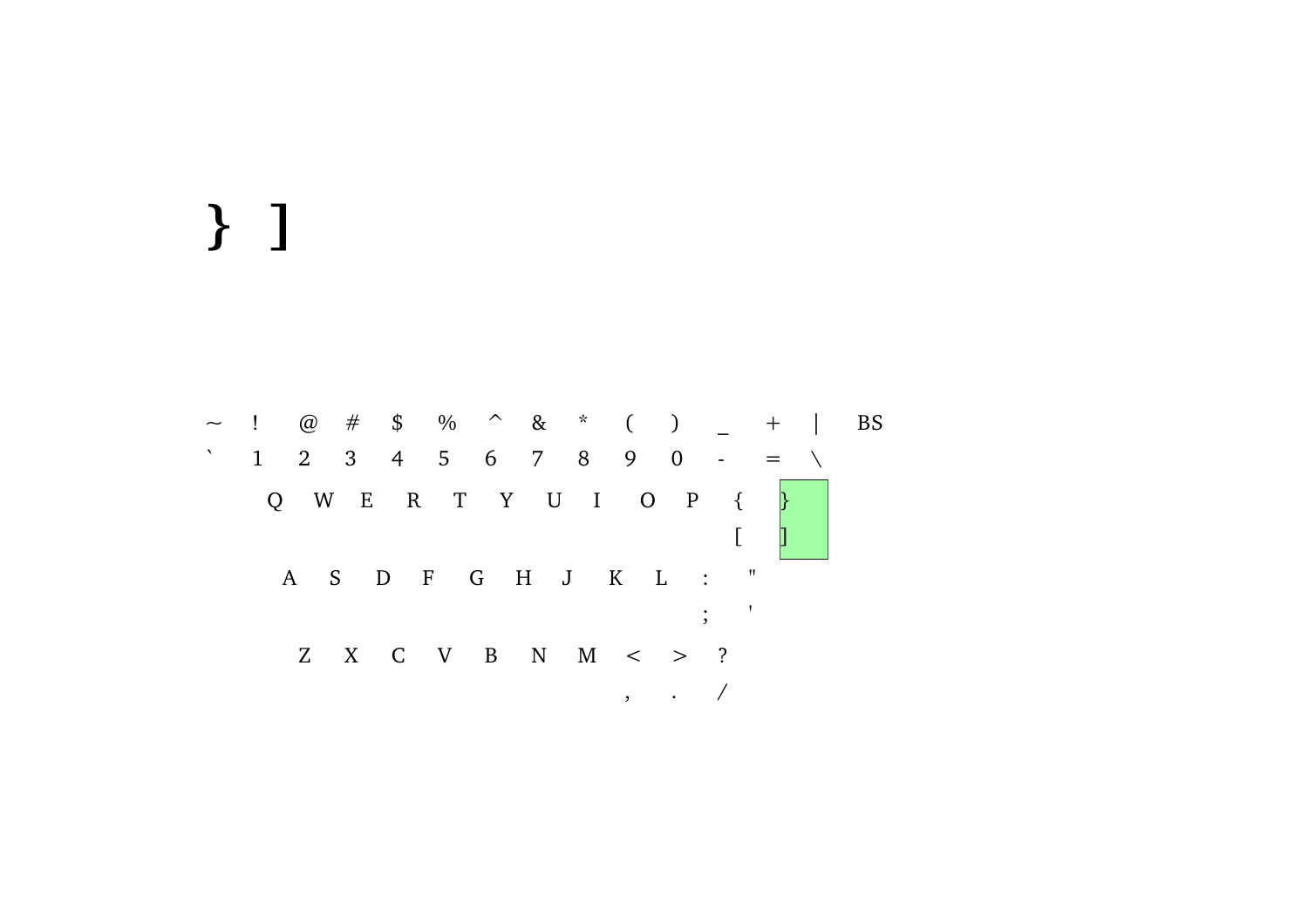$\ddot{\bullet}$  ,

~ ! @ # \$ % ^ & \* ( ) \_ + | BS  $1 2 3 4 5 6 7 8 9 0 - = 1$ Q W E R T Y U I O P { }  $\left[ \begin{array}{cc} 1 & 1 \end{array} \right]$ A S D F G H J K L  $\begin{bmatrix} \cdot & \cdot & \cdot & \cdot \\ \cdot & \cdot & \cdot & \cdot \\ \cdot & \cdot & \cdot & \cdot \end{bmatrix}$ Z X C V B N M  $\lt$  > ?  $\,$  , . /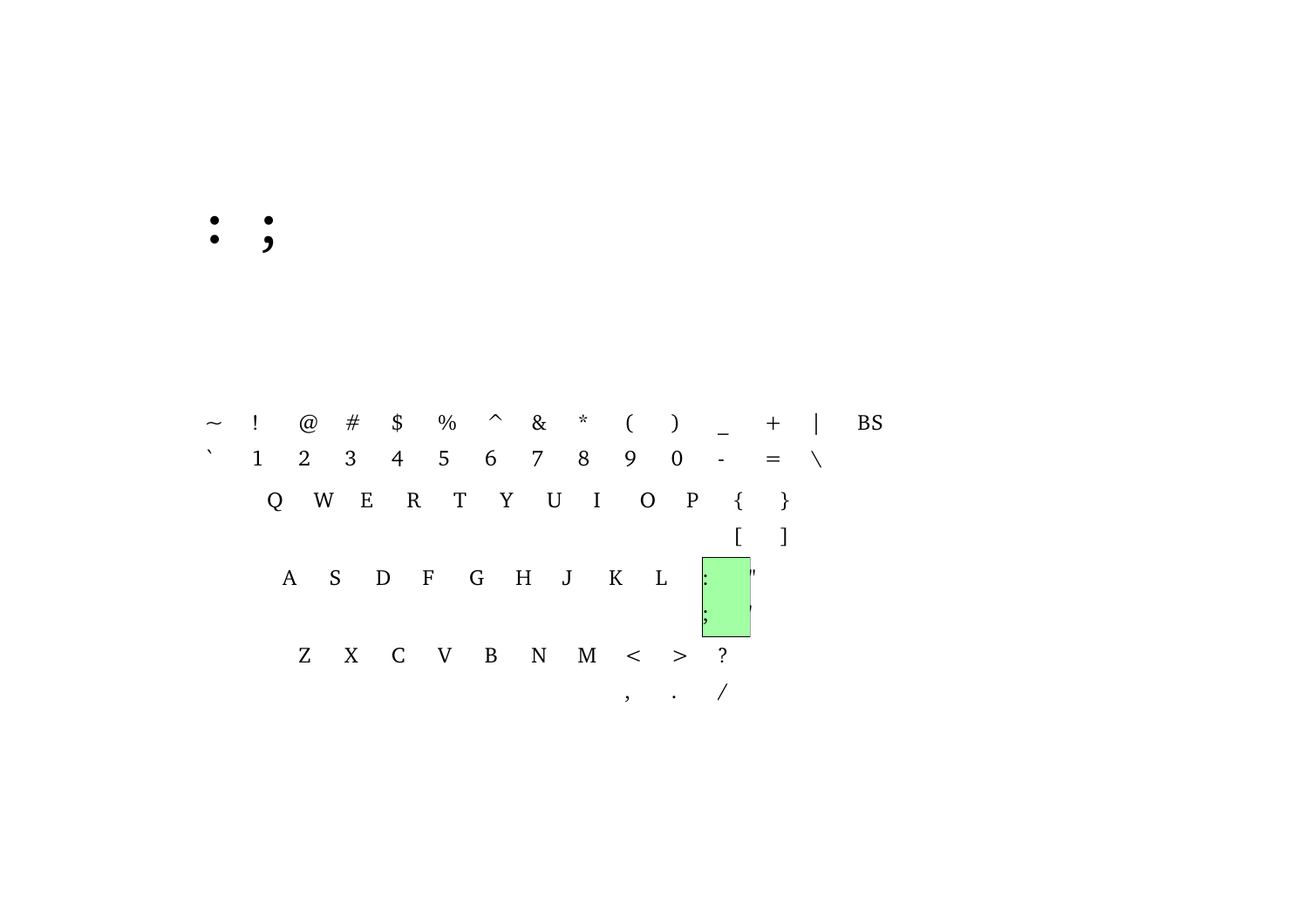$\mathbf{v}$ 

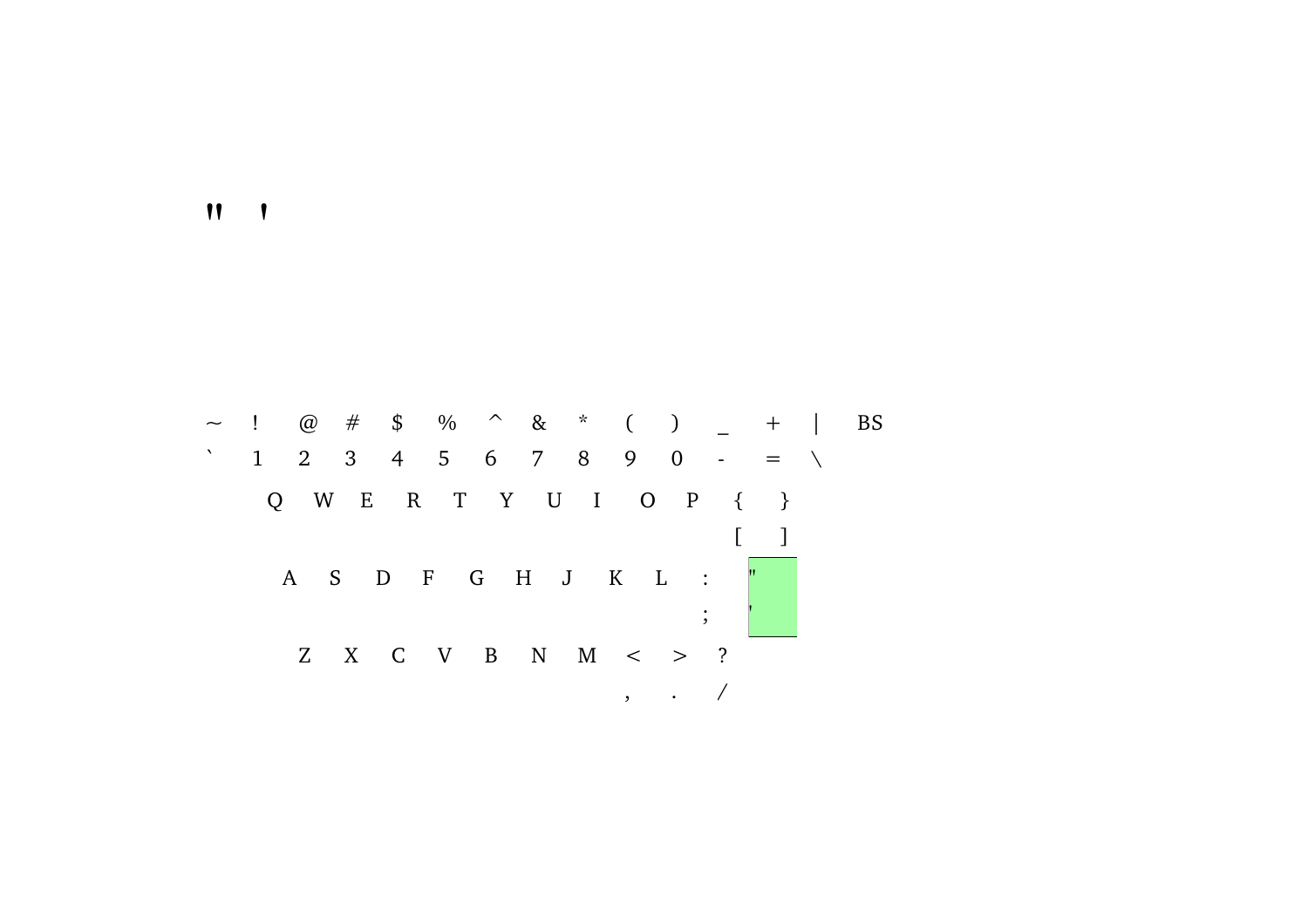$\langle , , , , \rangle$ 

~ ! @ # \$ % ^ & \* ( ) \_ + | BS  $1 2 3 4 5 6 7 8 9 0 - = 1$ Q W E R T Y U I O P { }  $\begin{bmatrix} 1 & 1 \end{bmatrix}$ A S D F G H J K L : "  $\frac{1}{2}$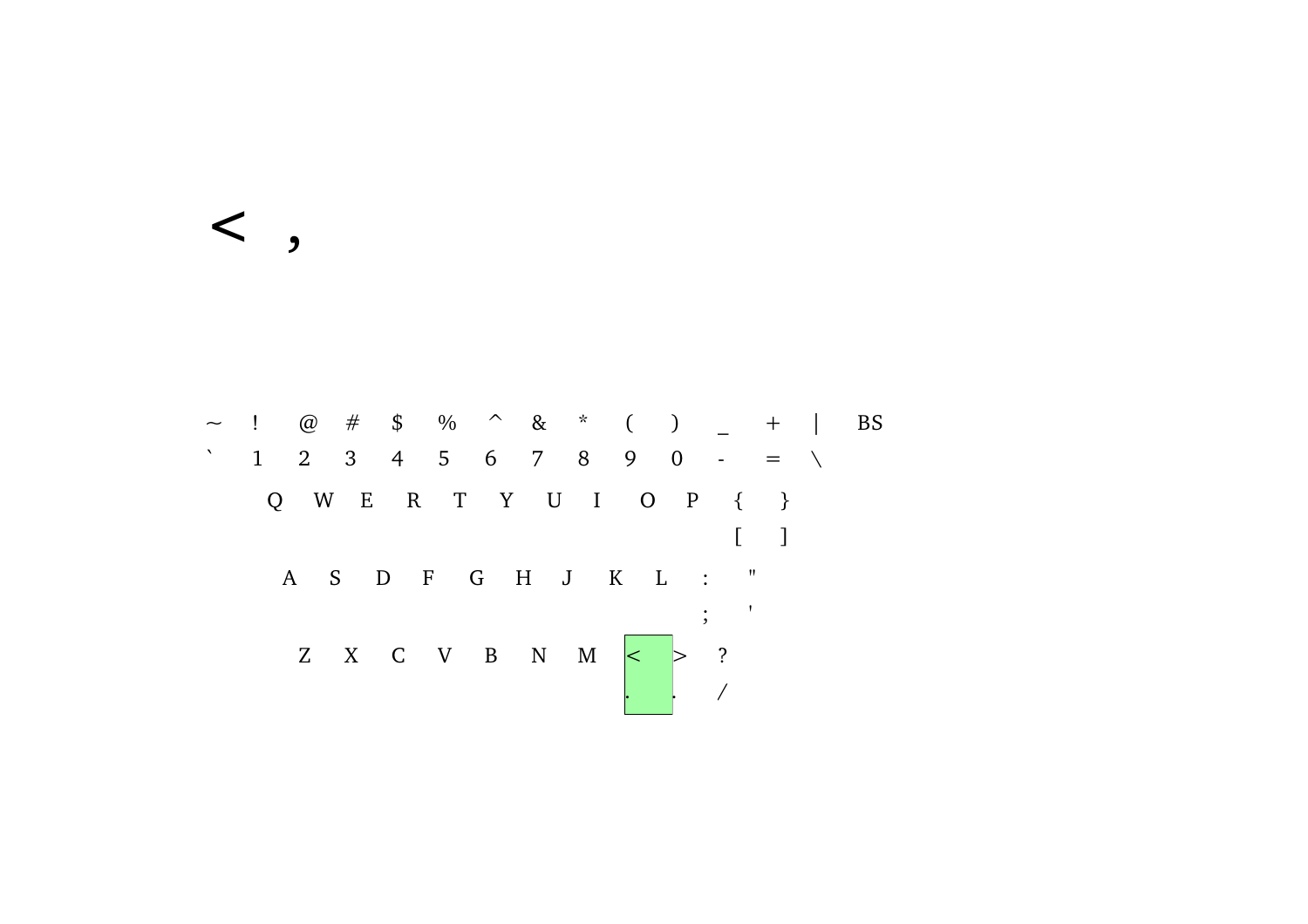~ ! @ # \$ % ^ & \* ( ) \_ + | BS  $1 2 3 4 5 6 7 8 9 0 - = 1$ Q W E R T Y U I O P { }  $\begin{bmatrix} 1 & 1 \\ 1 & 1 \end{bmatrix}$ A S D F G H J K L : "  $\frac{1}{2}$  ;  $\frac{1}{2}$ Z X C V B N M <  $>$  ?  $\overline{\phantom{a}}$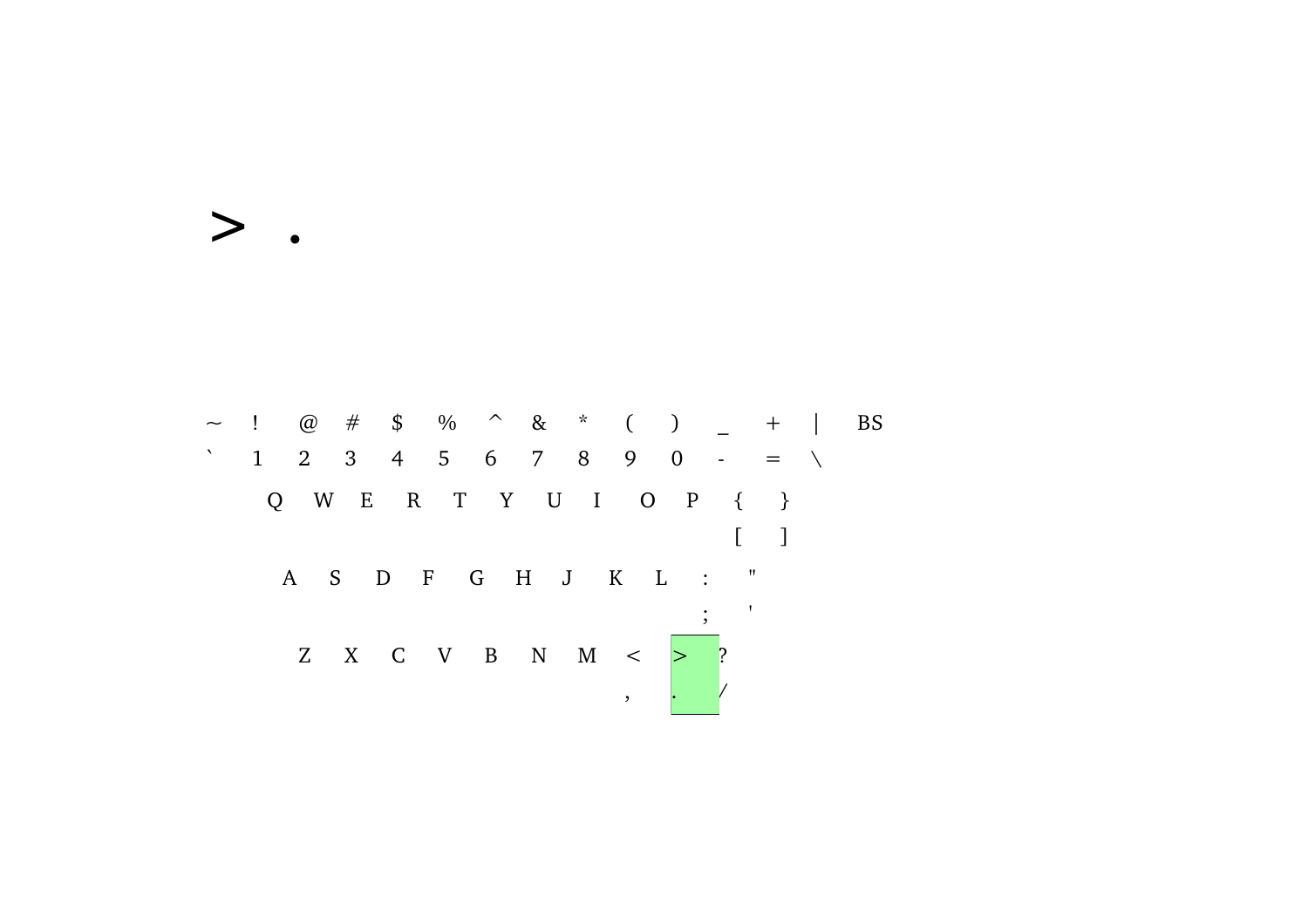# $? /$

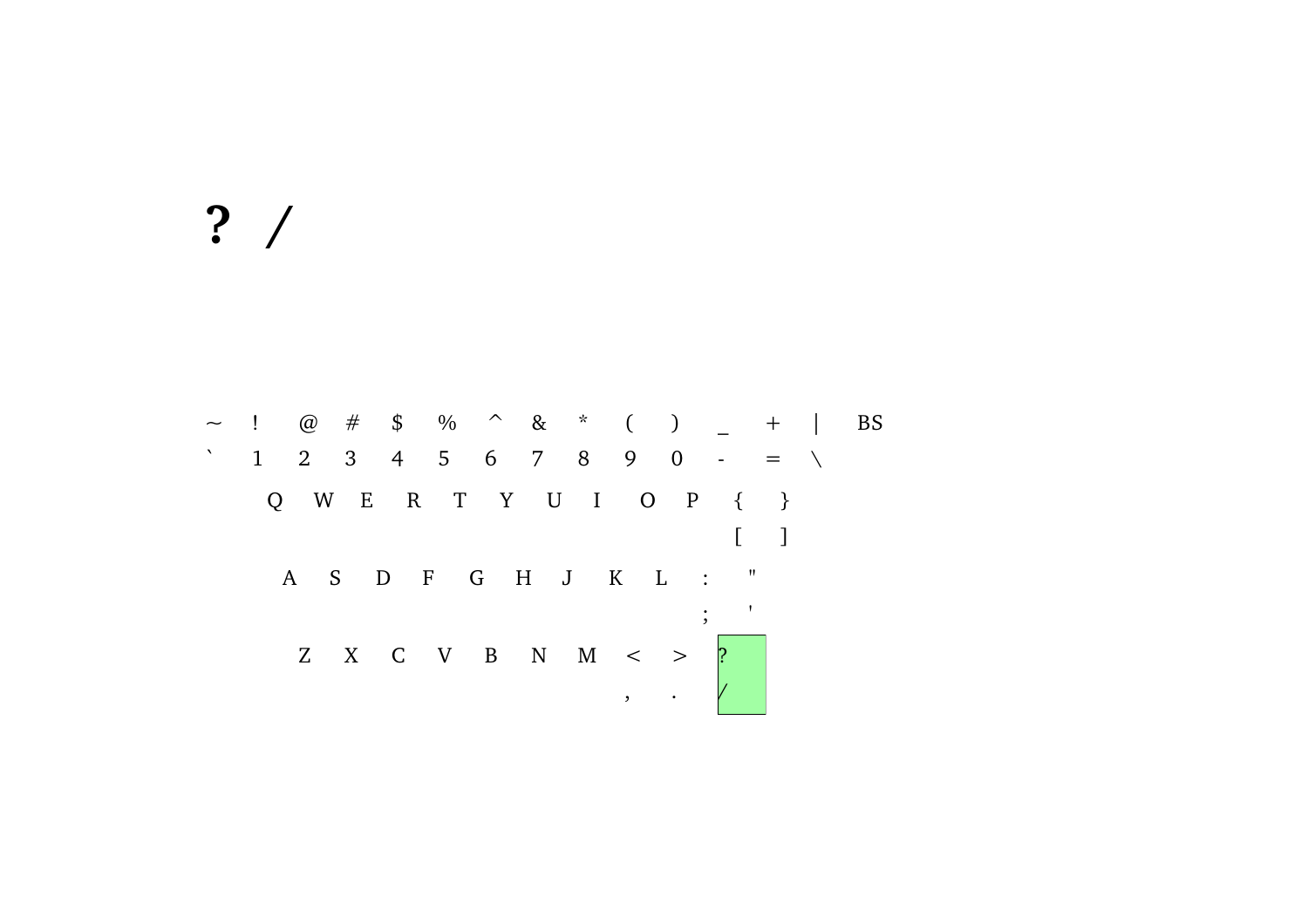# **GNU Free DocumentationLicense**

# GNU Free Documentation LicenseVersion 1.1, March 2000

Copyright (C) 2000 Free Software Foundation, Inc. 59 Temple Place, Suite 330, Boston, MA 02111-1307 USA Everyone is permitted to copy and distribute verbatim copies of this license document, but changing it is not allowed.

# 0. PREAMBLE

The purpose of this License is to make a manual, textbook, or other written document "free" in the sense of freedom: to assure everyone the effective freedom to copy and redistribute it, with or without modifying it, either commercially or noncommercially. Secondarily, this License preserves for the author and publisher a way to get credit for their work, while not being considered responsible for modifications made by others.

This License is a kind of "copyleft", which means that derivative works of the document must themselves be free in the same sense. It complements the GNU General Public License, which is a copyleft license designed for free software.

We have designed this License in order to use it for manuals for free software, because free software needs free documentation: a free program should come with manuals providing the same freedoms that the software does. But this

License is not limited to software manuals; it can be used for any textual work, regardless of subject matter or whether it is published as a printed book. We recommend this License principally for works whose purpose is instruction or reference.

### 1. APPLICABILITY AND DEFINITIONS

This License applies to any manual or other work that contains a notice placed by the copyright holder saying it can be distributed under the terms of this License. The "Document", below, refers to any such manual or work. Any member of the public is a licensee, and is addressed as "you".

A "Modified Version" of the Document means any work containing the Document or a portion of it, either copied verbatim, or with modifications and/or translated into another language.

A "Secondary Section" is a named appendix or a front-matter section of the Document that deals exclusively with the relationship of the publishers or authors of the Document to the Document's overall subject (or to related matters) and contains nothing that could fall directly within that overall subject. (For example, if the Document is in part a textbook of mathematics, a Secondary Section may not explain any mathematics.) The relationship could be a matter of historical connection with the subject or with related matters, or of lega, commercial, philosphical, ethical or political position regarding them.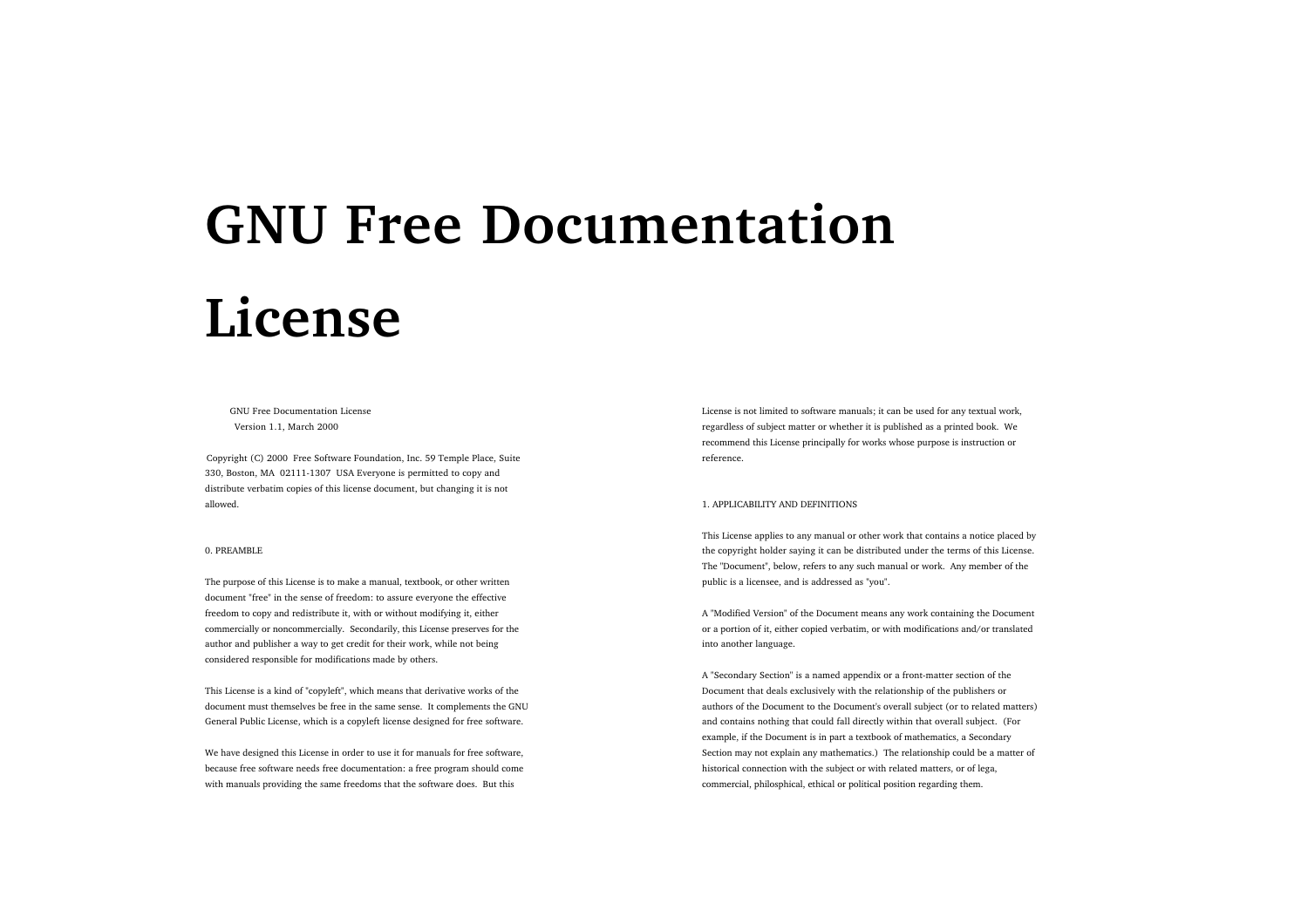The "Invariant Sections" are certain Secondary Sections whose titles are designated, as being those of Invariant Sections, in the notice that says that the Document is released under this License.

The "Cover Texts" are certain short passages of text that are listed, as Front-Cover Texts or Back-Cover Texts, in the notice that says that the Document is released under this License.

A "Transparent" copy of the Document means a machine-readable copy, represented in a format whose specification is available to the general public, whose contents can be viewed and edited directly and straightforwardly with generic text editors or (for images composed of pixels) generic paint programs or (for drawings) some widely available drawing editor, and that is suitable for input to text formatters or for automatic translation to a variety of formats suitable for input to text formatters. A copy made in an otherwise Transparent file format whose markup has been designed to thwart or discourage subsequent modification by readers is not Transparent. A copy that is not "Transparent" is called "Opaque".

Examples of suitable formats for Transparent copies include plain ASCII without markup, Texinfo input format, LaTeX input format, SGML or XML using a publicly available DTD, and standard-conforming simple HTML designed for human modification. Opaque formats include PostScript, PDF, proprietary formats that can be read and edited only by proprietary word processors, SGML or XML for which the DTD and/or processing tools are not generally available, and the machine-generated HTML produced by some word processors for output purposes only.

The "Title Page" means, for a printed book, the title page itself, plus such following pages as are needed to hold, legibly, the material this License requires to appear in the title page. For works in formats which do not have any title page as such, "Title Page" means the text near the most prominent appearance of the work's title, preceding the beginning of the body of the text.

# 2. VERBATIM COPYING

You may copy and distribute the Document in any medium, either commercially or noncommercially, provided that this License, the copyright notices, and the license notice saying this License applies to the Document are reproduced in all copies, and that you add no other conditions whatsoever to those of this License. You may not use technical measures to obstruct or control the reading or further copying of the copies you make or distribute. However, you may accept compensation in exchange for copies. If you distribute a large enough number of copies you must also follow the conditions in section 3.

You may also lend copies, under the same conditions stated above, and you may publicly display copies.

# 3. COPYING IN QUANTITY

If you publish printed copies of the Document numbering more than 100, and the Document's license notice requires Cover Texts, you must enclose the copies in covers that carry, clearly and legibly, all these Cover Texts: Front-Cover Texts on the front cover, and Back-Cover Texts on the back cover. Both covers must also clearly and legibly identify you as the publisher of these copies. The front cover must present the full title with all words of the title equally prominent and visible. You may add other material on the covers in addition. Copying with changes limited to the covers, as long as they preserve the title of the Document and satisfy these conditions, can be treated as verbatim copying in other respects.

If the required texts for either cover are too voluminous to fit legibly, you should put the first ones listed (as many as fit reasonably) on the actual cover, and continue the rest onto adjacent pages.

If you publish or distribute Opaque copies of the Document numbering more than 100, you must either include a machine-readable Transparent copy along with each Opaque copy, or state in or with each Opaque copy a publicly-accessible computer-network location containing a complete Transparent copy of the Document, free of added material, which the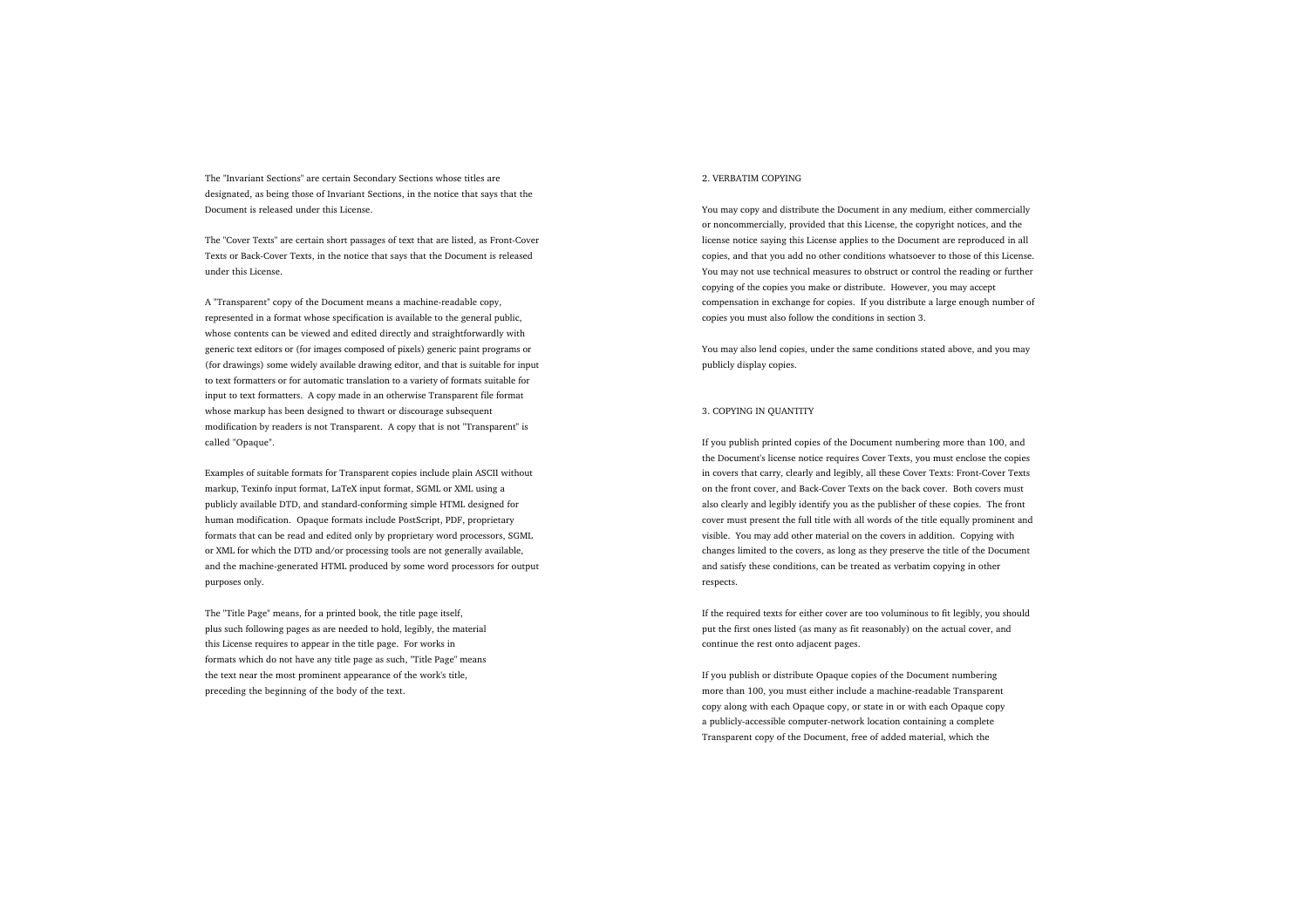general network-using public has access to download anonymously at no charge using public-standard network protocols. If you use the latter option, you must take reasonably prudent steps, when you begin distribution of Opaque copies in quantity, to ensure that this Transparent copy will remain thus accessible at the stated location until at least one year after the last time you distribute an Opaque copy (directly or through your agents or retailers) of that edition to the public.

It is requested, but not required, that you contact the authors of the Document well before redistributing any large number of copies, to give them a chance to provide you with an updated version of the Document.

#### 4. MODIFICATIONS

You may copy and distribute a Modified Version of the Document under the conditions of sections 2 and 3 above, provided that you release the Modified Version under precisely this License, with the Modified Version filling the role of the Document, thus licensing distribution and modification of the Modified Version to whoever possesses a copy of it. In addition, you must do these things in the Modified Version:

- A. Use in the Title Page (and on the covers, if any) a title distinct from that of the Document, and from those of previous versions (which should, if there were any, be listed in the History section of the Document). You may use the same title as a previous version if the original publisher of that version gives permission.
- B. List on the Title Page, as authors, one or more persons or entities responsible for authorship of the modifications in the Modified Version,together with at least five of the principal authors of the Document (all of its principal authors, if it has less than five).
- C. State on the Title page the name of the publisher of the Modified Version, as the publisher.
- D. Preserve all the copyright notices of the Document.
- E. Add an appropriate copyright notice for your modifications adjacent to the other copyright notices.
- F. Include, immediately after the copyright notices, a license notice giving the public permission to use the Modified Version under the terms of this License, in the form shown in the Addendum below.

G. Preserve in that license notice the full lists of Invariant Sections andrequired Cover Texts given in the Document's license notice. H. Include an unaltered copy of this License.

- I. Preserve the section entitled "History", and its title, and add to it an item stating at least the title, year, new authors, and publisher of the Modified Version as given on the Title Page. If there is no section entitled "History" in the Document, create one stating the title, year, authors, and publisher of the Document as given on its Title Page, then add an item describing the Modified Version as stated in the previous sentence.
- J. Preserve the network location, if any, given in the Document for public access to a Transparent copy of the Document, and likewise the network locations given in the Document for previous versions it was based on. These may be placed in the "History" section. You may omit a network location for a work that was published at least four years before the Document itself, or if the original publisher of the version it refers to gives permission.
- K. In any section entitled "Acknowledgements" or "Dedications", preserve the section's title, and preserve in the section all the substance and tone of each of the contributor acknowledgements and/or dedications given therein.
- L. Preserve all the Invariant Sections of the Document, unaltered in their text and in their titles. Section numbers or the equivalent are not considered part of the section titles.
- M. Delete any section entitled "Endorsements". Such a section may not be included in the Modified Version.
- N. Do not retitle any existing section as "Endorsements" or to conflict in title with any Invariant Section.

If the Modified Version includes new front-matter sections or appendices that qualify as Secondary Sections and contain no material copied from the Document, you may at your option designate some or all of these sections as invariant. To do this, add their titles to the list of Invariant Sections in the Modified Version's license notice. These titles must be distinct from any other section titles.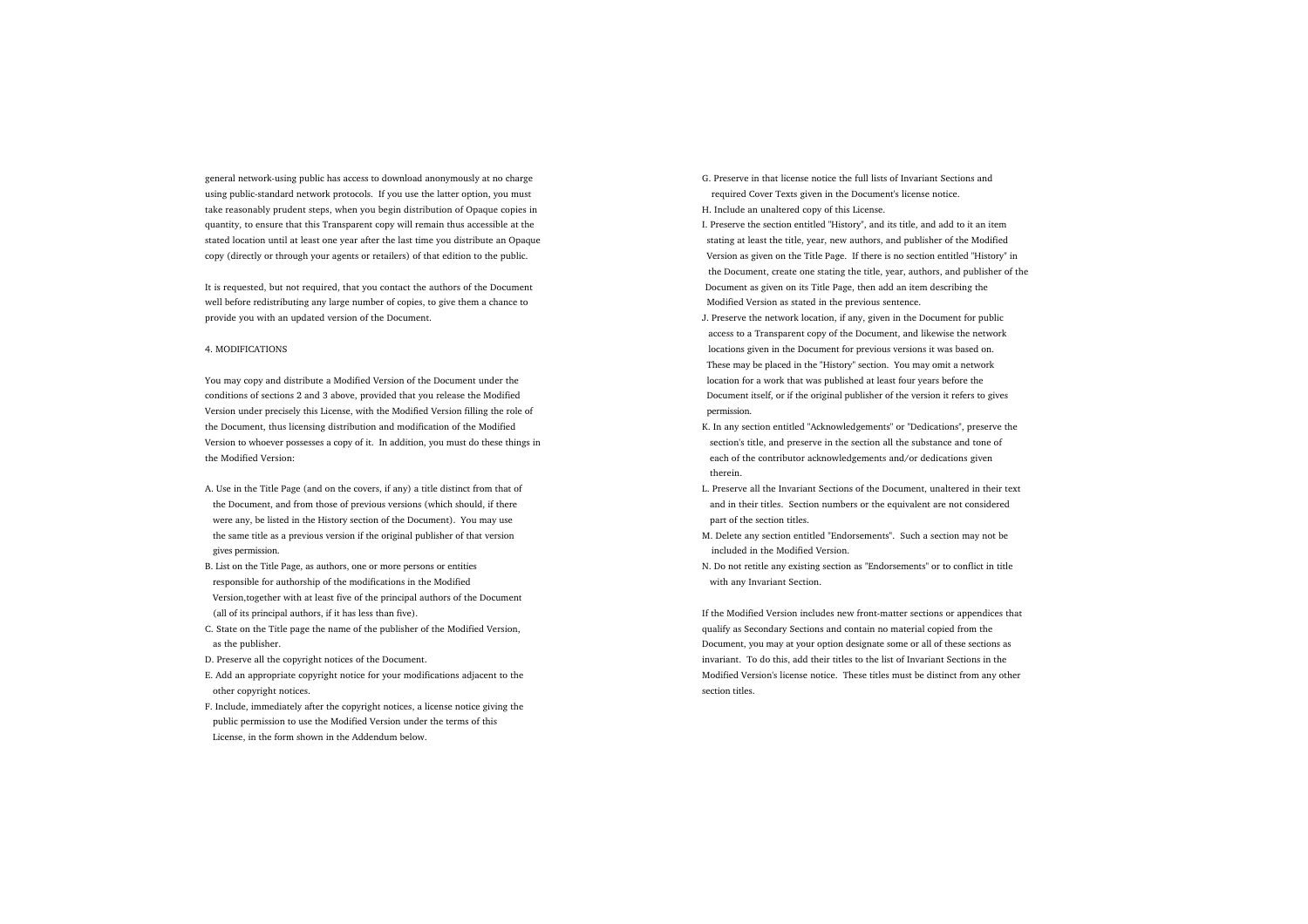You may add a section entitled "Endorsements", provided it contains nothing but endorsements of your Modified Version by various parties--for example, statements of peer review or that the text has been approved by an organization as the authoritative definition of a standard.

You may add a passage of up to five words as a Front-Cover Text, and a passage of up to 25 words as a Back-Cover Text, to the end of the list of Cover Texts in the Modified Version. Only one passage of Front-Cover Text and one of Back-Cover Text may be added by (or through arrangements made by) any one entity. If the Document already includes a cover text for the same cover, previously added by you or by arrangement made by the same entity you are acting on behalf of, you may not add another; but you may replace the old one, on explicit permission from the previous publisher that added the old one.

The author(s) and publisher(s) of the Document do not by this License give permission to use their names for publicity for or to assert or imply endorsement of any Modified Version.

#### 5. COMBINING DOCUMENTS

You may combine the Document with other documents released under this License, under the terms defined in section 4 above for modified versions, provided that you include in the combination all of the Invariant Sections of all of the original documents, unmodified, and list them all as Invariant Sections of your combined work in its license notice.

The combined work need only contain one copy of this License, and multiple identical Invariant Sections may be replaced with a single copy. If there are multiple Invariant Sections with the same name but different contents, make the title of each such section unique by adding at the end of it, in parentheses, the name of the original author or publisher of that section if known, or else a unique number. Make the same adjustment to the section titles in the list of Invariant Sections in the license notice of the combined work.

In the combination, you must combine any sections entitled "History" in the various original documents, forming one section entitled "History"; likewise combine any sections entitled "Acknowledgements", and any sections entitled "Dedications". You must delete all sections entitled "Endorsements."

# 6. COLLECTIONS OF DOCUMENTS

You may make a collection consisting of the Document and other documents released under this License, and replace the individual copies of this License in the various documents with a single copy that is included in the collection, provided that you follow the rules of this License for verbatim copying of each of the documents in all other respects.

You may extract a single document from such a collection, and distribute it individually under this License, provided you insert a copy of this License into the extracted document, and follow this License in all other respects regarding verbatim copying of that document.

#### 7. AGGREGATION WITH INDEPENDENT WORKS

A compilation of the Document or its derivatives with other separate and independent documents or works, in or on a volume of a storage or distribution medium, does not as a whole count as a Modified Version of the Document, provided no compilation copyright is claimed for the compilation. Such a compilation is called an "aggregate", and this License does not apply to the other self-contained works thus compiled with the Document, on account of their being thus compiled, if they are not themselves derivative works of the Document.

If the Cover Text requirement of section 3 is applicable to these copies of the Document, then if the Document is less than one quarter of the entire aggregate, the Document's Cover Texts may be placed on covers that surround only the Document within the aggregate. Otherwise they must appear on covers around the whole aggregate.